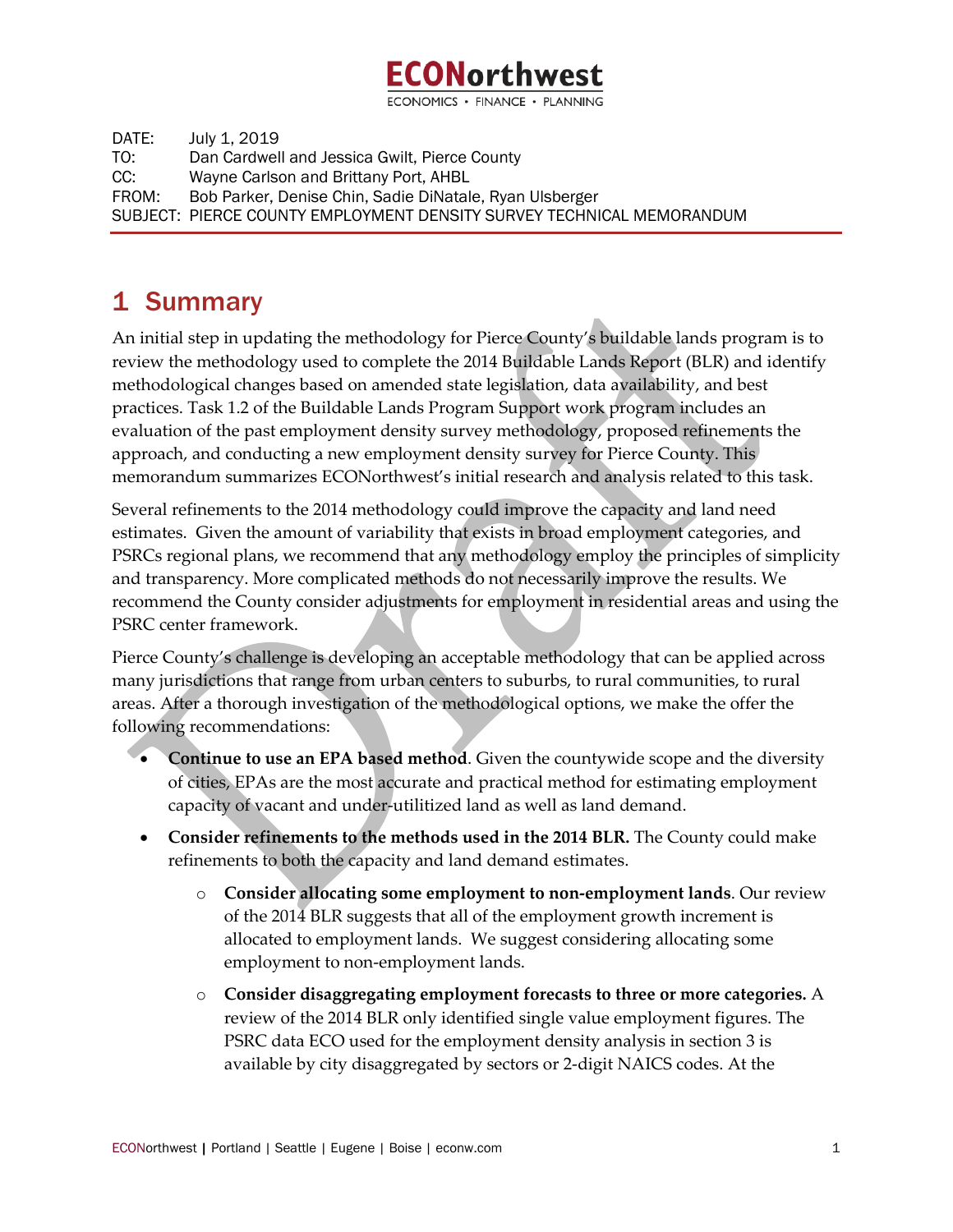simplest, the models could differentiate between retail, office, and warehouse employment densities.

• **Consider developing a land use typology based on PSRC's Regional Centers Strategy. Typology by PSRC regional centers.[1](#page-1-0)** PSRC's VISION 2040 calls for the creation of central places with a mix of uses and activities connected by efficient transportation. PSRC designated 29 regional growth centers which are locations of the region's most significant business, governmental, and cultural facilities and are planning for growth. PSRC also identified nine regional manufacturing/industrial centers, which are locations for more intensive industrial activity. According to PSRC, both regional growth centers and regional manufacturing/industrial centers are focal points for planned growth, economic development and transportation infrastructure investments.

Moreover, the framework identifies three primary geographies: Metropolitan Cities (16 centers), Core Cities (17), and Unincorporated Urban Areas (3). Five regional growth centers and two industrial/manufacturing centers are located in Pierce County.

PSRC's 2013 Monitoring Report presents employment densities for each of the areas based on 2010 data. Exhibit X shows employment densities for Pierce County Centers. The observed densities are lower than the commercial assumptions in all instances, and considerably lower than the 2014 industrial assumptions for the industrial/manufacturing centers.

Given that much of the county's employment is located outside these centers, any method will require assumptions for capacity of those lands. The County could use the 2014 assumptions, or use an approach based on city type.

<span id="page-1-0"></span><sup>&</sup>lt;sup>1</sup> [https://www.psrc.org/sites/default/files/centers\\_monitoring.pdf](https://www.psrc.org/sites/default/files/centers_monitoring.pdf)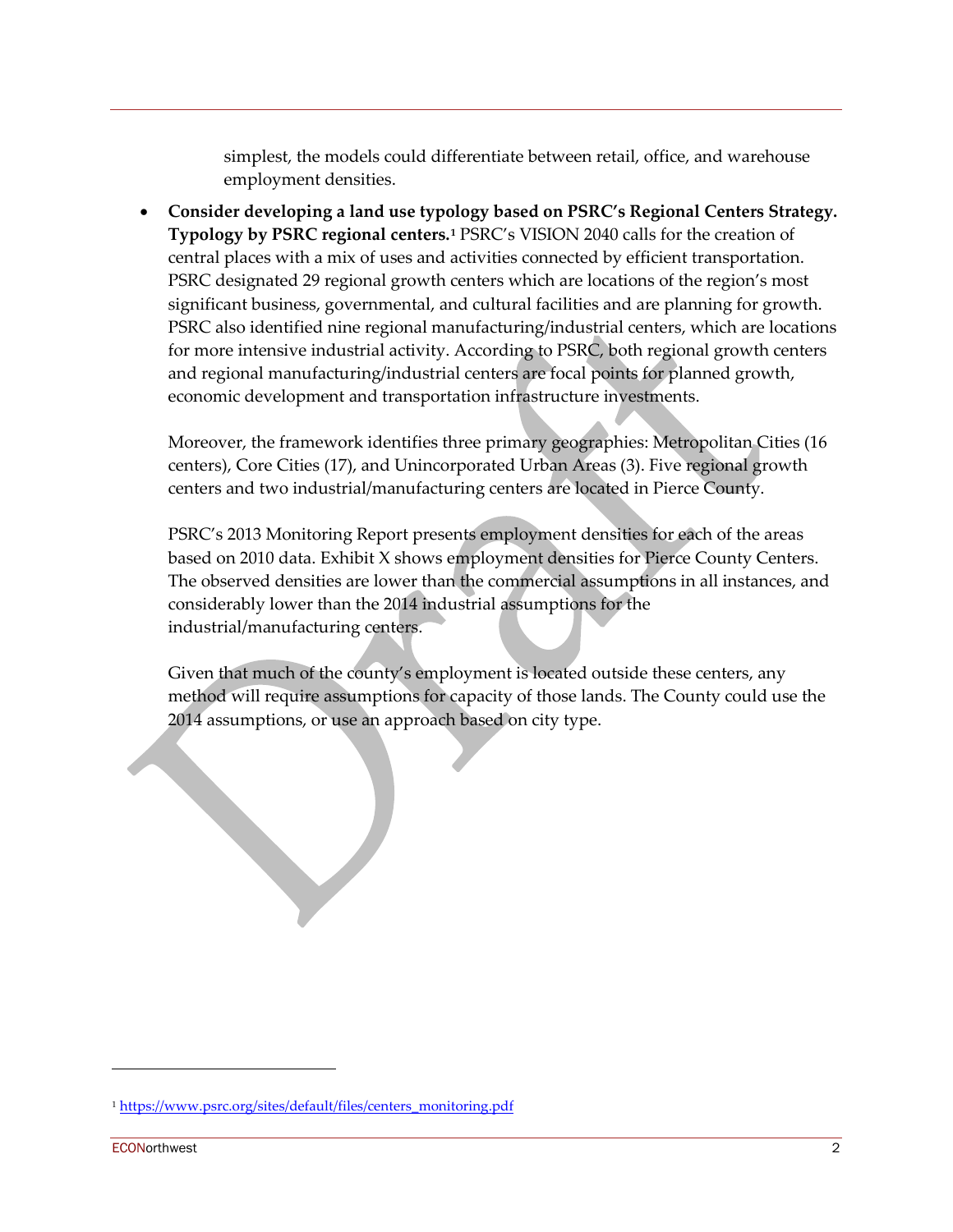# 2 Background

An initial step in updating the methodology for Pierce County's buildable lands program is to review the methodology used to complete the 2014 Buildable Lands Report (BLR) and identify methodological changes based on amended state legislation, data availability, and best practices. Task 1.2 of the Buildable Lands Program Support work program includes an evaluation of the past employment density survey methodology, proposed refinements the approach, and conducting a new employment density survey for Pierce County. This memorandum summarizes ECONorthwest's initial research and analysis related to this task.

Pierce County last completed an employment density in 2007. The County is interested in whether the methods and assumptions used in the 2010 Survey are still reasonable, and if there are ways to improve them. AHBL subcontracted to ECONorthwest to provide this analysis. This document details the process of confirming employment density assumptions in Pierce County. The key questions considered in this task are:

- How accurate were the previous methods used?
- How does employment density vary by and within employment sectors?
- How does employment density vary by geography (e.g., cities)?

The 2010 analysis used Employment Security data that allowed matching of specific employers to tax lots. ESD no longer releases parcel-specific employment data. Thus, the updated employment density survey will require a different method to update the employment density assumptions. In addition, the County desires to understand how employment densities may have changed over time based on changing work configuration and technologies. ECONorthwest conducted the analysis presented in this memorandum using the following approaches:

- (1) Spatial analysis in GIS using PSRC employment data by city and census tract
	- (2) A review of studies surrounding buildable land inventories, employment surveys, and other relevant research to observe new employment density methods or consider changing assumptions
	- (3) Informational interviews with real estate professionals to gain insight on recent trends in commercial and industrial employment in Pierce County

The 2014 BLR used a relatively simple method that applied standardized average employee per acre assumptions for commercial and industrial uses. The memo concludes with a discussion of the merits of the method used in the 2014 BLR as well as alternative methodological options for estimating demand for employment land.

The following sections provide legal context to buildable land inventories in Pierce County under Washington state's Growth Management Act; and a discussion of past methods and assumptions used in Pierce County's Employment Density Surveys.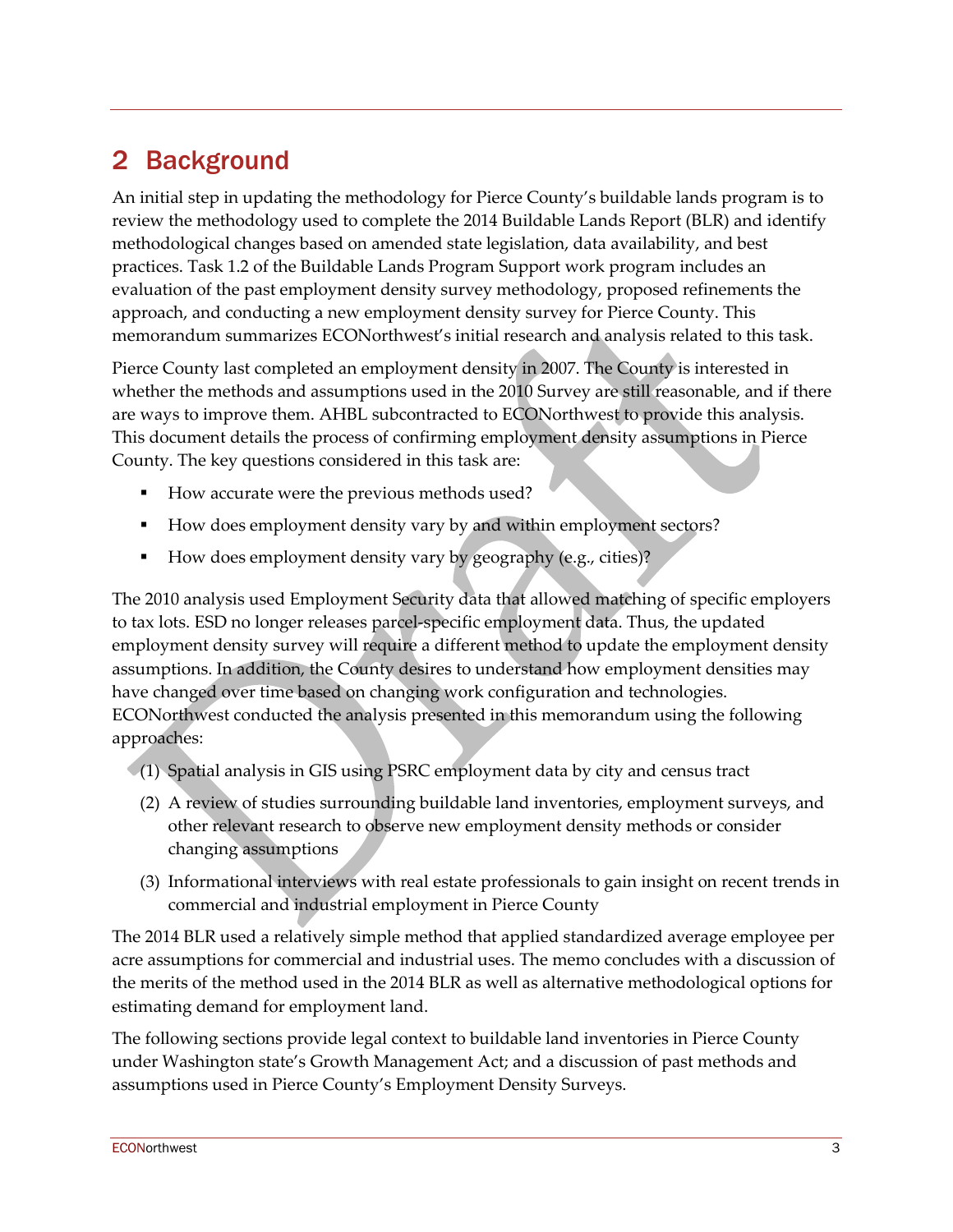# 2.1 Legal Context

The employment density survey provides data that support assumptions used to determine land needed for employment uses. The statutory guidance from the program is codified in RCW 3670A.215. Specifically, the following two subsections address density of employment:

- Based on the actual density of development, review commercial, industrial, and housing needs by type and density range to determine the amount of land needed for these uses for the remaining portion of the current 20-year planning period (RCW 36.70A.215(3)(e));
- Determine if there is sufficient employment capacity for the remainder of the planning period based upon planned and achieved densities (RCW 36.70A.215(3)(e));

Section 3 provides further guidance on how the data are used:

- (a) Determine whether there is sufficient suitable land to accommodate the countywide population projection established for the county pursuant to RCW 43.62.035 and the subsequent population allocations within the county and between the county and its cities and the requirements of RCW 36.70A.110;
- (b) Determine the actual density of housing that has been constructed and the actual amount of land developed for commercial and industrial uses within the urban growth area since the adoption of a comprehensive plan under this chapter or since the last periodic evaluation as required by subsection (1) of this section; and
- (c) Based on the actual density of development as determined under (b) of this subsection, review commercial, industrial, and housing needs by type and density range to determine the amount of land needed for commercial, industrial, and housing for the remaining portion of the twenty-year planning period used in the most recently adopted comprehensive plan.

The 2018 *Buildable Lands Guidelines* document provide concise direction on the process and distill the requirements into two questions: How much land was actually developed for commercial and industrial uses within the UGA since the last comprehensive plan was adopted or the last evaluation completed? Based on this and other relevant information, how much land would be needed for commercial and industrial development during the remainder of the 20 year comprehensive planning period?

Thus, while the guidelines provide direction on how to address commercial and industrial development, they are not proscriptive and provide considerable local discretion with respect to methods. Because the focus of this research is on employment density, we do not address other aspects of the methods related to commercial and industrial land.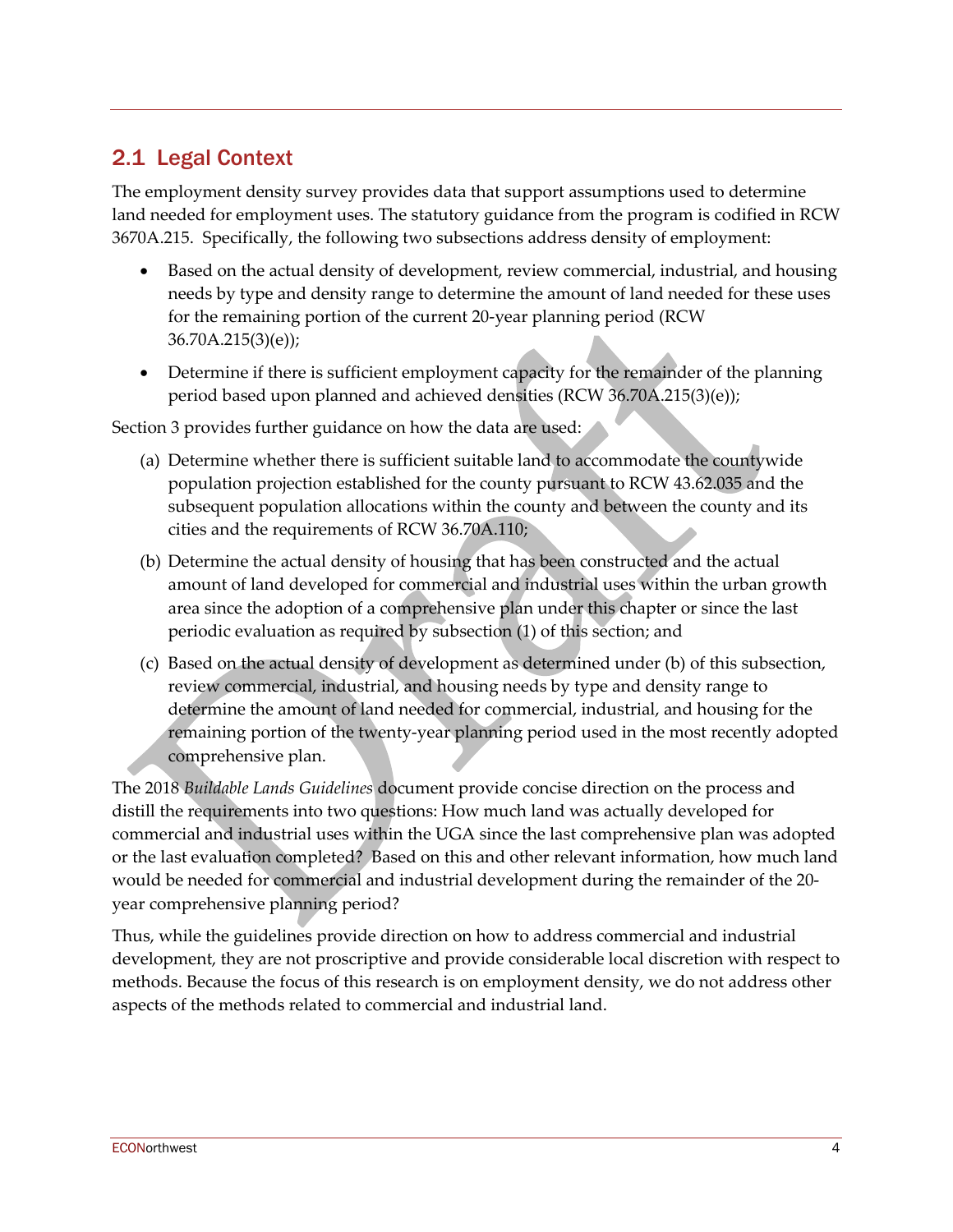# 2.2 Methods and Assumptions Used in Previous Studies

In this section, we discuss past methods and assumptions from Pierce County's 2007 Employment Density Survey and 2014 Buildable Lands Report. As a general observation, the methods used for employment density surveys have not changed much throughout the years.

### Definitions: Floor Area Ratios, Employees Per Square Foot, and Employees Per Acre

The Buildable Lands Guidelines and BLR reports use the terms Floor Area Ratio (FAR), Employees Per Square Foot (Emp/sf), and Employees Per Acre (EPA). We start by establishing definitions and the relationship between each of these metrics.

By definition, employment density is the ratio of labor to land. Several measures of employment density exist: FARs, EPAs, and sq. ft. per employee. To understand the relationship between Floor Area Ratios, square feet per employee, and employee per acre ratios, we start with definitions.

- Floor Area Ratio (FAR). The Floor Area Ratio is the total building square footage (building area) divided by the site size square footage (site area)
- Square Feet Per Employee (SFE). The total square feet required for employees. This includes shared spaces such as lobbies, hallways, elevators and stairwells, restrooms, and other built space.
- Employee per acre ratio (EPA). The total number of employees divided by the size of the site. Implicitly, this is a net density figure; it does not include land needed for streets and other public uses.

Given these definitions, there is a simple mathematical relationship between the three measures as expressed below.

FAR can be derived from EPA and SFE as follows: (EPA\*43560)/SF per Emp

SFE can be derived from EPA and FAR: (FAR\*43560)/EPA

EPA can be derived from SFE and FAR: (FAR\*43560)/SFE

A key issue in estimating EPA ratios is what values are used in the numerator and denominator. The numerator is typically straightforward—reported employment figures. Most analysis we have reviewed do not make distinctions about shifts, or whether employees are full or part time. This is consistent with the way employment data are typically presented.

The issue of the denominator is considerably trickier. The nature of commercial and industrial development is such that it often spans several tax lots. In these instances, calculating density on a tax lot basis can be misleading. Shopping centers, industrial parks, or any employment use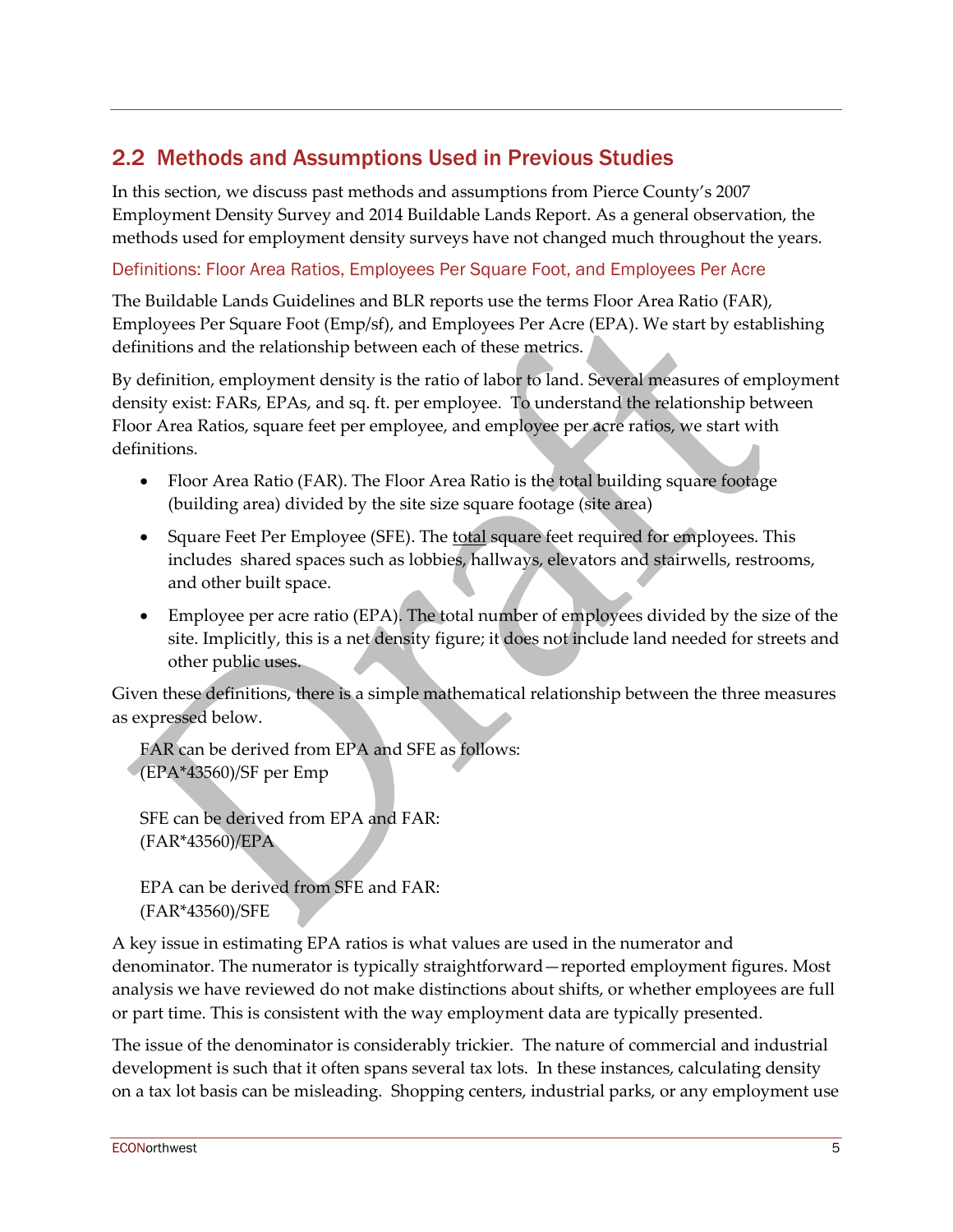that includes multiple tax lots should be analyzed as combined sites. Parking can also be an issue—is parking part of an employment use or not? If it is in the same ownership and directly related to the use, it should be.

Mixing of employment further complicates matters. In a detailed analysis in Bend, Oregon, we found considerable mixing of employment that would be considered commercial or industrial. The data showed considerable employment in industrial zones that would typically be considered commercial, and the opposite. Zoning codes typically are not proscriptive by NAICS categories.

A final issue is employment that is on lands not zoned for employment. In Oregon cities, we have observed that between 10% and 25% of employment in a city can be on lands that are not zoned for employment. These include typical uses that sometimes locate in residential zones such as schools and churches, as well as home occupations, construction firms, and certain types of retail or service firms that are permitted by zoning.

One of the issues that complicates estimating land capacity is variability. As pointed out in previous Pierce County employment density surveys, employment density in commercial zones can range from more than 100 per acre for restaurants to a few per acre for certain retail uses. Employee per acre ratios implicitly assume…

# Pierce County 2007 Employment Density Survey

Pierce County conducted employment density surveys in 2004 and 2007. In those surveys, the method was based on location-specific employment data from the Washington State Employment Security Department (ESD)[2](#page-5-0) and parcel data from the Pierce County Assessor-Treasurer. Businesses included in the survey were randomly selected and categorized based on the sector.

The 2007 Employment Density Survey utilized building permit data, ESD covered employment data, and Pierce County Assessor-Treasurer (ATR) parcel records. Data for Downtown Tacoma was segregated and reported separately due to its unique development intensity—downtown Tacoma reported much higher employment density than elsewhere in the County.

To arrive at the average employee per acre numbers, the sum of the total number of employees and parcel acreage under each category was divided by the total employees by total acreage.

The 2007 Survey identified several data limitations such as unavailable ESD employment data for the entire five-year trending period at the initiation of the project; a large number of commercial/industrial permits in 1999 and 2000 could not be associated with ESD employment data points.

<span id="page-5-0"></span><sup>2</sup> The ESD data includes firms that report covered employment. The data includes average employment, NAICS codes, and is geolocated. This makes calculating employment densities at the industry or zoning district level relatively straightforward: select a sample of employers, sum the average employment, and then divide it by the number of acres reported in the Assessor-Treasurer tax lot database.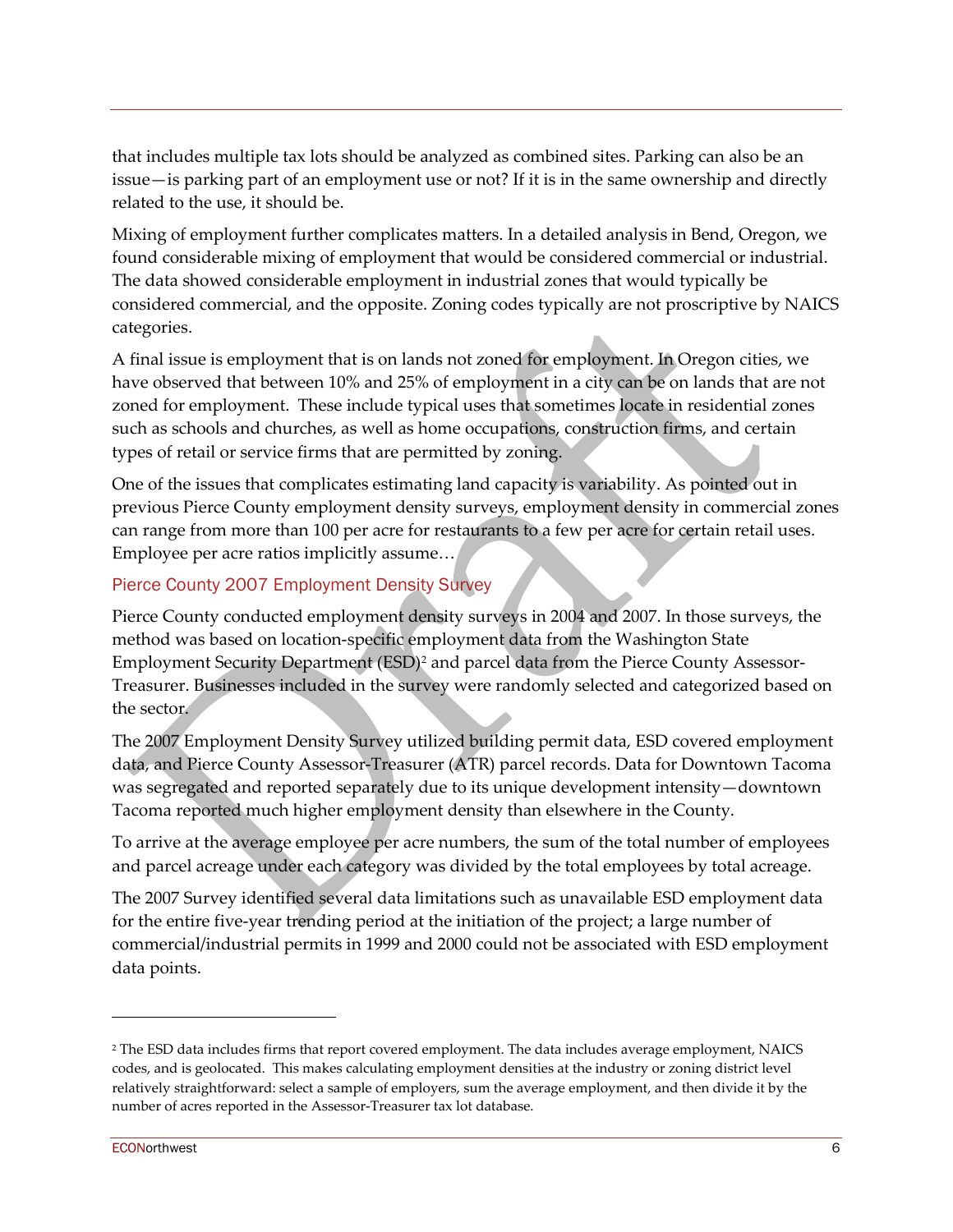### Pierce County 2014 Buildable Lands Report

The 2014 BLR adopted the same methodology as the 2002 and 2007 analyses. The one exception in the 2014 BLR methodology is the consolidation of "underdeveloped" and "redevelopable" categories into one "underutilized" category, as well as the criteria used to identify parcels within this category. The authors note that this step was in effort to achieve inter-departmental consistency between the County's land use and transportation models.

[Exhibit 1](#page-6-0) provides a summary of resultant employment densities from past employment surveys and buildable lands reports in Pierce County. The report consistency applies the 8.25 EPA for commercial and the 19.37 EPA for industrial in all geographies but Tacoma.

| <b>Employment sector</b> | 1999 Survey | 2004 Survey<br>Average | 2004 Survey<br><b>Median</b> | 2007 Survey | <b>2014 BLR</b> |
|--------------------------|-------------|------------------------|------------------------------|-------------|-----------------|
| Industrial               | 11.15       | 13.8                   | 21.32                        | 11.15       | 8.25            |
| Commercial               | 34.3        | 21.92                  | 19.37                        | 19.37       | 19.37           |
| Government               | 22.7        | 7.74                   | n/a                          | n/a         | n/a             |
| Downtown Tacoma          | 318         | 356.77                 | 235.59                       | 235.59      | $***$           |

<span id="page-6-0"></span>Exhibit 1. Pierce County Employment Density Comparisons (employees per acre)

Source: ECONorthwest, with data from Pierce County 2007 Employment Density Survey and Pierce County 2014 Buildable Lands Report

\*\* Table 11a of the 2014 Buildable Lands Report (page 225) shows that higher assumptions were used for Tacoma in many zones. The report does not provide an explanation of the source of the assumptions.

# 2018 Buildable Lands Guidebook

Chapter 3 of the 2018 *Buildable Lands Guidebook* provides guidance on approach and methodologies related to commercial and industrial land capacity. The guidebook indicates that data from the Institute of Transportation Engineers (ITE) presents employees per square footage of buildable area data their trip generation manuals to determine potential trip generation for development and redevelopment sites. Obtaining a copy of the ITE manual was cost prohibitive for this project.

The guidebook suggests that an alternative method that may be used is an employment density calculation based on a ratio of employees per net acre, if employee estimates are available. It suggests that Washington State Employment Sector data can supply jobs per acre estimates. ECO was unable to locate any analysis of employment density based on sector data. The next section presents an analysis of Census tract level. sector data compiled by PSRC.

The Guidebook also suggests that employment densities can be calculated using FAR for buildings constructed during the evaluation period. This approach can be refined by building type or type of employment if data are available. FAR data can then be combined with SF/Emp data from ITE or other sources to arrive at an estimate of employees and employment density in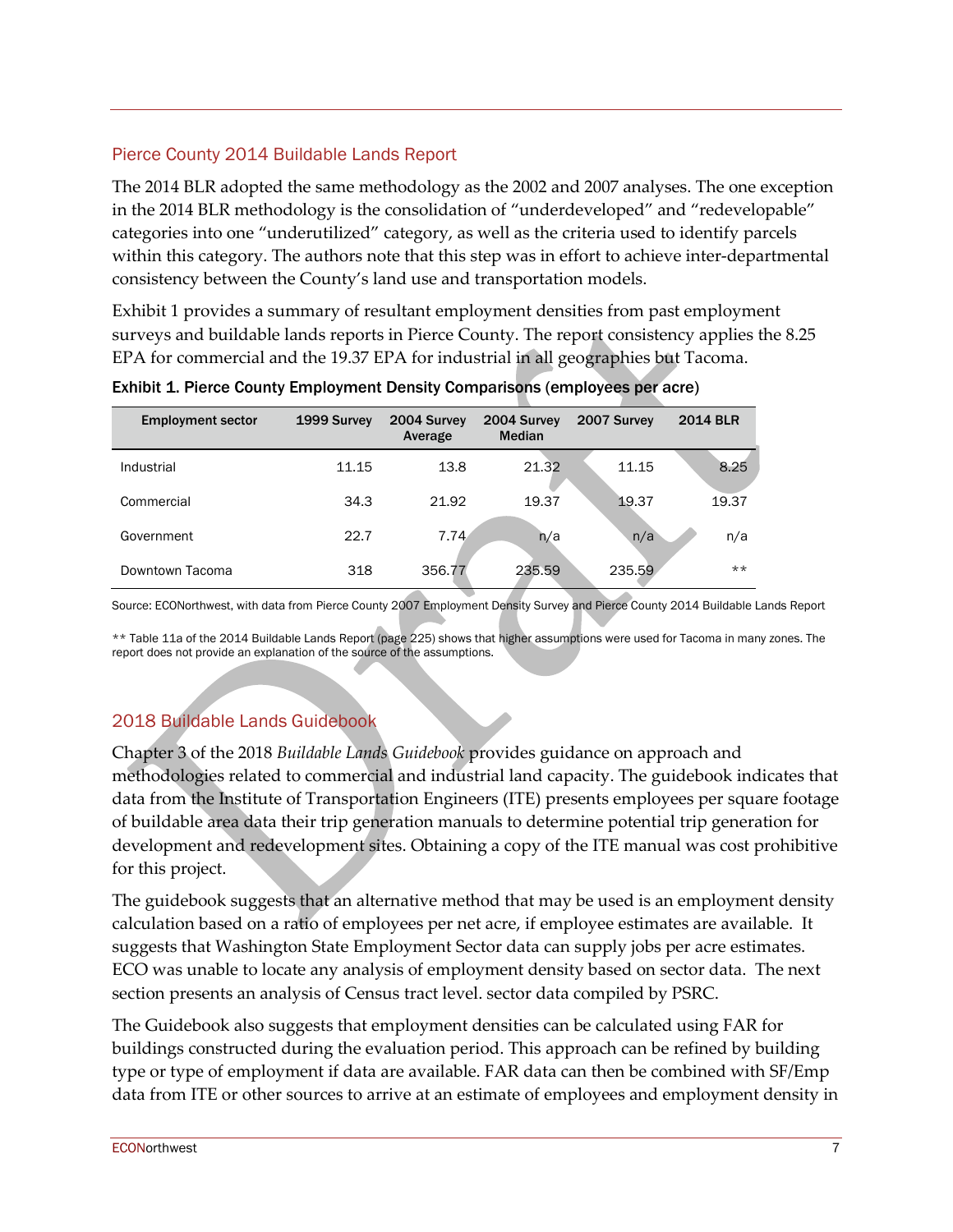EPA. This approach would allow for an estimate of achieved employment densities per land use category.

# 3 Pierce County 2019 Employment Density Analysis

The following sections detail analyses carried out by ECONorthwest to document achieved employment densities and inform methodological options.

# 3.1 Spatial Analysis of Employment Patterns and Densities

ECO explored alternative methods for estimating employment densities. This analysis intended to assess a methodology for estimating the density of employment throughout Pierce County, Washington using PSRC data at the census tract level combined with parcel data.

Our assessment of this approaches is that available data is not consistent enough to accurately predict employment densities with granularity to enable decision making. However, with directed effort, data maintained by Pierce County and other regional planning agencies could potentially be used for employment density analysis. We are unable to estimate the amount of effort it would take to make the data reasonably reliable for BLR purposes. Two factors are particularly problematic: (1) variability in employment densities within generalized categories; and (2) the quality of the underlying land use/parcel data.

## Methodology

Assessors data is some of the most routinely maintained data by counties and represents the smallest geography available from tracking land use. Different properties have different appraisal types; for example, commercial properties are assessed differently than residential properties. Recognizing this advantage, the parcel database was used to identify the different types of land use occurring on properties throughout Pierce County.

As mentioned before, different types of appraisals occur for different types of land uses. Possible appraisal types are summarized in Exhibit 2.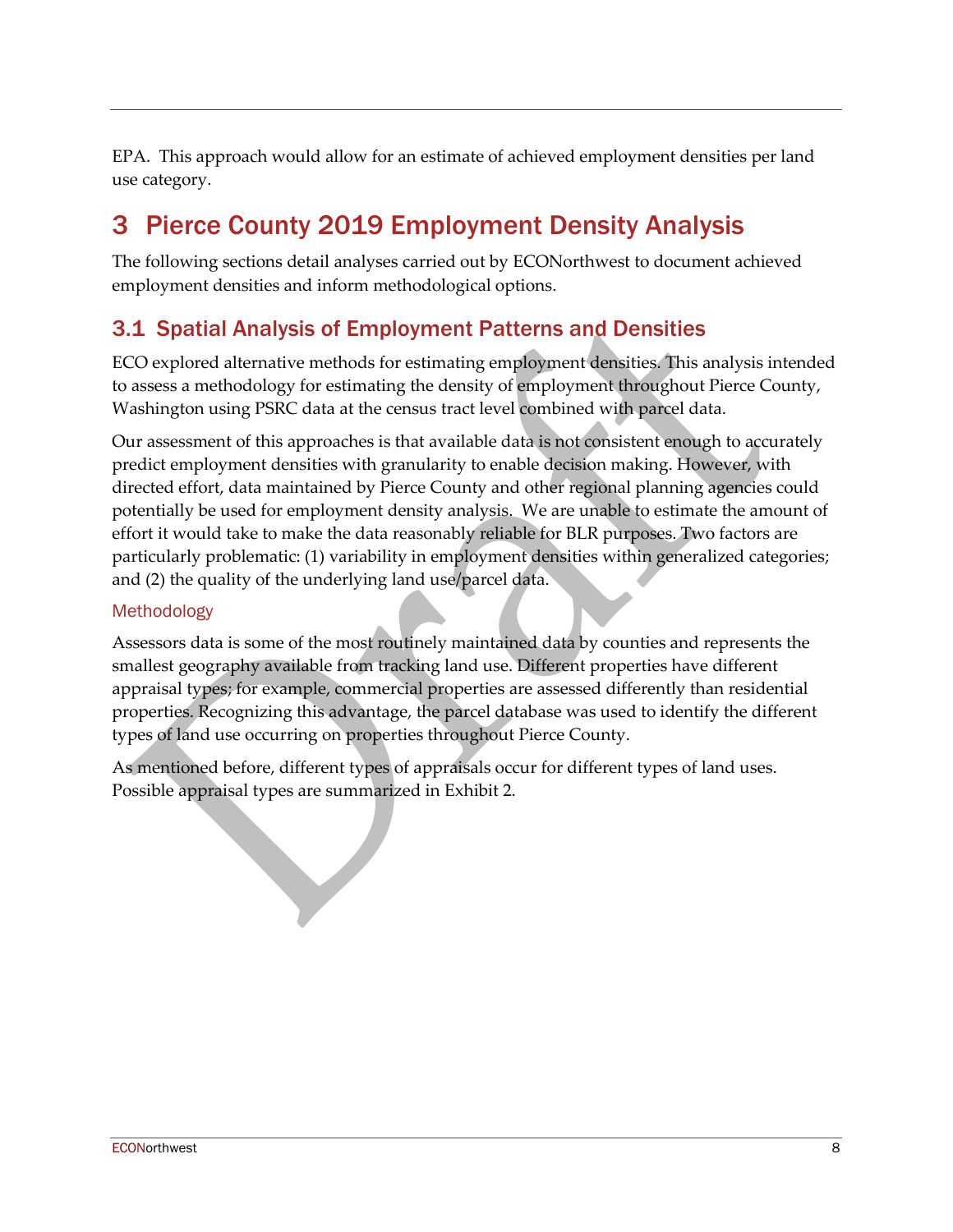| <b>Exhibit 2. Pierce County Appraisal Types</b> |  |  |  |  |  |
|-------------------------------------------------|--|--|--|--|--|
|-------------------------------------------------|--|--|--|--|--|

| <b>Land Use Categorization</b> | <b>Appraised Property Types</b> |
|--------------------------------|---------------------------------|
| Residential Landuses           |                                 |
|                                | Residential                     |
|                                | Residential Leasehold           |
|                                | Condominium                     |
|                                | Reference                       |
| Economic and Other Landuses    |                                 |
|                                | Commercial                      |
|                                | <b>Commercial Condo</b>         |
|                                | Commercial Leasehold            |
|                                | Commercial Multi Unit           |
|                                | Industrial                      |
|                                | <b>Trended Investment</b>       |

Source: Pierce County Assessor

Appraisal types do not always correspond to the actual use of a parcel. Housing land uses can incorporate some economic uses which were not captured in this analysis. There is not an accurate way to predict where self-employed or work-from-home employees are based geographically from any available datasets. Furthermore, commercial and industrial appraisal types can also have residential land uses or community and cultural land uses which do not provide any employment. As a result, the Pierce County Assessor also identifies land use descriptions which attempts to clarify what the parcel's current use is. For non-housing appraisal types in Pierce County, there were 179 distinct land use descriptions. This analysis attempted to match land use descriptions to major sectors as designated by the North American Industry Classification System (NAICS). The land use NACIS describes the major sectors of employment as the following:

- Construction and Resources
- Finance, Insurance and Real Estate (FIRE)
- **Manufacturing**
- Retail
- Services
- Wholesale Trade, Transportation, and Utilities (WTU)
- Government
- Education

The minimum geographical unit available with employment coverage covering all of Pierce County is by census tract. Thus, each parcel was associated with the corresponding census tract.

Employment data was acquired from the Puget Sound Regional Council (PSRC) who has worked with the Washington State Employment Security Department (ESD) to conduct the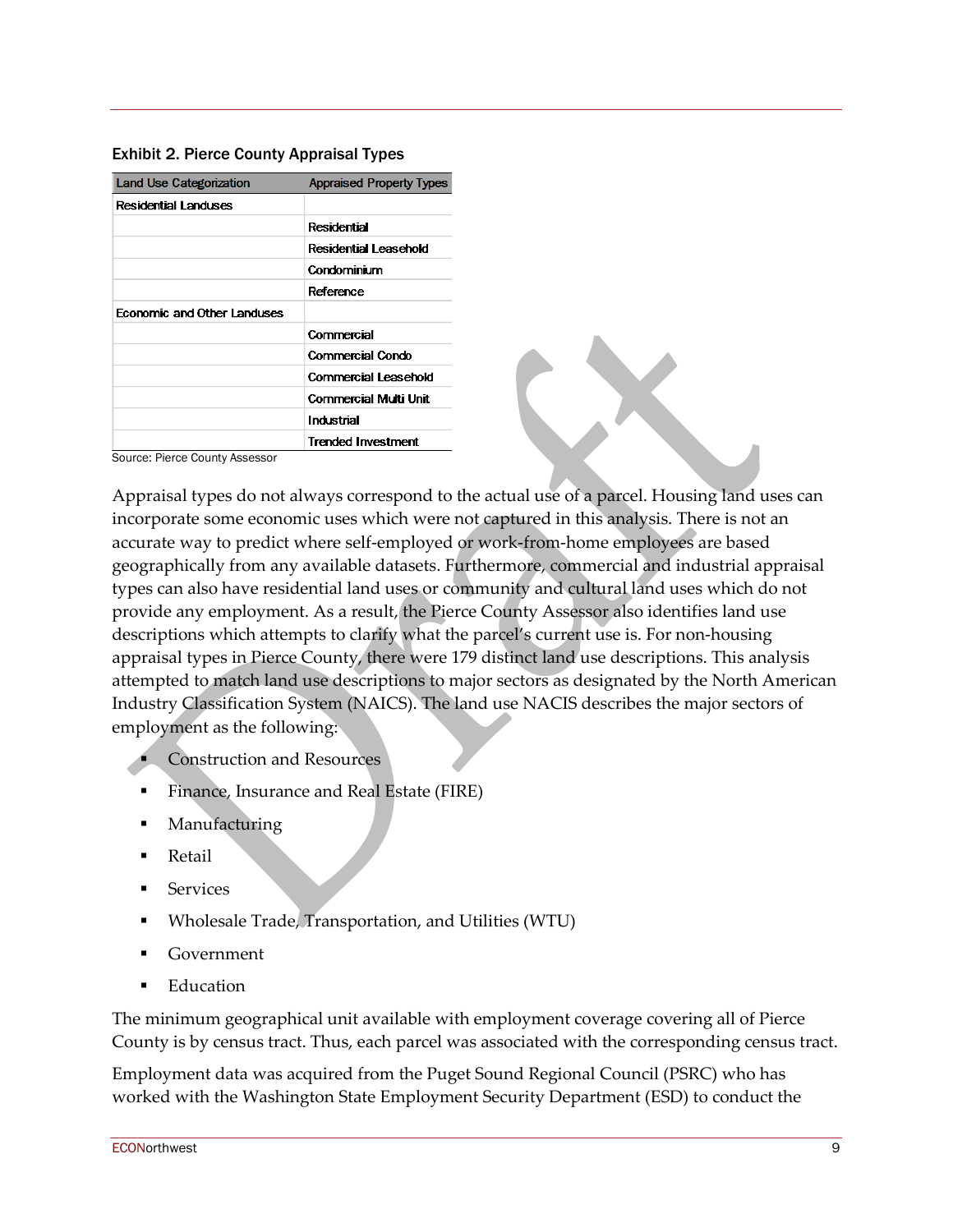Quarterly Census of Employment and Wages (QCEW) and complied into the Covered Employment Estimate Dataset. This data collects the employment information for all employees covered by the Washington Unemployment Insurance Act and aggregates this data across census tracts. However, out of privacy concerns for employers, any employer who has more than 80% of the employment share for a given census tract has the value withheld.

Finally, the total land area for a given NACIS Major Sector was calculated by parcel area for each census tract. The PSRC employment data was joined to the parcel data using the census tract id, which revealed a total employee count per NACIS Major Sector land area where available. In areas where employment data was obscured, these parcels were removed from the analysis as

The result is an employment density covering the entirety of Pierce County.

### **Results**

The results of the analysis, summarized in Exhibit 3, ranges of employment density range from 49 employees per acre for Finance, Insurance, and Real Estate uses to 2 employees per acre for both Construction and Resource, and Wholesale, Transportation, and Utility land uses in Pierce County. Unsurprisingly, land uses which are concentrated in office environments, or retail and service uses centered in Urban Centers have much higher employment densities that land uses which typically require larger footprints such as warehousing and industrial and manufacturing uses.

| <b>Economic Use Category</b>                                 | <b>Total Census</b><br><b>Tracts</b> | Total<br><b>Parcels</b> | <b>Total</b><br><b>Acres</b> | <b>Total</b><br><b>Employment</b> | <b>Employment Land Use Ratio</b><br>(Employment/Acre) |
|--------------------------------------------------------------|--------------------------------------|-------------------------|------------------------------|-----------------------------------|-------------------------------------------------------|
| CONSTRUCTION/RESOURCE                                        | 47                                   | 271                     | 4.974                        | 10,097                            | 2                                                     |
| CONSTRUCTION/RESOURCE - EMPLOYMENT DATA REMOVED              | з                                    | 32                      | 569                          |                                   |                                                       |
| <b>EDUCATION</b>                                             | 132                                  | 746                     | 5206                         | 20,494                            | 4                                                     |
| FINANCE/INSURANCE/REAL ESTATE                                | 76                                   | 350                     | 241                          | 11716                             | 49                                                    |
| FINANCE/INSURANCE/REALESTATE - EMPLOYMENT DATA REMOVED       | 11                                   | 14                      | 12                           |                                   |                                                       |
| <b>GOMERNMENT</b>                                            | 96                                   | 369                     | 2318                         | 19,013                            | 8                                                     |
| <b>MANUFACTURING</b>                                         | 47                                   | 919                     | 4,069                        | 11,619                            | з                                                     |
| MANUFACTURING - EMPLOYMENT DATA REMOVED                      | 28                                   | 89                      | 1,034                        |                                   |                                                       |
| RETAIL                                                       | 109                                  | 2,988                   | 3,051                        | 31, 124                           | 10                                                    |
| RETAIL - EMPLOYMENT DATA REMOVED                             | 31                                   | 238                     | 246                          |                                   |                                                       |
| <b>SERMCES</b>                                               | 147                                  | 7.566                   | 15, 151                      | 113 820                           | 8                                                     |
| SERVICES - EMPLOYMENT DATA REMOVED                           | 2                                    | 9                       | 22                           |                                   |                                                       |
| WHOLESALE/TRANSPORTATION/UTILITIES                           | 86                                   | 2.054                   | 7.868                        | 16,389                            | 2                                                     |
| WHOLESALE/TRANSPORTATION/UTILITIES - EMPLOYMENT DATA REMOVED | 58                                   | 285                     | 1,355                        |                                   |                                                       |
| <b>UNCLASSIFIED</b>                                          | 151                                  | 4,653                   | 12,620                       |                                   |                                                       |

### Exhibit 3.: Summary of Employment Density for NAICS Major Sectors

Source: Pierce County, PSRC, Census, ECONorthwest

However, estimates of employment are likely to be lower than the actual employment because of the withheld employment estimates for those employers which had more than 80% of employment within a census tract. For example, employment in the Frederickson Manufacturing and Industrial Center is anchored by the Boeing Manufacturing Facility. The employment this facility was withheld because Boeing met the 80% threshold to obtain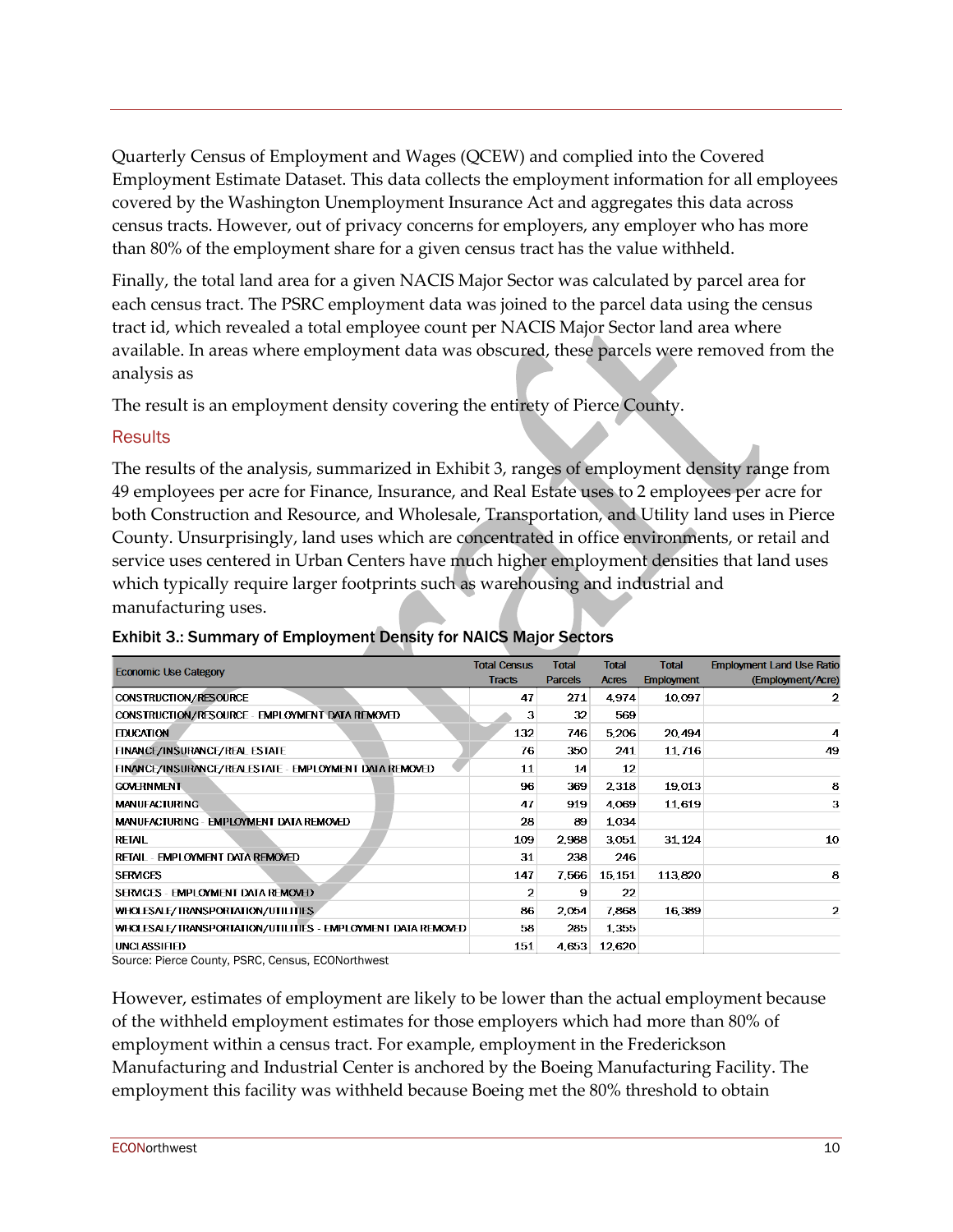anonymity in the PSRC employment dataset. Boeing is the  $4<sup>th</sup>$  largest employer within Pierce County with an estimate employment of 1,550 employees as of 2018[3](#page-10-0) and would represent an employment ratio of 2.7 employees per acre if all employees were working on the Fredrickson property.[4](#page-10-1)

### Review and Assessment

After reviewing the results from the employment density analysis for Pierce County, the results were not as conclusive as desired. In short, we do not conclude that this is a viable method that could be incorporated into the BLR.

In particular, two obstacles appeared while using the data available from the Pierce County Assessors Data and the PSRC Employment Dataset.

- 1. Assessors land use and appraisal types are not consistent across different land uses. Furthermore, land uses descriptions can describe a variety of potential uses that do not relate to economic activities cleanly; if they are classified at all.
- 2. Employment data is sensitive information and is often obscured to maintain the anonymity of an employer.

If these obstacles were mitigated, the feasibility of using the Pierce County Assessors Data and the PSRC Covered Employment Estimates could become a viable method. In particular, verifying the appraisal types and the land use descriptions of given parcels in Pierce County Assessors database would increase the resolution of the analysis. Furthermore, a partnership with the Washington State Employment Security Department to retrieve the employment data over the 80% employment threshold for a given census tract would allow for more refined results that could better estimate employment density in the county.

# 3.2 Literature review

EOC conducted an extensive literature review that included academic articles, planning reports conducted in cities and counties within and outside of Washington state, relevant findings from a similar ECONorthwest review conducted in 2015 that was focused on industrial employment densities. We also explored employment density themes throughout the region and the US. One observation we made is that there is little academic research on employment density—a fact we found surprising. Exhibit 4 displays a summary of studies reviewed from Washington state. A more detailed matrix can be found in [Appendix 1.](#page-22-0)

<span id="page-10-0"></span><sup>3</sup> Economic Development Board, [https://www.edbtacomapierce.org/area-profile/2018-major-employers/,](https://www.edbtacomapierce.org/area-profile/2018-major-employers/) Accessed May, 2019

<span id="page-10-1"></span><sup>4</sup> Manufacturing and industrial land uses exists on an estimated 571 acres for Census tract 731.08.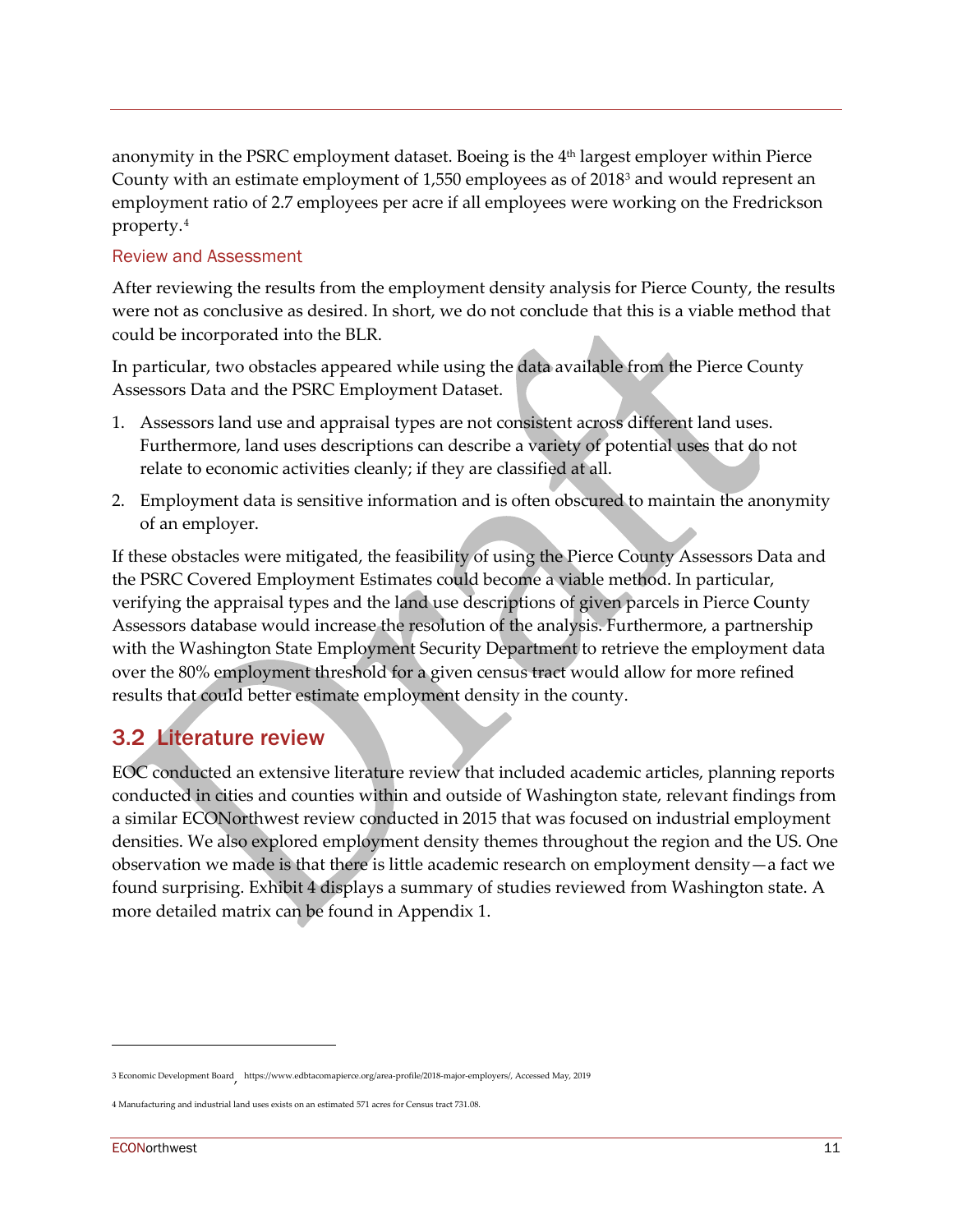| Location                            | Methodology                                                                                                                                                                                                                                                                                                              | <b>Employment Density</b><br><b>Assumptions (Emp./acre</b><br>or SFE) |                     | <b>Findings</b>                                                                             |
|-------------------------------------|--------------------------------------------------------------------------------------------------------------------------------------------------------------------------------------------------------------------------------------------------------------------------------------------------------------------------|-----------------------------------------------------------------------|---------------------|---------------------------------------------------------------------------------------------|
|                                     |                                                                                                                                                                                                                                                                                                                          | Commercial                                                            | Industrial          |                                                                                             |
| <b>Counties</b>                     |                                                                                                                                                                                                                                                                                                                          |                                                                       |                     |                                                                                             |
| Clark                               | • Building permits primary source of<br>data from 2006-2016.                                                                                                                                                                                                                                                             | 9.3                                                                   | 10.9                | County has sufficient capacity to<br>accommodate projected employment<br>growth.            |
| Island                              | • Suppressed data substituted with<br>older available data.                                                                                                                                                                                                                                                              | 17.0                                                                  | 8.0                 | Sufficient capacity to accommodate<br>anticipated employment growth.                        |
|                                     | • For jobs missing in QCEW data,<br>methodology from PSRC used to<br>estimate total employment from<br>covered employment.                                                                                                                                                                                               |                                                                       |                     |                                                                                             |
|                                     | • City of Freeland excluded from<br>calculation of employment density<br>average due to lack of amenities<br>(sewer).                                                                                                                                                                                                    |                                                                       |                     |                                                                                             |
|                                     | • Due to County's low industrial<br>employment, rounded average<br>from neighboring counties (Skagit,<br>Clark, Pierce) used for industrial<br>assumptions.                                                                                                                                                              |                                                                       |                     |                                                                                             |
| King (BLR)                          | • Half of jurisdictions brought<br>forward 2007 BLR density and<br>capacity calculations; remainder<br>cities required new capacity<br>analysis<br>Location-specific densities<br>reported in final analysis.                                                                                                            | 250 - 850<br>SFE*                                                     | $250 - 851$<br>SFE* | Sufficient capacity to accommodate<br>residential, employment growth.                       |
| King (Emp.<br>Capacity<br>Analysis) | • Employment density assumptions<br>from 2007 BLR.                                                                                                                                                                                                                                                                       | 550 SFE                                                               | 800 SFE             | • Total assessed land value for the<br>South Park LID area is<br>\$2,458,285,700.           |
|                                     | Does not consider future fiscal<br>impacts of redevelopment within<br>Duwamish Industrial<br>Manufacturing Center.                                                                                                                                                                                                       |                                                                       |                     | • Total assessed value for the MIC<br>site is \$193,751,000.                                |
| Kitsap                              | • Methods for Land Capacity<br>Analysis adjusted following<br>Remand Order:<br>1) Using trend-based density<br>factors for each residential zone<br>2) Increase public facility<br>deduction to 20%<br>3) Remove discount for<br>environmental purposes in Urban<br><b>Restricted Zone</b><br>4) Platted lots adjustment | 969 SFE                                                               | 500 SFE             | Sufficient capacity to meet industrial<br>and commercial development to<br>2025, 2016-2036. |

# Exhibit 4. Summary of Methods, Assumptions, and Findings from Washington State Studies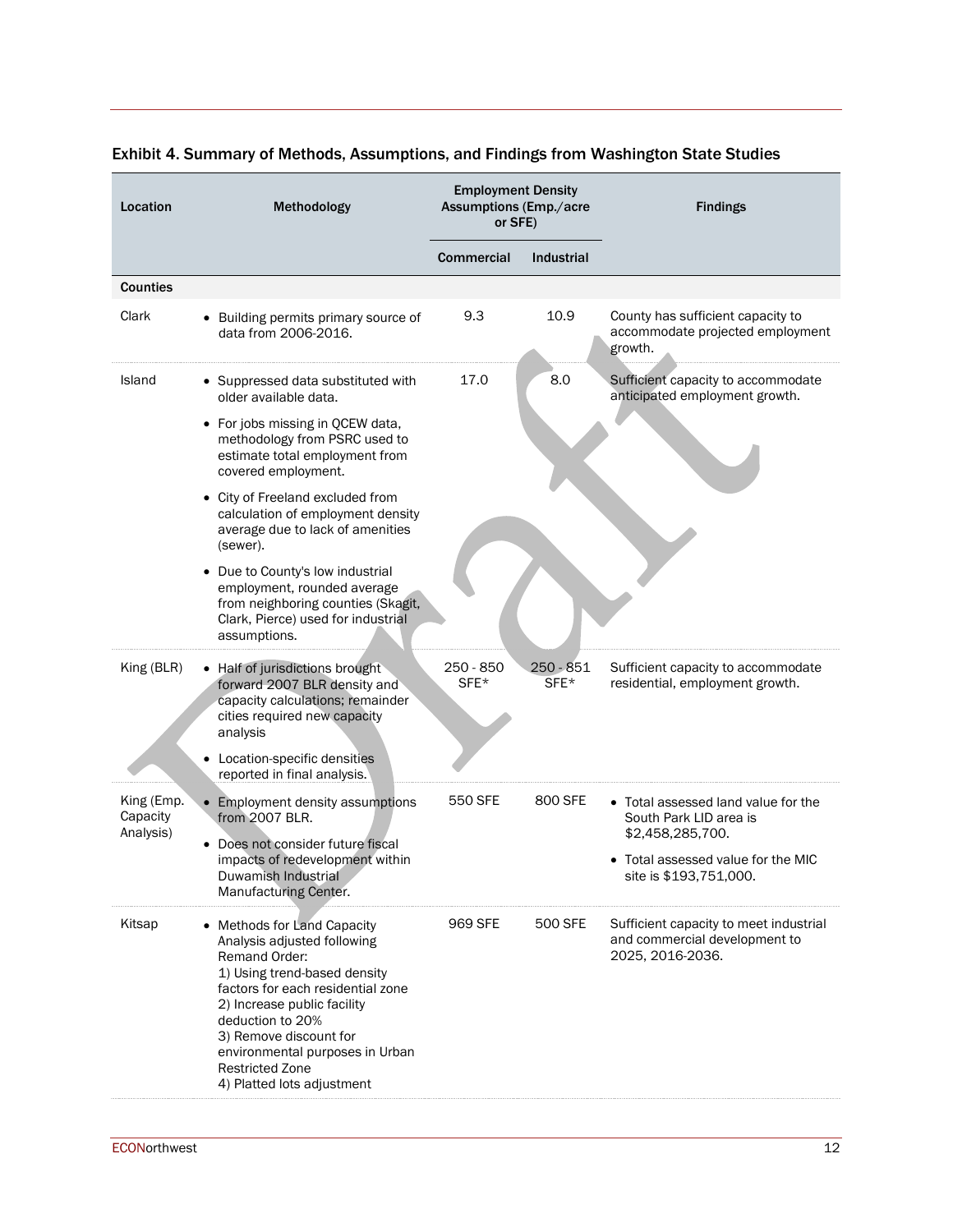| Location                              | Methodology                                                                                                                                                                                                                                                                                                                                                                                                                                                                                                                                                                             | <b>Employment Density</b><br><b>Assumptions (Emp./acre</b><br>or SFE) |                                 | <b>Findings</b>                                                                                                                                                                                                                                                                                                                                                                                                                                                                                                                                                            |
|---------------------------------------|-----------------------------------------------------------------------------------------------------------------------------------------------------------------------------------------------------------------------------------------------------------------------------------------------------------------------------------------------------------------------------------------------------------------------------------------------------------------------------------------------------------------------------------------------------------------------------------------|-----------------------------------------------------------------------|---------------------------------|----------------------------------------------------------------------------------------------------------------------------------------------------------------------------------------------------------------------------------------------------------------------------------------------------------------------------------------------------------------------------------------------------------------------------------------------------------------------------------------------------------------------------------------------------------------------------|
|                                       |                                                                                                                                                                                                                                                                                                                                                                                                                                                                                                                                                                                         | Commercial                                                            | <b>Industrial</b>               |                                                                                                                                                                                                                                                                                                                                                                                                                                                                                                                                                                            |
| Snohomish                             | • Existing structures (as of April<br>2011) counted as population or<br>employment base; proposed,<br>built, or occupied structures after<br>April 2011 counted as future<br>capacity.                                                                                                                                                                                                                                                                                                                                                                                                  | 200 - 700<br><b>SFE</b>                                               | $300 -$<br>20,000<br><b>SFE</b> | Adequate land capacity reported in<br>the County for the 2025 adopted<br>UGA population and employment<br>growth targets.                                                                                                                                                                                                                                                                                                                                                                                                                                                  |
| Thurston                              |                                                                                                                                                                                                                                                                                                                                                                                                                                                                                                                                                                                         | 3.3                                                                   | 1.5                             | Sufficient land supply to support<br>projected growth to 2035.                                                                                                                                                                                                                                                                                                                                                                                                                                                                                                             |
| Whatcom                               | • Based on 2009 Land Capacity<br>Analysis methodology                                                                                                                                                                                                                                                                                                                                                                                                                                                                                                                                   | 626 - 900<br><b>SFE</b>                                               | $775 -$<br>3,500 SFE            | Surplus capacity to meet future<br>employment needs                                                                                                                                                                                                                                                                                                                                                                                                                                                                                                                        |
| <b>Region</b>                         |                                                                                                                                                                                                                                                                                                                                                                                                                                                                                                                                                                                         |                                                                       |                                 |                                                                                                                                                                                                                                                                                                                                                                                                                                                                                                                                                                            |
| Puget<br>Sound<br>Regional<br>Council | Relevant mixed-use zones and<br>land classification included into<br>analysis if related to industrial<br>land. E.g. "Business Park";<br>"Employment Center"<br>• Parcels considered industrial land<br>if significant industrial<br>development present or permitted<br>to occur.<br>• Four categories of industrial<br>lands: Core industrial; Industrial<br>commercial; Military industrial;<br>Aviation operations areas<br>• Special consideration given to<br>tribal land; natural resource lands;<br>limited areas of more intense<br>rural development; planned<br>developments |                                                                       | $0.25 -$<br>$14.7*$             | Employable land capacity variable to<br>area:<br>• Strong demand / limited capacity:<br>Interbay-Ship Canal, Duwamish-<br>North Tukwila, Kent-Renton, and<br>SeaTac-Des Moines subareas<br>Strong demand/adequate<br>capacity: Frederickson-Lakewood,<br>Southwest Everett and Tacoma-<br>Puyallup subareas<br>• Adequate capacity: I-405 Corridor,<br>Arlington-Marysville, and North-<br><b>Central Everett subareas</b><br>• Surplus capacity: DuPont-Gray<br>Field, Puget Sound Industrial<br>Center (PSIC)-Bremerton-Sinclair<br>Inlet, and Auburn-Sumner<br>subareas |
| City                                  |                                                                                                                                                                                                                                                                                                                                                                                                                                                                                                                                                                                         |                                                                       |                                 |                                                                                                                                                                                                                                                                                                                                                                                                                                                                                                                                                                            |
| Lakewood                              | • Developed a consolidated<br>employment capacity model<br>• Error in Pierce Co. BLR-one                                                                                                                                                                                                                                                                                                                                                                                                                                                                                                | $12 - 25$                                                             | $15 - 25$                       | Sufficient capacity to meet 2030,<br>2035 employment targets                                                                                                                                                                                                                                                                                                                                                                                                                                                                                                               |
|                                       | residential zone moved to<br>commercial                                                                                                                                                                                                                                                                                                                                                                                                                                                                                                                                                 |                                                                       |                                 |                                                                                                                                                                                                                                                                                                                                                                                                                                                                                                                                                                            |

Notes: \*Location specific numbers reported; ranges provided here. SFE = Square foot per employee.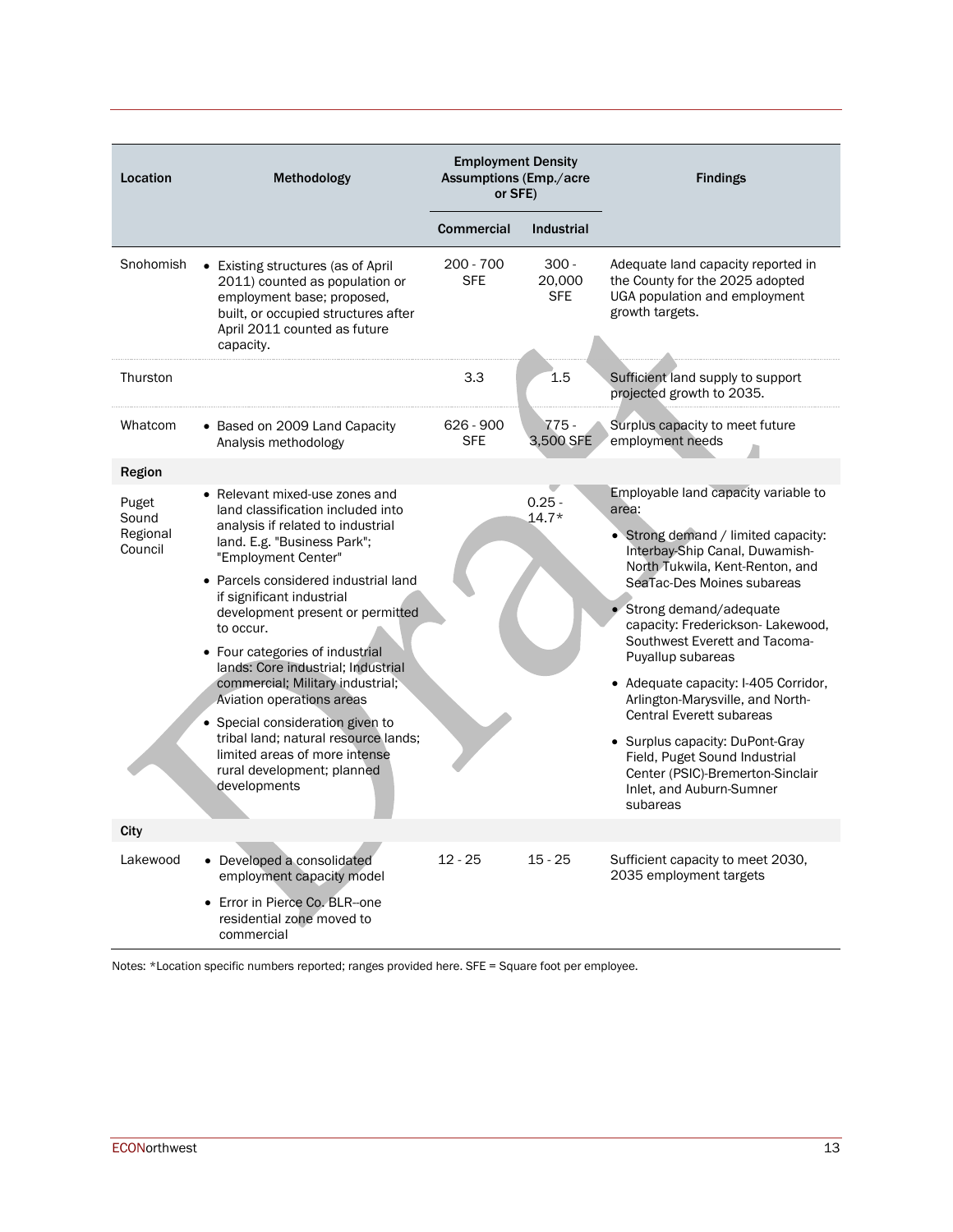# 3.3 Interview findings

ECONorthwest conducted phone interviews with real estate professionals familiar with recent commercial and industrial development in Pierce County (Task 1.2, subtask 4 - Real Estate Professional Interviews). The purpose of the interviews was to better understand local development conditions and emerging employment trends in Pierce County. To the extent possible, ECONorthwest vetted reasonableness of employment density assumptions from the 2014 Buildable Lands study.

ECONorthwest interviewed the following real estate professionals:

- 1. Rob Allen, Senior Economic Development Specialist with Pierce County, Economic Development Department
- 2. Kevin Clegg, Special Assistant to the Executive for Business Services with Pierce County, Economic Development Department
- 3. Patrick Gemma, SVP Investment Officer with Prologis

### 3.3.1 Interview Key Themes

The interviews consisted of a series of questions (see Appendix B). The following sections describe the key themes from the interviews.

### Revisit the 2014 Employment Density Assumptions

Pierce County's 2014 Buildable Lands study used the following employment density assumptions: 19.37 employees per acre for commercial and services (1 employee per 500 sq. ft.) and 8.25 employees per acre for industrial warehousing and manufacturing (1 employee per 900 sq. ft).

Interviewees suggested that while the commercial employment density assumption seemed reasonable, they are more practical in areas with generally higher densities, such as downtown Tacoma (we note that the BLR indicates much higher EPA assumptions were used in downtown Tacoma). The assumption seemed less practical (too high) for the more suburban areas of the county.

Interviews indicated they thought the industrial employment density assumption seemed inflated (too high). Four to five employees per acre seemed more reasonable, if not a little high. Further, employment capacity needs in industrial / manufacturing facilities will fluctuate depending on the amount of office space that exists in the facility (e.g., a large office component in an industrial / manufacturing facility will accommodate more employees per acre). When taking that factor into consideration, the industrial employment density assumption seemed more reasonable. The following assumption was provided to illustrate typical employment capacity needs: four employees per 1,000 sq. ft. for the office component with one employee per 1,000 sq. ft. for the industrial / manufacturing component.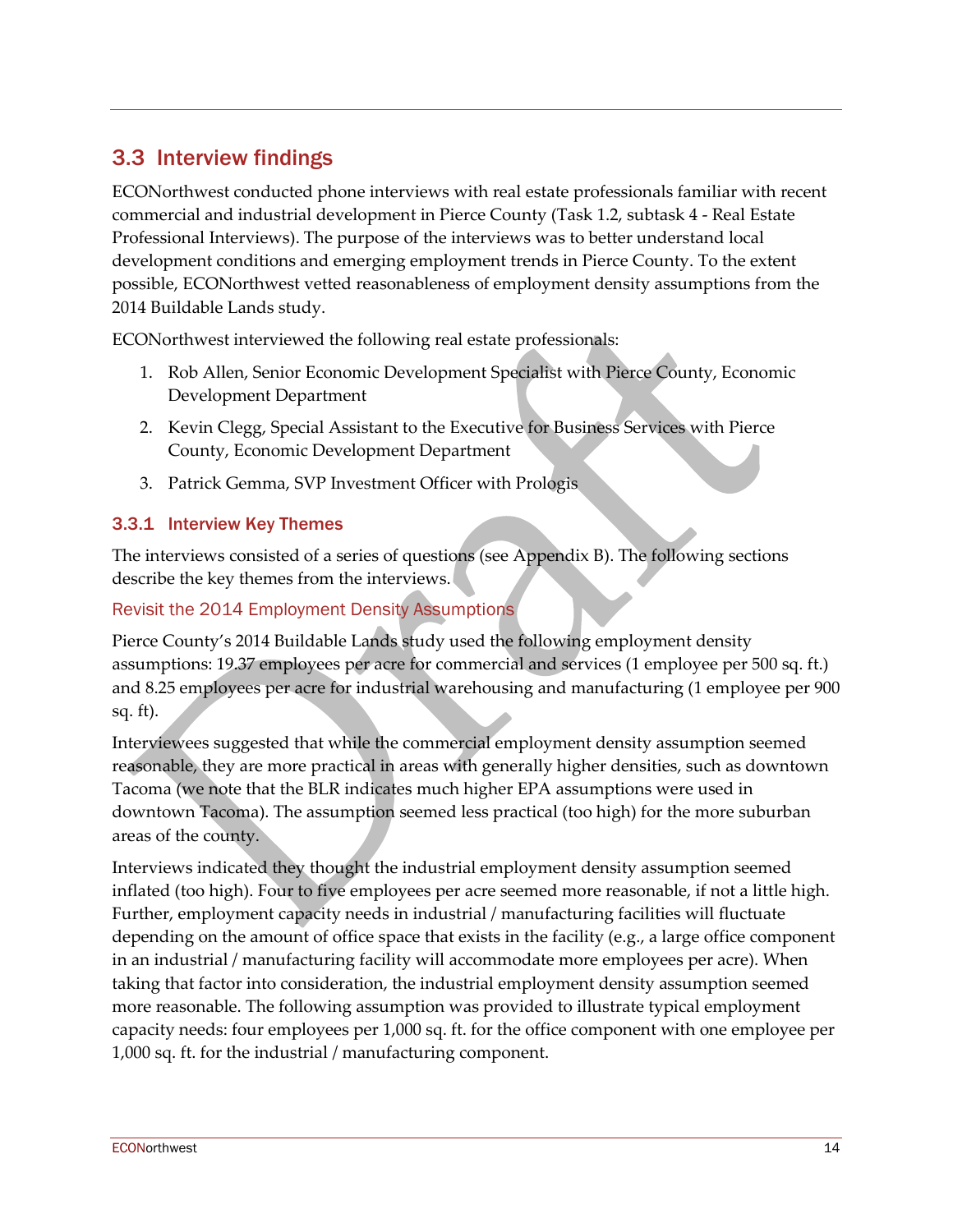# Vary Average Employment Density Assumptions

Interviewees suggested that varying average employment density assumptions by geographic area and industry sector seemed reasonable.

**By geographic area:** It is reasonable to assume that downtown or high-density areas will have a higher average employment density assumption. However, lower average employment density assumptions should be assumed in more suburban cities and towns. Accordingly, average density could vary for each incorporated area or between incorporated area versus unincorporated area. An appropriate threshold to help inform varied density assumptions by geographic location was unknown.

**By industry sector:** Breaking out employment assumptions by sector also seemed reasonable. Large differences in employment densities exist between sector types, such as warehousing versus manufacturing. While an average density works in a general sense, a fair number of anomalies result in observable differences between sites of different sector types. Managing these anomalies may make the study more precise. For example, the manufacturing sector will accommodate more jobs per acre than wholesale trade and transportation; wholesale trade and transportation will accommodate more jobs per acre than warehousing (and big-box warehousing will accommodate fewer jobs per acre than other warehousing types).

Different industrial /manufacturing facilities (with office components) will typically demand different employment capacity needs as well. For example, a distribution center will typically have an office component accounting for  $3\%$  - 5% of total building sq. ft. A manufacturing facility will typically have an office component accounting for 10% of total building sq. ft.<sup>[5](#page-14-0)</sup>

# Technology and Automation Will Affect Employment Capacity Needs

Looking forward, interviewees suggested that technology and automation will have the biggest impact on employment capacity needs. Other commercial / industrial trends are not expected to drastically affect change. For example, automation of the manufacturing process is a much more significant portion of economic activity than any movement *toward* creative offices or makerspaces or *away* from shopping malls and big box stores. An interviewee compared other trends to an "artsy" community in a downtown area – the trend may be cool (innovation-wise) but does not scale very well and affects only a specific area.

A range of opinions exist about how technology and automation are currently changing employment capacity needs:

<span id="page-14-0"></span><sup>5</sup> By using the previous example, four employees per 1,000 sq. ft. for an office component in an industrial / manufacturing facility: If both the distribution center and manufacturing facility were 100,000 sq. ft., the manufacturing facility would have about 40 office employees using 10% of the building while the distribution center would have about 12-20 office employees using 3-5% of the building.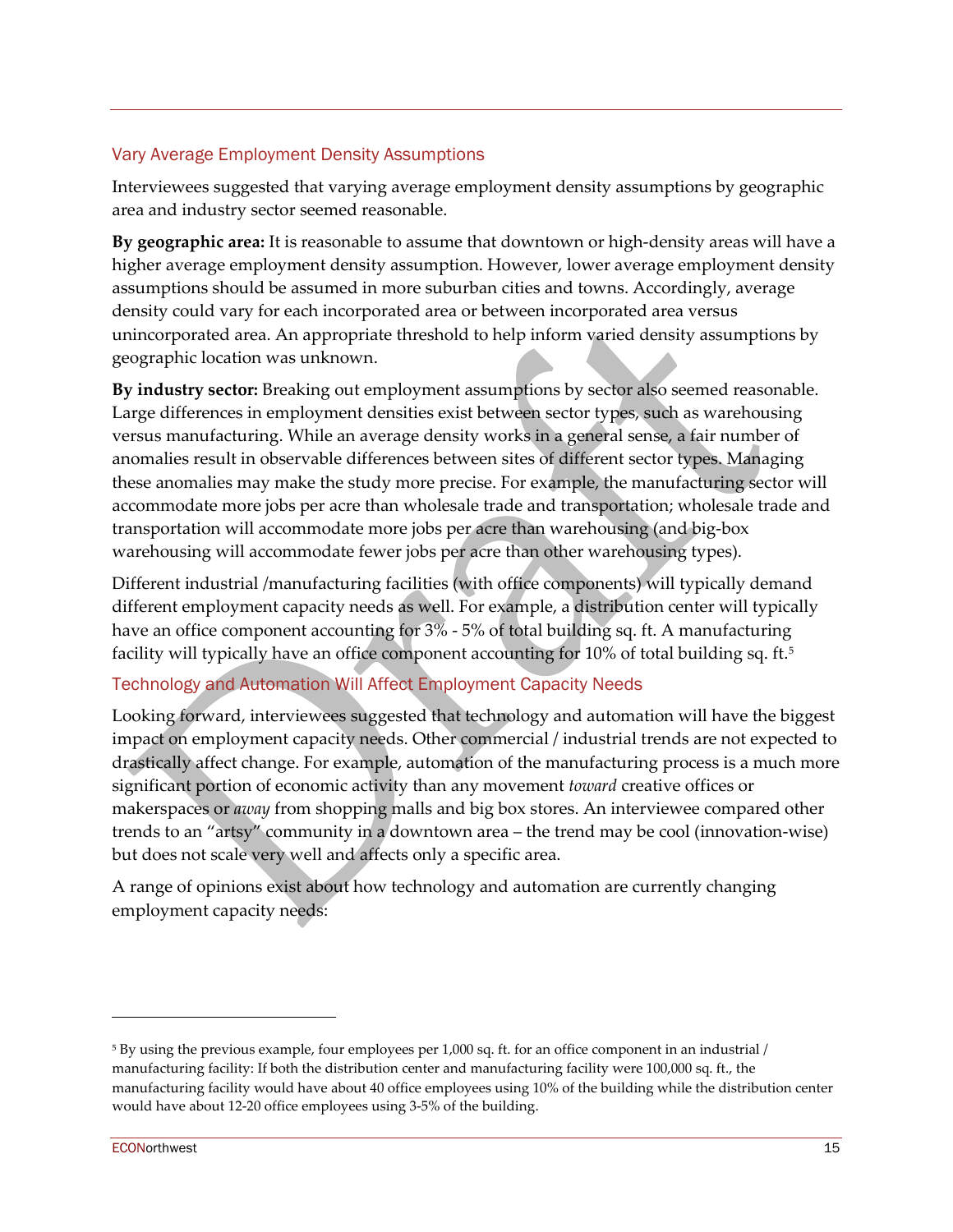- E-Commerce distribution centers (like Amazon) demand more employees per acre than traditional distribution centers because more people are needed to move goods in and around the center (and goods stay in the center for longer).
- Some distribution centers (like IKEA), are experiencing an interesting trend. Technology and automation reduce employment capacity needs, only for employment to increase soon after (although not to the same level). The hypothesis is that companies are "bouncing back" and can hire new employees to serve different roles than before.

# Other Considerations

One interviewee provided a suggestion that may help inform employment density assumptions:

Review the Institute of Transportation Engineers (ITE 10<sup>th</sup> addition) manual. ITE takes a deep dive into different land uses to determine traffic generation. It is possible that they determine traffic generation by using employment density assumptions. If this is true, the manual could offer a factual basis for Pierce County's assumptions. A caveat that small sample sizes may present limitations.

We note that this approach is discussed in the 2018 *Buildable Lands Guidebook*.

# 4 Conclusions and Methodological Options

In general, most employment assumptions have remained the same since each county's previous employment density and/or buildable land study. This is likely because the relevant underlying data has not evolved much. Notable exceptions include Clark County, where lower employment densities were reported compared to its 2007 study. The City of Lakewood's study reported higher densities than what was found in Pierce County's 2014 study—the authors revised a zoning error that adjusted employment densities and showed that Lakewood has substantially more employment capacity than reported. An annotated literature review can be found in [Appendix 2.](#page-29-0)

The following are methodological takeaways to note:

- **Employees per acre (EPA) vs. square feet per employee (SFE)**—some studies used employees per acre as a unit of measurement for employment densities, while others used square feet per employee. Because ESF requires an additional step to get to land estimates, we recommend using EPA as the measurement unit for employment density in Pierce County.
- **Densities seem to cluster around central figures**—while the results vary, employment densities (whether EPA or ESF) seem to cluster around some central figures (5-10 EPA for industrial uses; 15-25 EPA for commercial uses). These figures are not much different than those used in Pierce County's 2014 Buildable Lands Inventory and 2007 Employment Density Survey.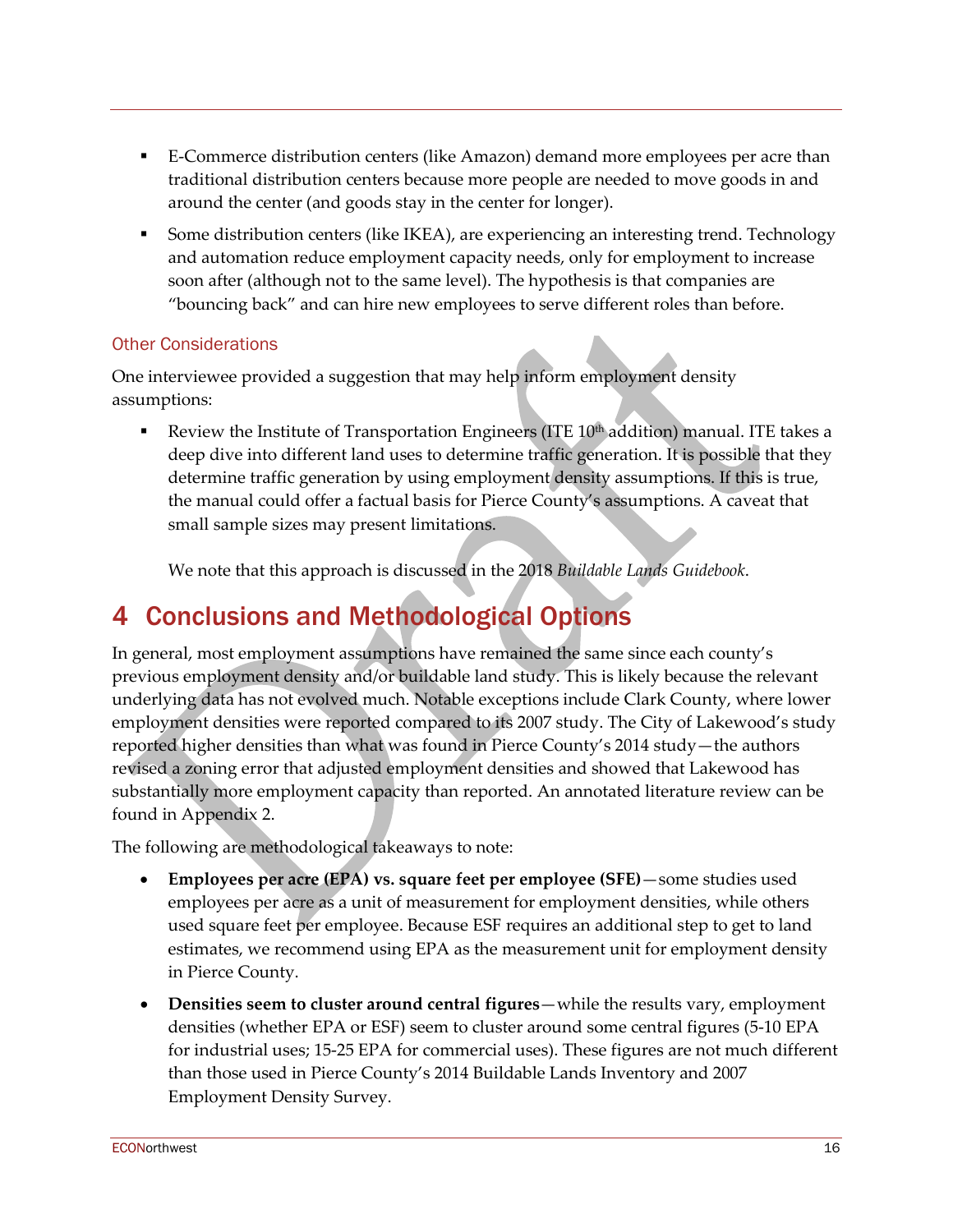- **Location specific figures**—several studies developed location-specific employment densities (Chamberlain 2015; King County 2014; Gehrke and Srivastava 2012; Watson & Associates Economists Ltd. 2008). This could be an appropriate methodological approach for Pierce County to consider, which will be based on a taxonomy of development or place types. Considering the Cervero/Ewing method of defining place types could also be a useful methodological approach in determining location-specific figures.
- **Most studies relied on methods from their previous years**, with updates to employment data where possible. Lakewood, however, utilized a **hybrid method in calculating employment densities**, which combined a floor-to-area ratio method with acreage-based calculations using updated employment density factors identified by City staff. This method is worth consideration, given the time and resources available at Pierce County.

### Notable Employment Trends in Washington State

- The Great Recession affected employment in the Puget Sound Region. Most studies noted, however, that the economy is bouncing back and recovering in their respective counties. Job growth in Washington is expected to rise over the next decade—several studies (e.g. Kitsap, Thurston) reported a projected increase in jobs, a majority of which will be in the commercial sector.
- There is an increasing number of remote workers/home businesses in the region. In Thurston County, for example, 20 percent of future jobs is projected to be in residential zones, which could be taken to mean remote, mobile employment and home-based businesses. The City of Lakewood reduced its total employment allocation by 12 percent to account for remote employees in its Employment Density Survey, consistent with a similar assumption in Pierce County's 2014 Buildable Lands Report.

### Observations from Studies Outside of Washington State

- Accommodating future employment growth scenarios—the City of Reno, Nevada, made note of an impending Tesla factory that would increase employment in the city. The expansion of the University of Nevada in Reno was also a factor in future growth. The City utilized two growth scenarios, Baseline and Recent Trends to project future economic opportunities, where the latter doubled growth rate for manufacturing, wholesale trade, and transportation and warehousing to match Tesla's projected employment.
- Several studies (i.e. Reno, Minnesota, Placer County) used methods and assumptions informed by studies from other cities, such as Minneapolis, Washington state, Portland, Southern California, and Rhode Island.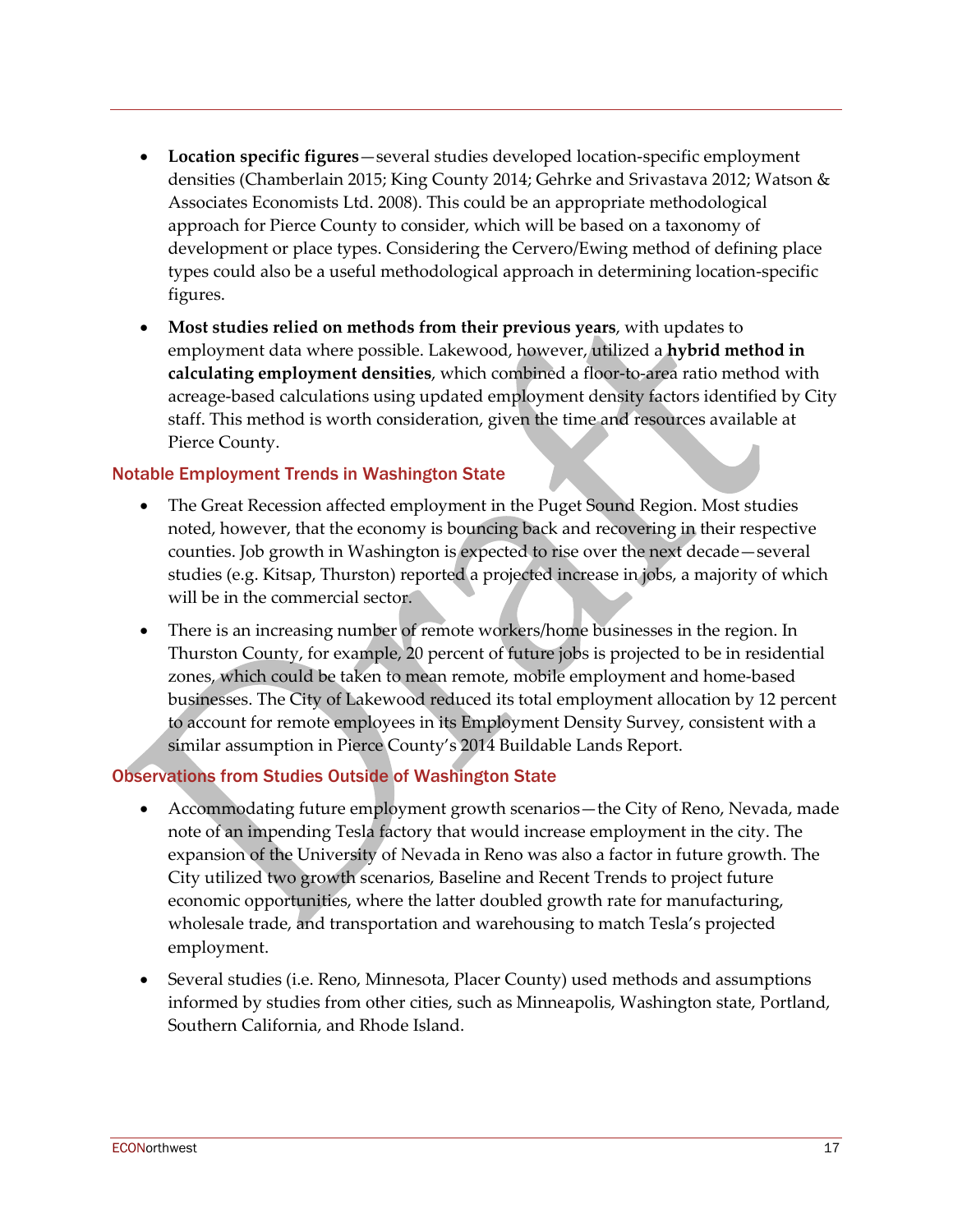# 4.1 Methodological Options

The primary objective of this research was to inform BLR methodologies around estimating land needed for employment. Several approaches exist for translating population/employment forecasts into land need. Exhibit 5 summarizes the approaches.

The first method is the easiest: jurisdictions should have current year population estimates as well as population forecasts. Estimates of the amount of developed commercial and industrial land should be developed during the supply analysis. The second method is similar to the first, but uses local employment estimates and forecasts.

The third method requires employee per acre assumptions. Employee-per-acre assumptions allow conversion of employment into acres. Employment density, however, varies considerably by industry—and even within industries. Thus, a small jurisdiction might use an assumption of 8 employees per acre, while a larger one might assume 15-20. Of importance here are whether the assumption is for *net* acres (i.e., land that is available for sale in parcels or lots after roads (right-of-way) has already been deducted, or gross acres (total land before those deductions): one should assume more employees on a net acre than on a gross acre, other things being equal.

| Method                                                  | <b>Description</b>                                                                                                                                                                                                                                |
|---------------------------------------------------------|---------------------------------------------------------------------------------------------------------------------------------------------------------------------------------------------------------------------------------------------------|
| Population/developed land<br>ratio                      | Uses the number of developed commercial and industrial acres per<br>1000 persons and extrapolates it to the planning horizon using the local<br>population forecast.                                                                              |
| Employment/developed<br>land ratio                      | Uses the number of developed commercial and industrial acres per<br>1000 employees and extrapolates it to the planning horizon using the<br>local population forecast. Requires both a current employment estimate<br>and an employment forecast. |
| Employee per acre (EPA)<br>ratio                        | Assumes a specific employment density, expressed in employees per<br>acre. At the simplest level, the method uses an aggregate EPA ratio for all<br>new employment. Requires both a current employment estimate and an<br>employment forecast.    |
| Floor area ratio (FAR) /<br>Employees per sq. ft. (ESF) | Uses zoning to determine floor area ratios and allowable lot coverage.<br>Lot coverage * FAR provides an estimate of built space in square feet.<br>Built space * ESF provides an estimate of land capacity for employment.                       |
| <b>Expert consultation</b>                              | Relies on the expertise of local developers, business leaders and others<br>to estimate land needs.                                                                                                                                               |

Exhibit 5. Basic methods for estimating employment land demand

A variation of the third method is to build up to estimates of employees by using assumptions about floor-to-area ratios (FAR) and about square feet of built space per employee. For example, assumptions of 500 square feet of total (not usable or leasable) office space per employee and of a FAR of 0.3 (built space equals 30% of the buildable area) would yield about 26 employees per net acre, and about 21 employees per gross acre. This method tends to yield greater densities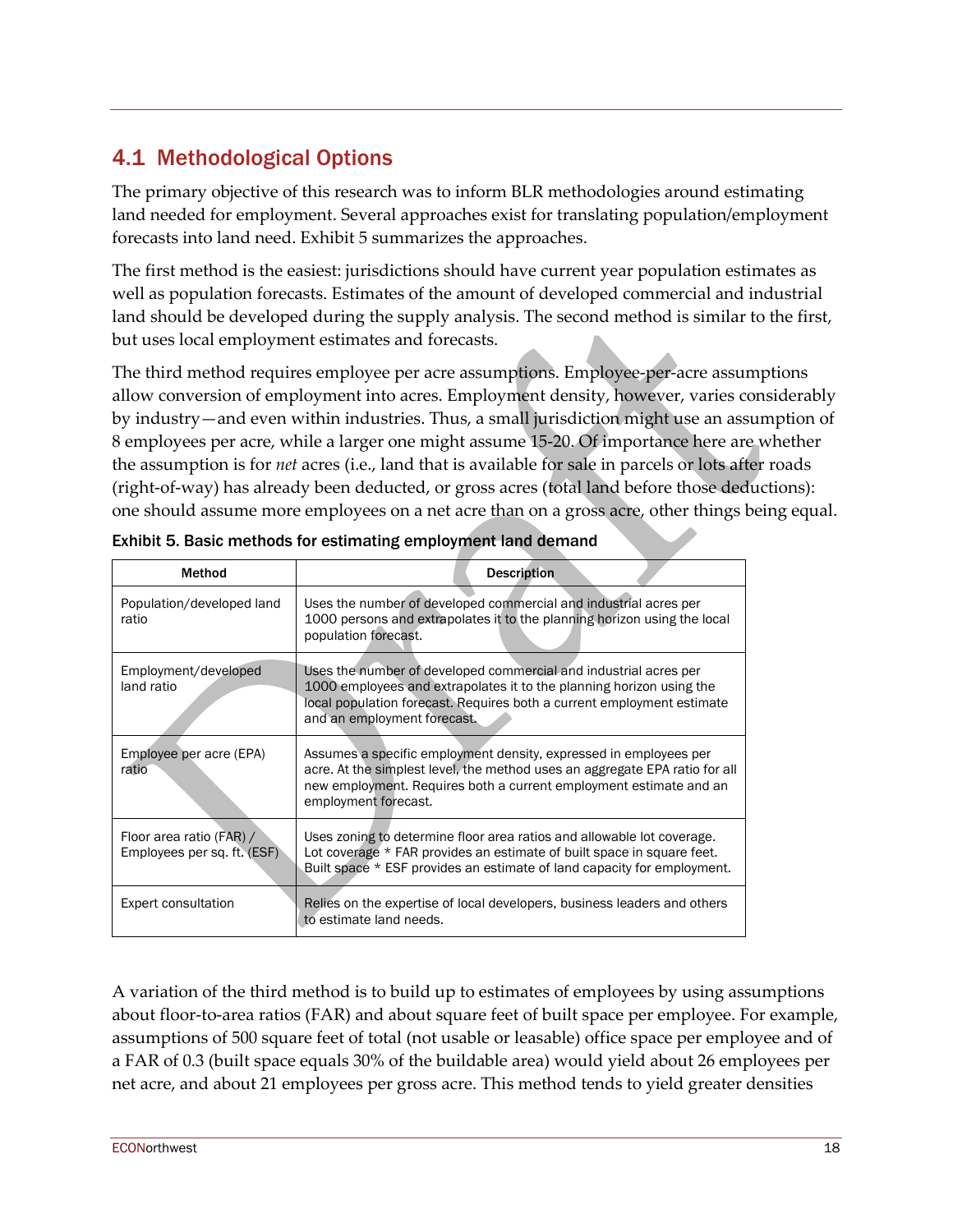than those typically assumed for employees per acre, perhaps because the FAR assumes for a single lot are hard to sustain over a larger area.

Each of these methods has limitations.

- **Population and Developed Land Ratio.** This method has two key limitations: (1) use of population forecasts to derive estimates of employment land; and (2) the quality of parcel data. The method is simple: divide developed acres by population to get a ratio of persons per acre (usually expressed as acres per 1,000 persons). A key issue is population is not a good proxy for employment and does not recognize variability of the amount of employment lands in a region. For example, a city that is an industrial center might have half its land in industrial uses; another may be a bedroom community with no industrial land. A second limitation is that assessor's parcel data typically requires considerable effort to identify lands in employment uses that are developed. As a result, this method provides very coarse estimates. We do not recommend considering this approach for the BLR.
- **Employment and Developed Land Ratio**. This is the same as the previous method, with the difference that it uses employment instead of population. ECO used the employment per developed land methodology to estimate EPAs (the analysis is summarized in Section 3 of this memo). The limitations of this method are the same for assessment data. A second limitation is the issue of how to address residential and other lands that might have employment but are not zoned for employment. Due to these limitations we do not recommend using this method for the BLR.
- **Employee Per Acre (EPA) Methods**. The advantage of EPA methods is that they distill the estimate into a very simple formula: net acres \* EPA = capacity. EPA assumptions can be developed for broad employment types—the 2014 BLR used commercial (19.37 EPA) and industrial (8.25 EPA). These assumptions are in line with what we see in other studies (for example, Oregon advocates EPAs of 7-12 for heavy industrial uses; 10-15 for light industrial uses; and 12-20 for commercial uses). The limitations of this method are generally related to the source of the EPA assumptions as well as how the assumptions are applied. The EPAs used in the 2014 BLR were derived from a survey of properties using Employment Security data. In our view, this is the best method for developing assumptions using the best data sources.

The biggest limitation of this approach is related to variability in employment densities. As we have discussed, considerable variation exists within zoning districts and within individual industries.

• **FAR/SFE Methods**. Like other methods, this method is limited by the quality of data. One of the biggest problems with this method is that it is difficult to generalize FARs across broad employment types. By definition, FARs are zoning specific. Moreover, variability exists in the amount of built space required by different industries. The amount of effort required to develop accurate estimates for the entire county is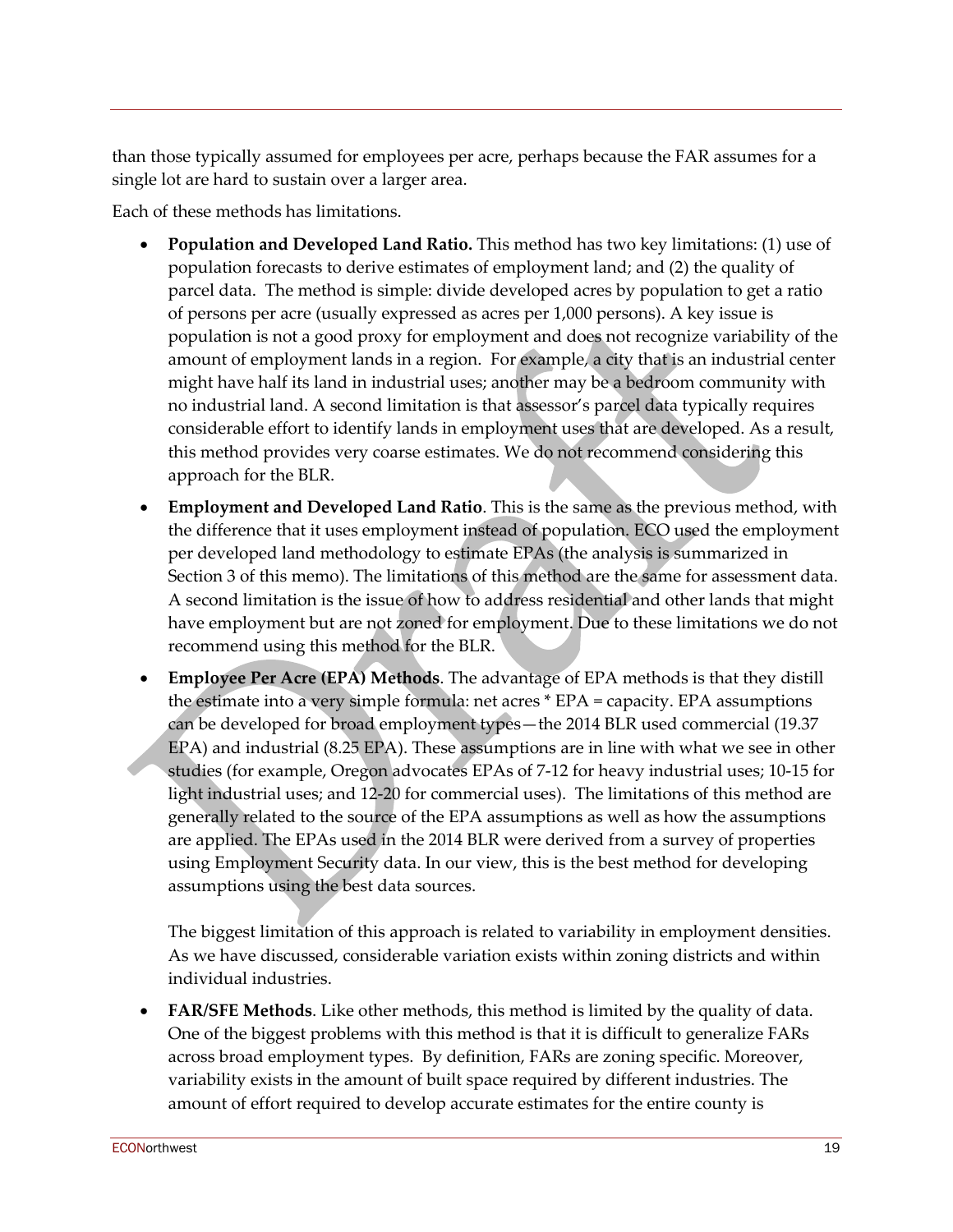significant given the countywide scope of the BLR. We do not recommend using this approach for future BLRs.

# 4.2 Recommendations

Pierce County's challenge is developing an acceptable methodology that can be applied across many jurisdictions that range from urban centers to suburbs, to rural communities, to rural areas. After a thorough investigation of the methodological options, we make the offer the following recommendations:

- **Continue to use an EPA based method**. Given the countywide scope and the diversity of cities, EPAs are the most accurate and practical method for estimating employment capacity of vacant and under-utilized land as well as land demand.
- **Consider refinements to the methods used in the 2014 BLR.** The County could make refinements to both the capacity and land demand estimates.
	- o **Consider allocating some employment to non-employment lands**. Our review of the 2014 BLR suggests that all of the employment growth increment is allocated to employment lands. Analysis of employment patterns in every Oregon city ECO has worked in shows significant employment exists outside employment zones. Ideally, the amount of employment allocated to nonemployment lands would be based on empirical analysis. We suggest exploring if an economist at the Washington Employment Security Department could conduct such an analysis based on zoning data provided by Pierce County.

As an alternative, deductions could be made using ACS commute data. The 2013-17 ACS shows that 4.5% of worked at home. The assumption could be based on a countywide average, or on data for Census places. This refinement is a land demand refinement.

- o **Consider disaggregating employment forecasts to three or more categories.** A review of the 2014 BLR only identified single value employment figures. The PSRC data ECO used for the employment density analysis in section 3 is available by city disaggregated by sectors or 2-digit NAICS codes. At the simplest, the models could differentiate between retail, office, and warehouse employment densities. Typically, these would be grouped by NAICS codes. This method is only possible if the employment forecasts/allocations are disaggregated.
- o **Consider developing a land use typology based on geography and zoning.** One critique we heard of the 2014 method was that it does not adequately recognize geographic differences. Both ECO's previous work, as well as the literature we reviewed, suggest that geographic variations in employment density exist. In our view, the variations are both due to geography (e.g., one would expect higher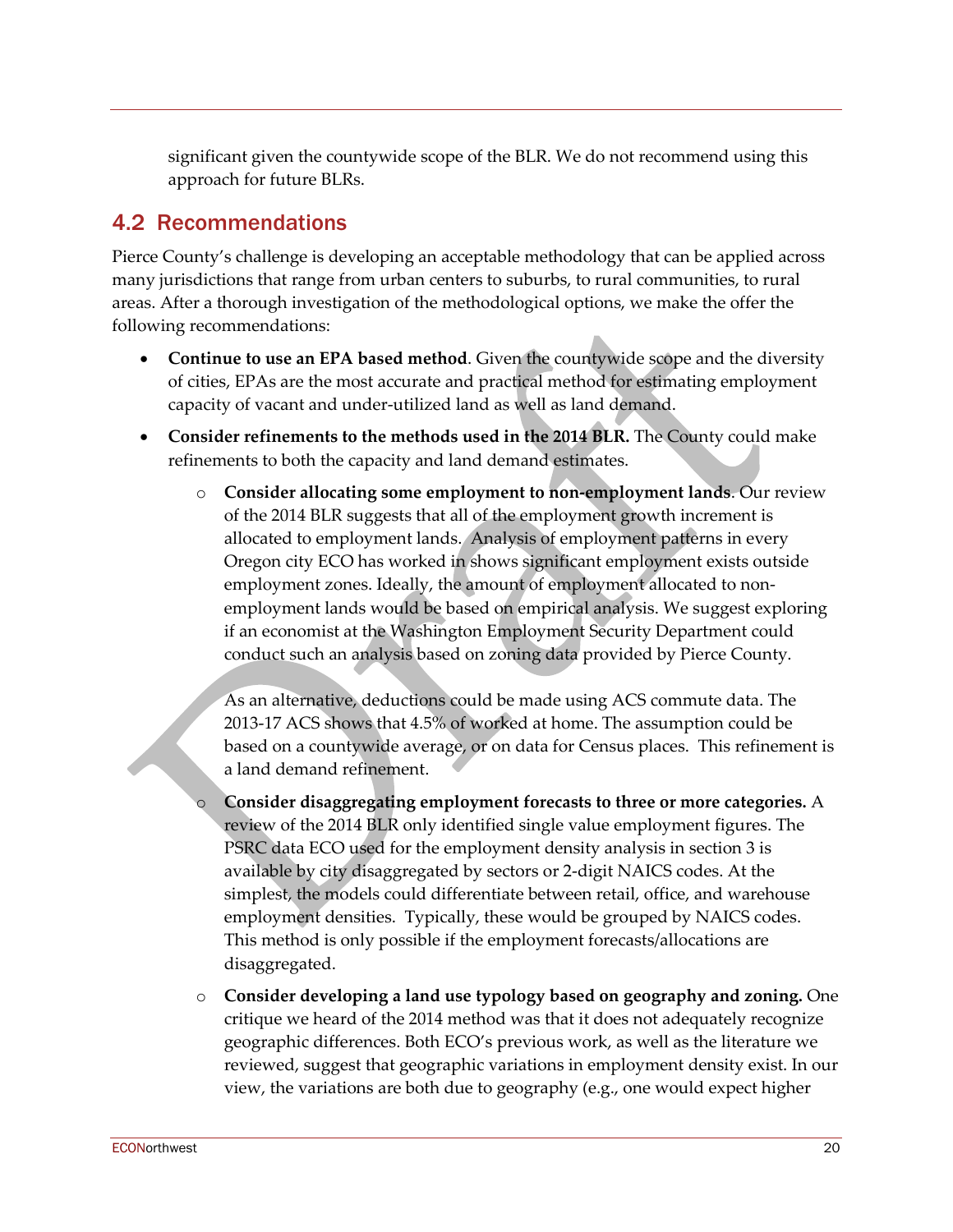densities in urban cores than in rural areas—a fact that Tacoma's analysis for the 2014 BLR documents) and zoning. In short, a methodology that recognizes regional differences in land uses could be more robust. The question then is, what options are available?

Following are a few variations for consideration:

- **Typology by city size.** This would be a simple methodology that would develop a typology of city sizes and then associated those with EPA assumptions. The general idea would be that smaller cities and rural areas would be assigned lower EPA assumptions.
- **Typology by PSRC regional centers.[6](#page-20-0)** PSRC's VISION 2040 calls for the creation of central places with a mix of uses and activities connected by efficient transportation. PSRC designated 29 regional growth centers which are locations of the region's most significant business, governmental, and cultural facilities and are planning for growth. PSRC also identified nine regional manufacturing/industrial centers, which are locations for more intensive industrial activity. According to PSRC, both regional growth centers and regional manufacturing/industrial centers are focal points for planned growth, economic development and transportation infrastructure investments.

Moreover, the framework identifies three primary geographies: Metropolitan Cities (16 centers), Core Cities (17), and Unincorporated Urban Areas (3). Five regional growth centers and two industrial/manufacturing centers are located in Pierce County.

PSRC's 2013 Monitoring Report presents employment densities for each of the areas based on 2010 data. Exhibit  $X$  shows employment densities for Pierce County Centers. The observed densities are lower than the commercial assumptions in all instances, and considerably lower than the 2014 industrial assumptions for the industrial/manufacturing centers.

Given that much of the county's employment is located outside these centers, any method will require assumptions for capacity of those lands. The County could use the 2014 assumptions, or use an approach based on city type as described above.

<span id="page-20-0"></span><sup>6</sup> [https://www.psrc.org/sites/default/files/centers\\_monitoring.pdf](https://www.psrc.org/sites/default/files/centers_monitoring.pdf)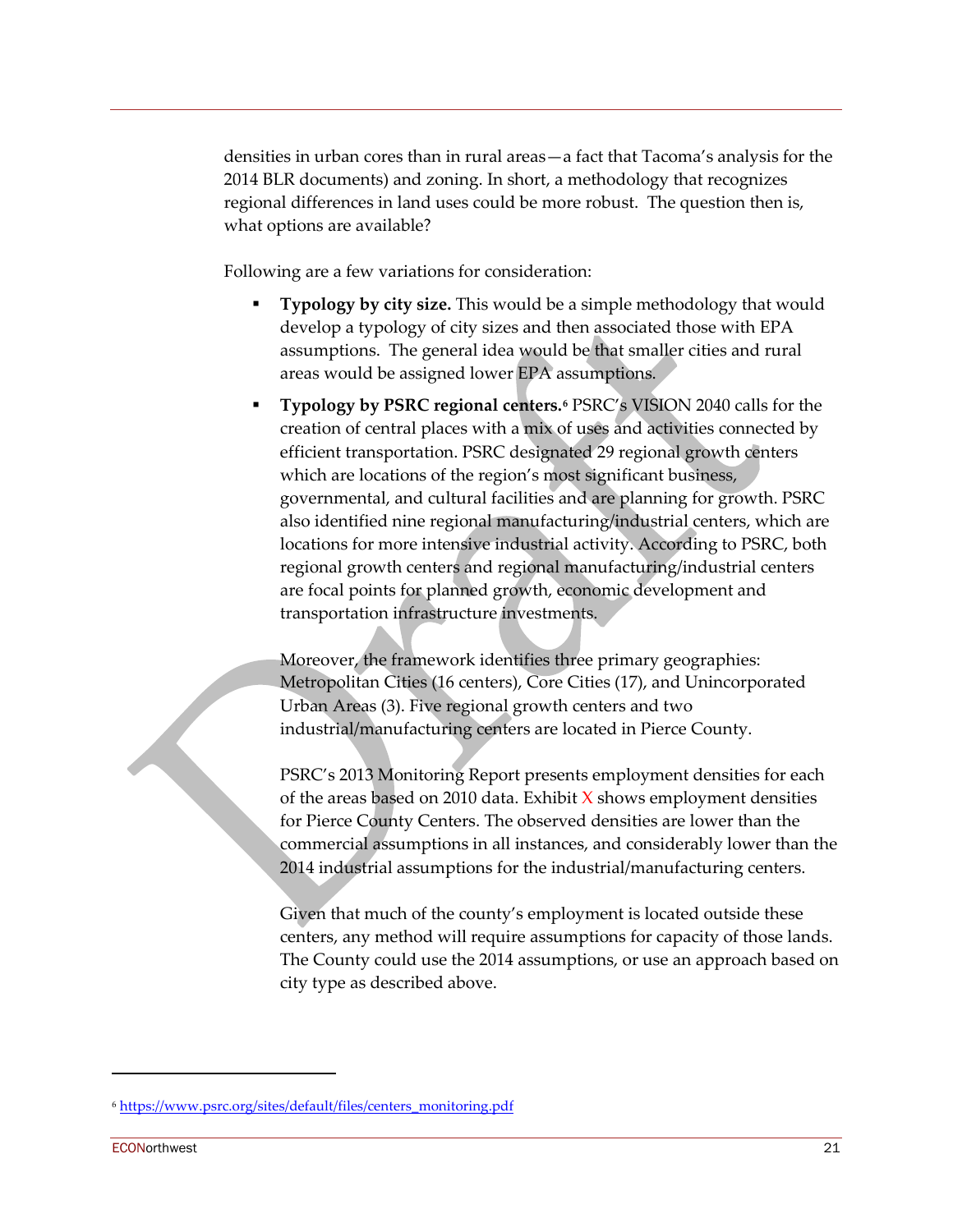| <b>Type/Center Name</b>                   | Core Geography           | <b>EPA</b> |
|-------------------------------------------|--------------------------|------------|
| <b>Regional Growth Centers</b>            |                          |            |
| Lakewood                                  | Core City                | 11.2       |
| <b>Puyallup Downtown</b>                  | Core City                | 10.3       |
| <b>Puyallup South Hill</b>                | Core City                | 6.8        |
| Tacoma Downtown                           | <b>Metropolitan City</b> | 22.1       |
| Tacoma Mall                               | Metropolitan City        | 14.8       |
| Regional Manufacturing/Industrial Centers |                          |            |
| Fredrickson                               | Unincorporated UGA       | 1.2        |
| Port of Tacoma MIC                        | <b>Metropolitan City</b> | 1.8        |

Exhibit 6. Employment Densities in Pierce County Centers, 2010

Source[: https://www.psrc.org/sites/default/files/centers\\_monitoring.pdf,](https://www.psrc.org/sites/default/files/centers_monitoring.pdf) pg 87-88

 **Typology by Zoning.** This is a variation on the previous approach and would be based on local zoning. Effectively, it would require developing a crosswalk between zoning districts and EPAs. This approach has some problems: (1) the number of zoning districts in the county, and (2) data limitations would make it difficult to assign EPAs to zoning districts with any certainty.

In summary, several refinements to the 2014 methodology could improve the capacity and land need estimates. Given the amount of variability that exists in broad employment categories, and PSRCs regional plans, we recommend that any methodology employ the principles of simplicity and transparency. More complicated methods do not necessarily improve the results. We recommend the County consider adjustments for employment in residential areas and using the PSRC center framework.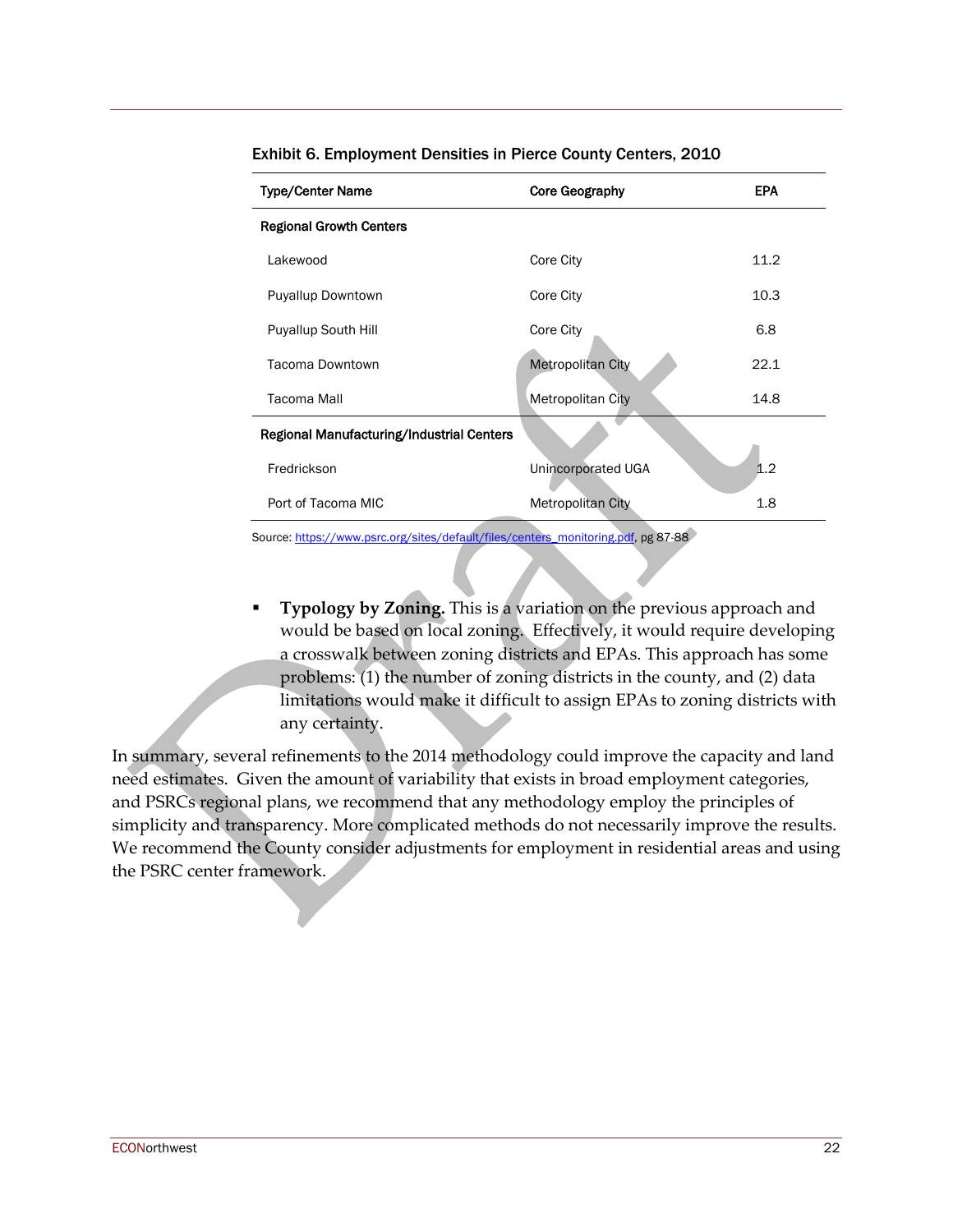

# Appendix 1: Literature Review Matrix

<span id="page-22-0"></span>

| <b>Studies from Washington State</b> |                             |                                                                                                                                                                                                                                                                                                                                                                                                                                                                                |                                                      |                   |                                                                                                                                                                                                           |                                                                                  |
|--------------------------------------|-----------------------------|--------------------------------------------------------------------------------------------------------------------------------------------------------------------------------------------------------------------------------------------------------------------------------------------------------------------------------------------------------------------------------------------------------------------------------------------------------------------------------|------------------------------------------------------|-------------------|-----------------------------------------------------------------------------------------------------------------------------------------------------------------------------------------------------------|----------------------------------------------------------------------------------|
| Location                             | <b>Document</b><br>Reviewed | Methodology                                                                                                                                                                                                                                                                                                                                                                                                                                                                    | <b>Employment Density</b><br>Assumptions (Emp./acre) |                   | <b>Notable Trends</b>                                                                                                                                                                                     | <b>Findings</b>                                                                  |
|                                      |                             |                                                                                                                                                                                                                                                                                                                                                                                                                                                                                | <b>Commercial</b>                                    | <b>Industrial</b> |                                                                                                                                                                                                           |                                                                                  |
| <b>Counties</b>                      |                             |                                                                                                                                                                                                                                                                                                                                                                                                                                                                                |                                                      |                   |                                                                                                                                                                                                           |                                                                                  |
| Clark                                | BLI, 2015                   | • Building permits primary source<br>of data from 2006-2014<br>• GIS to link parcels to building<br>permits                                                                                                                                                                                                                                                                                                                                                                    | 9.3                                                  | 10.9              | County has experienced employment<br>gains, however, observed net<br>densities lower than 2007 planning<br>assumptions-could be due to<br>businesses adding employees<br>without requiring new buildings. | County has sufficient capacity to<br>accommodate projected employment<br>growth. |
| Island                               | Comp.<br>Plan,<br>2016      | • Suppressed data substituted with<br>older available data<br>• For jobs missing in QCEW data,<br>methodology from PSRC used to<br>estimate total employment from<br>covered employment<br>• City of Freeland excluded from<br>calculation of employment density<br>average due to lack of amenities<br>(sewer)<br>• Due to County's low industrial<br>employment--rounded average<br>from neighboring counties (Skagit,<br>Clark, Pierce) used for industrial<br>assumptions. | 17                                                   | 8                 | • UGAs resized to accommodate<br>growth in 20 years.<br>• Reduction in size of Freeland and<br>Langley to result in more<br>concentrated growth.                                                          | Sufficient capacity to accommodate<br>anticipated employment growth              |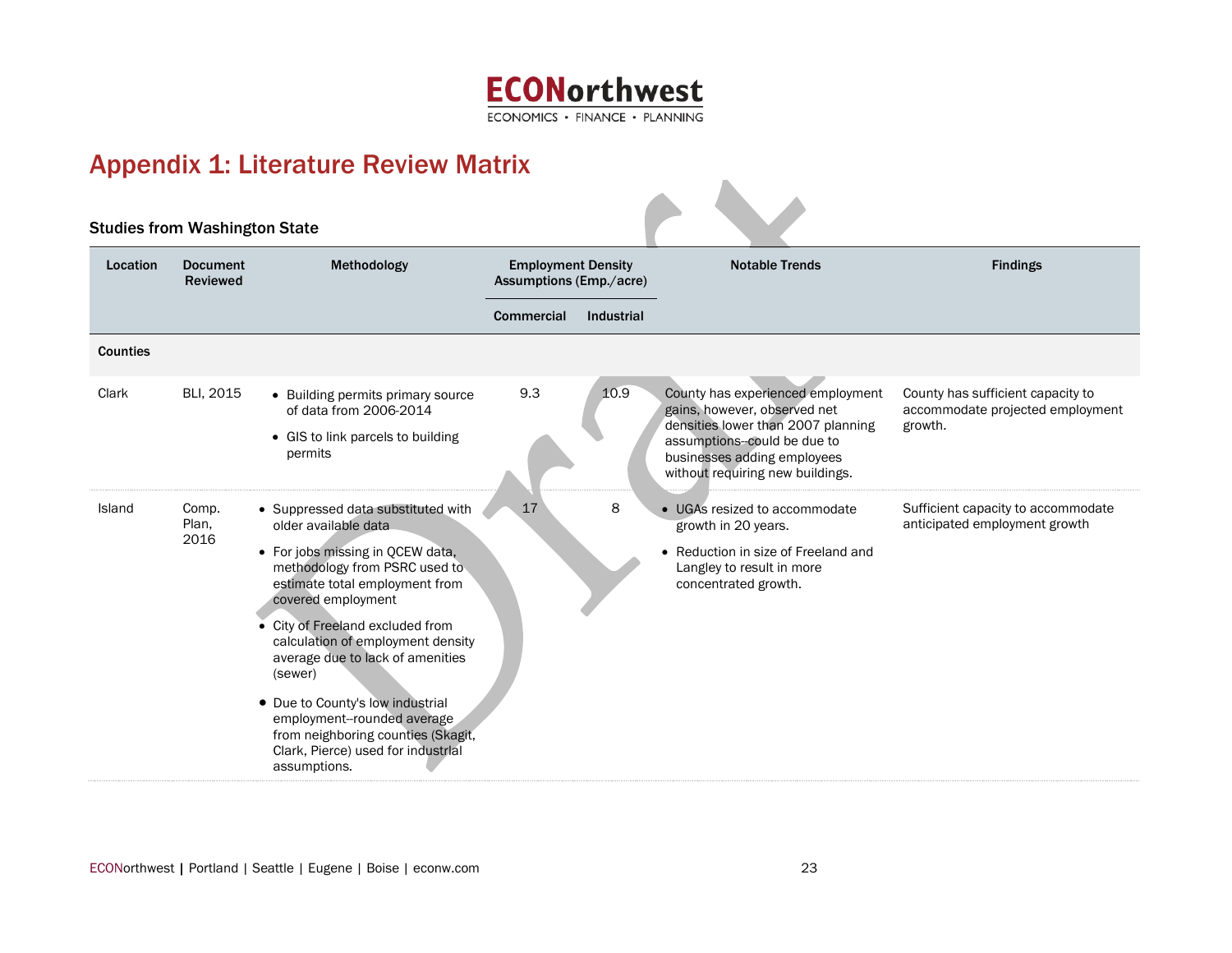| Location  | <b>Document</b><br><b>Reviewed</b>    | Methodology                                                                                                                                                                                                                                                                                                              | <b>Employment Density</b><br>Assumptions (Emp./acre) |                                 | <b>Notable Trends</b>                                                                                          | <b>Findings</b>                                                                                                                                  |
|-----------|---------------------------------------|--------------------------------------------------------------------------------------------------------------------------------------------------------------------------------------------------------------------------------------------------------------------------------------------------------------------------|------------------------------------------------------|---------------------------------|----------------------------------------------------------------------------------------------------------------|--------------------------------------------------------------------------------------------------------------------------------------------------|
|           |                                       |                                                                                                                                                                                                                                                                                                                          | Commercial                                           | Industrial                      |                                                                                                                |                                                                                                                                                  |
| King      | BLI, 2014                             | • Half of jurisdictions brought<br>forward 2007 BLR density and<br>capacity calculations; remainder<br>cities required new capacity<br>analysis<br>• Location-specific densities<br>reported in final analysis                                                                                                           | $250 - 850$<br>SFE*                                  | $250 - 851$<br>SFE*             | Majority of capacity in Metro and<br>Core cities                                                               | Sufficient capacity to accommodate<br>residential, employment growth                                                                             |
| King      | Emp.<br>Capacity<br>Analysis,<br>2010 | • Employment density<br>assumptions from 2007 BLR<br>• Does not consider future fiscal<br>impacts of redevelopment within<br>Duwamish Industrial<br><b>Manufacturing Center</b>                                                                                                                                          | 550 SFE                                              | 800 SFE                         | South Park has significant portion of<br>employment land capacity                                              | • Total assessed land value for the<br>South Park LID area is<br>\$2,458,285,700.<br>• Total assessed value for the MIC<br>site is \$193,751,000 |
| Kitsap    | BLI, 2014                             | • Methods for Land Capacity<br>Analysis adjusted following<br>Remand Order:<br>1) Using trend-based density<br>factors for each residential zone<br>2) Increase public facility<br>deduction to 20%<br>3) Remove discount for<br>environmental purposes in Urban<br><b>Restricted Zone</b><br>4) Platted lots adjustment | <b>969 SFE</b>                                       | <b>500 SFE</b>                  | Majority commercial jobs expected to<br>increase (over 70%)<br>Industrial jobs expected to increase<br>by $6%$ | Sufficient capacity to meet industrial<br>and commercial development to<br>2025, 2016-2036                                                       |
| Snohomish | BLI, 2012                             | • Existing structures (as of April<br>2011) counted as population or<br>employment base; proposed,<br>built, or occupied structures after<br>April 2011 counted as future<br>capacity.                                                                                                                                   | $200 - 700$<br><b>SFE</b>                            | $300 -$<br>20,000<br><b>SFE</b> |                                                                                                                | Adequate land capacity reported in<br>the County for the 2025 adopted UGA<br>population and employment growth<br>targets.                        |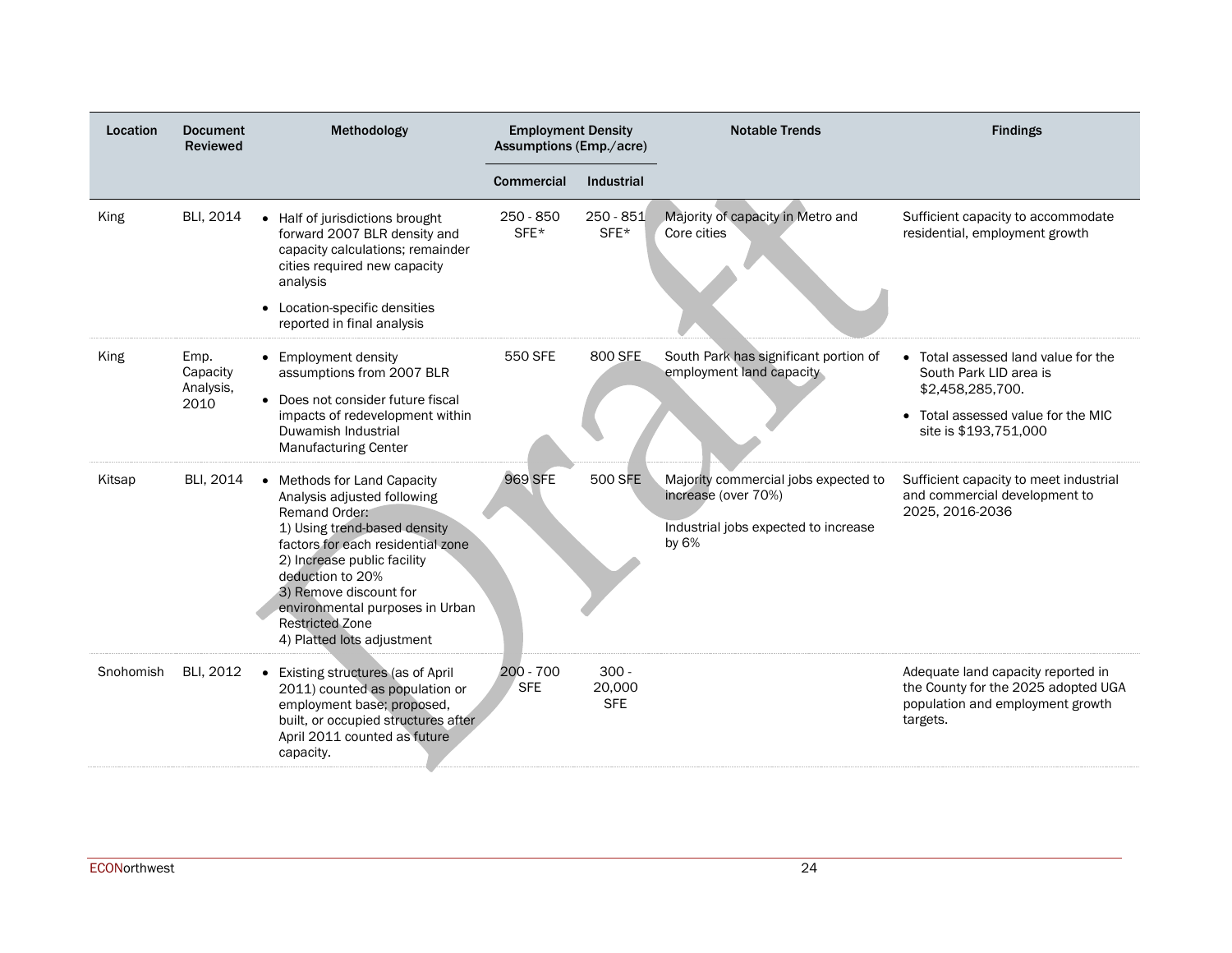| Location | <b>Document</b><br>Reviewed | Methodology                                         | <b>Employment Density</b><br>Assumptions (Emp./acre) |                      | <b>Notable Trends</b>                                                                                        | <b>Findings</b>                                                |
|----------|-----------------------------|-----------------------------------------------------|------------------------------------------------------|----------------------|--------------------------------------------------------------------------------------------------------------|----------------------------------------------------------------|
|          |                             |                                                     | Commercial                                           | Industrial           |                                                                                                              |                                                                |
| Thurston | BLI, 2014                   |                                                     | 3.3                                                  | $1.5\,$              | • Majority employment expected in<br>commercial zones (over 70%)                                             | Sufficient land supply to support<br>projected growth to 2035. |
|          |                             |                                                     |                                                      |                      | Industrial jobs expected to<br>increase by 8%                                                                |                                                                |
|          |                             |                                                     |                                                      |                      | • Employment in residential zones<br>(remote jobs / home-based<br>businesses) expected to increase<br>by 20% |                                                                |
|          |                             |                                                     |                                                      |                      | • Federal endangered species<br>listings anticipated to affect<br>commercial, industrial land supply         |                                                                |
| Whatcom  | BLI, 2016                   | Based on 2009 Land Capacity<br>Analysis methodology | 626 - 900<br><b>SFE</b>                              | $775 -$<br>3,500 SFE | County-wide surplus employment<br>capacity of almost 13%                                                     | Surplus capacity to meet future<br>employment needs            |
| Region   |                             |                                                     |                                                      |                      |                                                                                                              |                                                                |
|          |                             |                                                     |                                                      |                      |                                                                                                              |                                                                |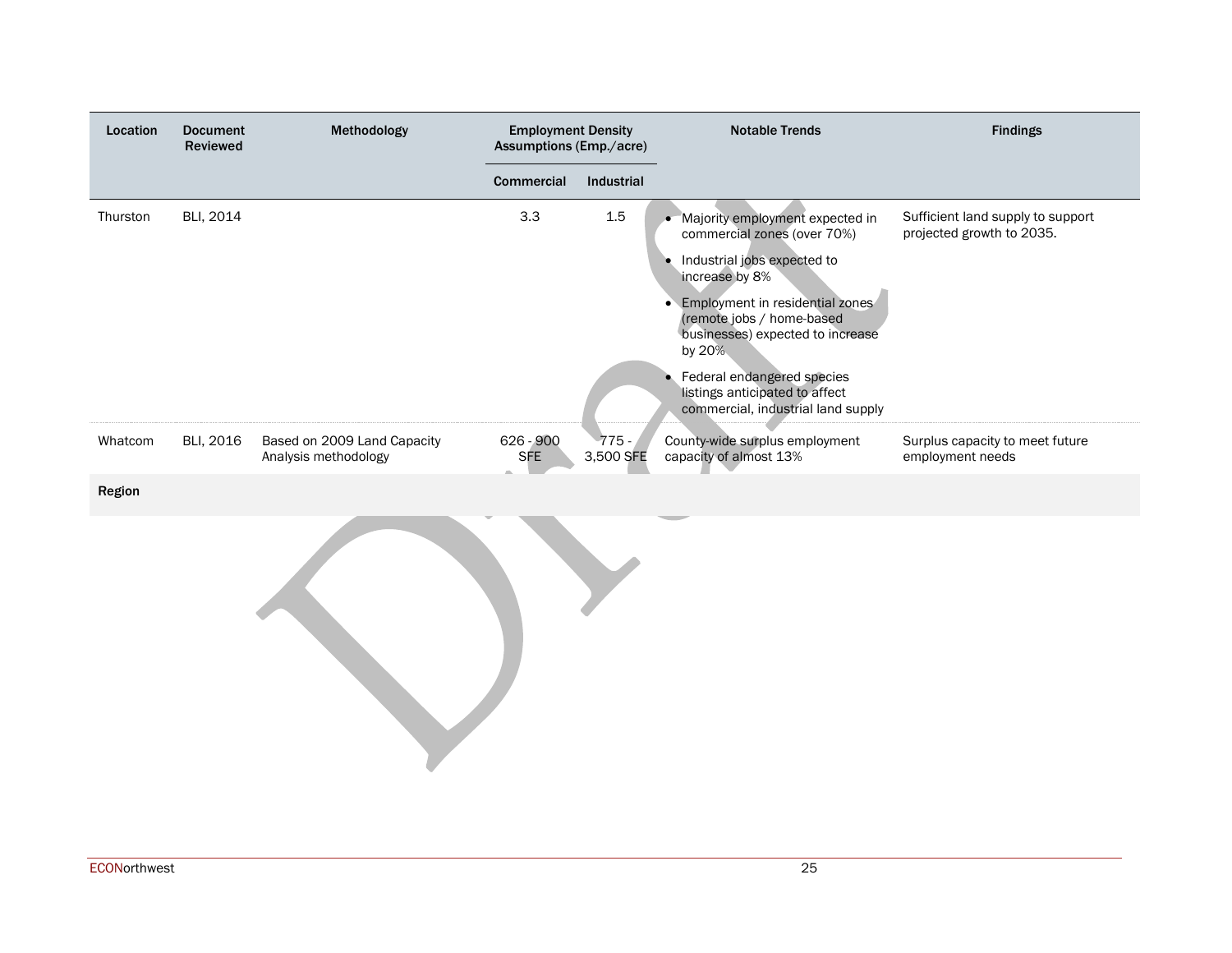| Location            | <b>Document</b><br><b>Reviewed</b>      | Methodology                                                                                                                                                                                                                                                                                                                                                                                                                                                                                                                                                                                                             | <b>Employment Density</b><br>Assumptions (Emp./acre) |                     | <b>Notable Trends</b>                                                                                                                                                                                                                              | <b>Findings</b>                                                                                                                                                                                                                                                                                                                                                                                                                                                                                                                                                          |
|---------------------|-----------------------------------------|-------------------------------------------------------------------------------------------------------------------------------------------------------------------------------------------------------------------------------------------------------------------------------------------------------------------------------------------------------------------------------------------------------------------------------------------------------------------------------------------------------------------------------------------------------------------------------------------------------------------------|------------------------------------------------------|---------------------|----------------------------------------------------------------------------------------------------------------------------------------------------------------------------------------------------------------------------------------------------|--------------------------------------------------------------------------------------------------------------------------------------------------------------------------------------------------------------------------------------------------------------------------------------------------------------------------------------------------------------------------------------------------------------------------------------------------------------------------------------------------------------------------------------------------------------------------|
|                     |                                         |                                                                                                                                                                                                                                                                                                                                                                                                                                                                                                                                                                                                                         | <b>Commercial</b>                                    | <b>Industrial</b>   |                                                                                                                                                                                                                                                    |                                                                                                                                                                                                                                                                                                                                                                                                                                                                                                                                                                          |
| <b>PSRC</b><br>City | Industrial<br>Land<br>Analysis,<br>2015 | • Relevant mixed-use zones and<br>land classification included into<br>analysis if related to industrial<br>land. E.g. "Business Park",<br>"Employment Center"<br>Parcels considered industrial<br>land if significant industrial<br>development present, permitted<br>to occur.<br>Four categories of industrial<br>lands:<br>1. Core industrial<br>2. Industrial commercial<br>3. Military industrial<br>4. Aviation operations areas<br>• Special consideration given to:<br>1. Tribal lands<br>2. Natural resource lands<br>3. Limited Areas of more intense<br><b>Rural Development</b><br>4. Planned Developments |                                                      | $0.25 -$<br>$14.7*$ | Revival of manufacturing industry,<br>comparable to the Gulf region,<br>South Carolina, Colorado.<br>Industrial jobs occuring in non-<br>industrial zoned land.<br>Non-industrial jobs on industrial<br>lands projected to grow to 45% by<br>2040. | • Employable land capacity variable<br>to area:<br>Strong demand / limited capacity:<br>Interbay-Ship Canal, Duwamish-<br>North Tukwila, Kent-Renton, and<br>SeaTac-Des Moines subareas.<br>• Strong demand/adequate capacity:<br>Frederickson-Lakewood,<br>Southwest Everett and Tacoma-<br>Puyallup subareas.<br>• Adequate capacity: I-405 Corridor,<br>Arlington-Marysville, and North-<br>Central Everett subareas<br>• Surplus capacity: DuPont-Gray<br>Field, Puget Sound Industrial<br>Center (PSIC)-Bremerton-Sinclair<br>Inlet, and Auburn-Sumner<br>subareas. |
| Lakewood            | Emp.<br>Density<br>Survey,<br>2017      | • Developed a consolidated<br>employment capacity model.<br>• Error in Pierce Co. BLR--one<br>residential zone moved to<br>commercial<br>Notes: *Location specific numbers reported; ranges provided here. SFE = Square foot per employee.                                                                                                                                                                                                                                                                                                                                                                              | $12 - 25$                                            | $15 - 25$           | City has substantially greater<br>employment capacity than reported<br>in Pierce Co. BLR.                                                                                                                                                          | Sufficient capacity to meet 2030,<br>2035 employment targets                                                                                                                                                                                                                                                                                                                                                                                                                                                                                                             |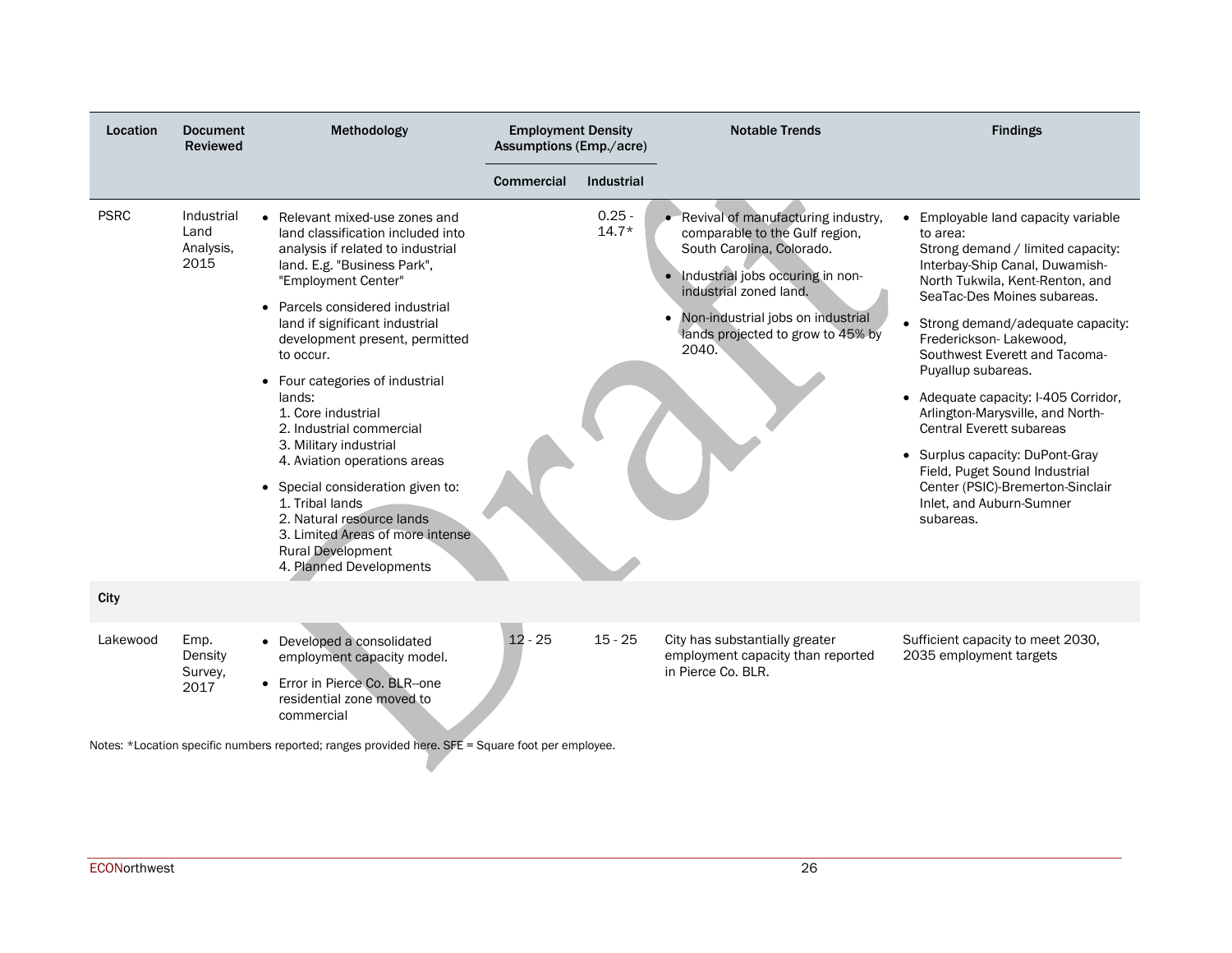#### Other Studies from Around the US

| Location        | <b>Document</b><br><b>Reviewed</b>              | Methodology                                                                                                                                                     | <b>Employment Density</b><br>Assumptions (Emp./acre) |                           | <b>Notable Trends</b>                                                                                                                                                                                     | <b>Findings</b>                                                                                                                                                                                                       |
|-----------------|-------------------------------------------------|-----------------------------------------------------------------------------------------------------------------------------------------------------------------|------------------------------------------------------|---------------------------|-----------------------------------------------------------------------------------------------------------------------------------------------------------------------------------------------------------|-----------------------------------------------------------------------------------------------------------------------------------------------------------------------------------------------------------------------|
|                 |                                                 |                                                                                                                                                                 | Commercial                                           | Industrial                |                                                                                                                                                                                                           |                                                                                                                                                                                                                       |
| <b>Counties</b> |                                                 |                                                                                                                                                                 |                                                      |                           |                                                                                                                                                                                                           |                                                                                                                                                                                                                       |
| Placer, CA      | Dev.<br>Estimates,<br>1994                      | Two development scenarios<br>used to project growth--2010<br>and 2040. Assumes County<br>caotures over 18% regional<br>employment growth for both<br>scenarios. | $333 - 550$<br><b>SFE</b>                            | 700 SFE                   | · Strong long-term growth rates<br>expected in Sacramento region.<br>• Placer Co. expected to be one of<br>the fastest growing counties due to<br>population and employment<br>increasing from 1990-2010. | Sufficient capacity to meet<br>employment growth needs.                                                                                                                                                               |
| Maricopa,<br>AZ | Emp.<br>Analysis,<br>2012                       | • Identified 32 significant<br>regional employment<br>clusters in relation to transit<br>• Employment clusters are<br>assigned sector mix values                |                                                      | $5.6 - 14.2$              | Lowest employment densities in<br>regions characterized by production,<br>distribution, repair                                                                                                            | Employment clusters within quarter<br>mile of transit in central and south<br>region have highest densities and<br>employment concentrations--mostly<br>not industrial                                                |
| Scott. MN       | Commercial<br>/ Industrial<br>Analysis,<br>2012 | Informed by previous<br>employment density research<br>in other cities                                                                                          |                                                      | $344 - 753$<br><b>SFE</b> | Buildings with more on-site amenities<br>have higher densities                                                                                                                                            | Commercial and industrial land<br>$\bullet$<br>expected to expand, but at slower<br>pace than 2006 study.<br>• Sufficient capacity to meet demand<br>but may require land designation<br>changes to meet this change. |
| <b>Cities</b>   |                                                 |                                                                                                                                                                 |                                                      |                           |                                                                                                                                                                                                           |                                                                                                                                                                                                                       |
|                 |                                                 |                                                                                                                                                                 |                                                      |                           |                                                                                                                                                                                                           |                                                                                                                                                                                                                       |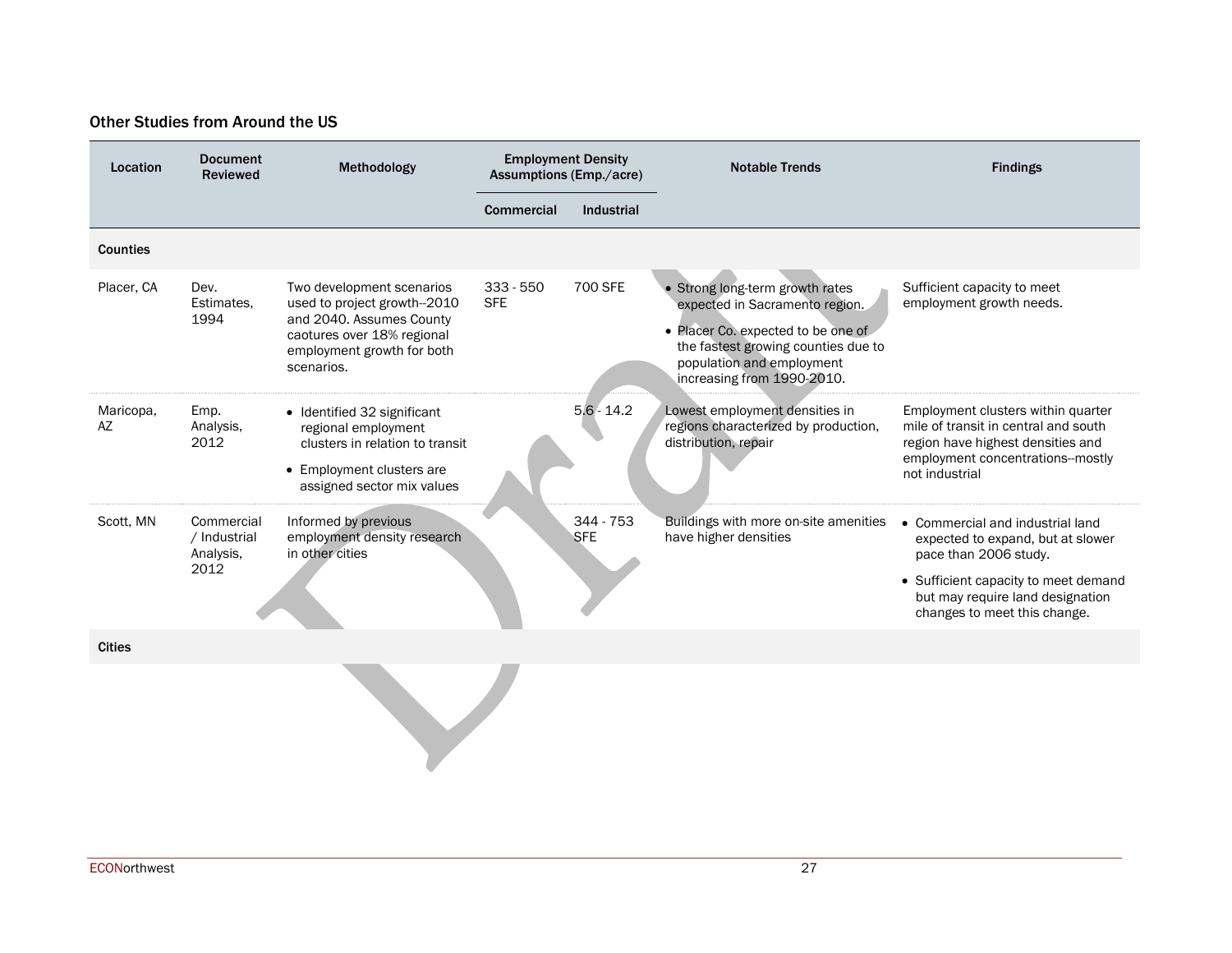| Location         | <b>Document</b><br><b>Reviewed</b> | Methodology                                                                                                                                                                                                                                                                                                                                                                 |                     | <b>Employment Density</b><br>Assumptions (Emp./acre) | <b>Notable Trends</b>                                                                                                                                                                                                                                                                                                                                                                                                                                                | <b>Findings</b>                                                                           |
|------------------|------------------------------------|-----------------------------------------------------------------------------------------------------------------------------------------------------------------------------------------------------------------------------------------------------------------------------------------------------------------------------------------------------------------------------|---------------------|------------------------------------------------------|----------------------------------------------------------------------------------------------------------------------------------------------------------------------------------------------------------------------------------------------------------------------------------------------------------------------------------------------------------------------------------------------------------------------------------------------------------------------|-------------------------------------------------------------------------------------------|
|                  |                                    |                                                                                                                                                                                                                                                                                                                                                                             | <b>Commercial</b>   | <b>Industrial</b>                                    |                                                                                                                                                                                                                                                                                                                                                                                                                                                                      |                                                                                           |
| Anchorage,<br>AK | <b>BLI, 2009</b>                   | • Employment density<br>assumptions based on<br>previous studies and trends<br>from other cities.<br>• Employment projections do<br>not account for major<br>construction projects, i.e.<br>Natural Gas Pipeline, the<br>Knik Arm Bridge, the Pebble<br>Mine, Kensington Mine.<br>• Employment density<br>assumptions based on<br>current trend of low density<br>and FARs. |                     | 500 - 2000<br>$SFE**$                                | • Major construction projections<br>anticipated to affect industrial<br>sector.<br>• Natural gas pipeline expected to<br>require infrastructure<br>improvements.<br>• Changes in federal spending,<br>expansions in mining or tourism,<br>major infrastructure projects, oil<br>price fluctuations known to have<br>significant impact on local and<br>regional economy.<br>• City is on the lower end of<br>spectrum in regard to industrial<br>employment density. | Sufficient capacity to meet<br>employment growth needs.                                   |
| Eugene, OR       | Emp. Density<br>Analysis,<br>2006  | Employment densities broken<br>down by plan designation and<br>study area                                                                                                                                                                                                                                                                                                   | $36.3 -$<br>$53.9*$ | $8.3 - 20.7*$                                        |                                                                                                                                                                                                                                                                                                                                                                                                                                                                      | Provides employment densities by<br>land use designation and study area.                  |
| Eugene, OR       | Emp. Land<br>Assumptions,<br>2011  | • Government employment<br>growth excluded because<br>typically occurs on public,<br>semi-public lands.<br>• Used "safe harbor"<br>methodology-utilized<br>growth rate for Lane County<br>as calculated by the State.                                                                                                                                                       | $20 - 90.3$         | $5 - 20$                                             | • New employment on non-<br>employment lands: Covered<br>employment occuring in residential<br>and other non-employment land<br>designations.<br>• Increasing number of employment<br>in existing space, making it difficult<br>to predict vacancy rate. Number<br>used in study reflects recession.                                                                                                                                                                 | <b>Community Advisory Committee</b><br>agreed that densities would be similar<br>to past. |
|                  |                                    |                                                                                                                                                                                                                                                                                                                                                                             |                     |                                                      |                                                                                                                                                                                                                                                                                                                                                                                                                                                                      |                                                                                           |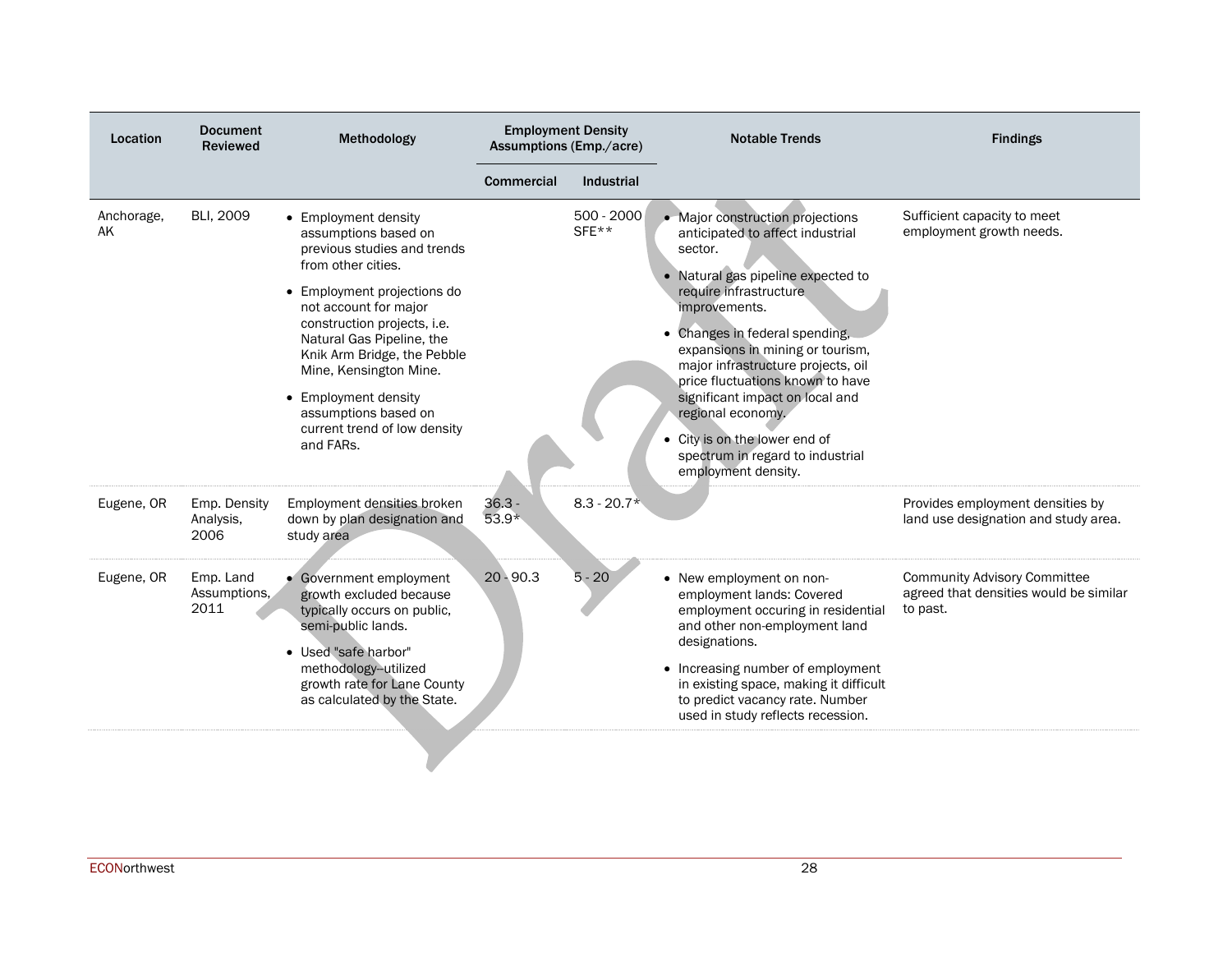| Location                | <b>Document</b><br><b>Reviewed</b>    | Methodology                                                                                                                                                                                              |                   | <b>Employment Density</b><br>Assumptions (Emp./acre) | <b>Notable Trends</b>                                                                                                                                                                                                           | <b>Findings</b>                                                                                                                                                                                                                                                                                |
|-------------------------|---------------------------------------|----------------------------------------------------------------------------------------------------------------------------------------------------------------------------------------------------------|-------------------|------------------------------------------------------|---------------------------------------------------------------------------------------------------------------------------------------------------------------------------------------------------------------------------------|------------------------------------------------------------------------------------------------------------------------------------------------------------------------------------------------------------------------------------------------------------------------------------------------|
|                         |                                       |                                                                                                                                                                                                          | <b>Commercial</b> | <b>Industrial</b>                                    |                                                                                                                                                                                                                                 |                                                                                                                                                                                                                                                                                                |
| Guelph.<br>Canada       | Emp. Land<br>Assumptions,<br>2008     | Location-specific densities<br>reported                                                                                                                                                                  | $5 - 106*$        | $2 - 48*$                                            | • Competitive industrial land prices.<br>• Employment in Industrial sector<br>expected to increase, followed by<br>commercial and institutional<br>development.<br>• Land-extensive employment trends<br>in warehousing sector. | • Limited supply of employment land,<br>especially for larger sites.<br>• City has adequate land for<br>employment needs to 2031.                                                                                                                                                              |
| Minneapolis,<br>MN      | Emp. Pol.<br>Plan, 2006               | Introduces Industrial<br>Scorecard to indicate each<br>industry's projected growth,<br>employment demand, and<br>land demand.                                                                            | $7 - 64$          | $14 - 42$                                            | Industrial sector significant economic<br>contributor to City.                                                                                                                                                                  | • Industrial land supply depleting.<br>• City should adopt Employment<br>Districts.<br>• Rezoning for residential use should<br>be reconsidered.<br>• Rezonings should consider job<br>impacts, tax base impacts, viability,<br>transition costs, and adjacency to<br>viable industrial areas. |
| Reno. NV                | Emp.<br>Capacity<br>Analysis,<br>2016 | • Two growth scenarios,<br><b>Baseline and Recent trends</b><br>to forecast anticipated<br>employment<br>• Industrial / Commercial<br>buildings categorized by<br>high density and<br>medium/low density | $0.15 - 1.25$     | $0.15 - 0.5$                                         | Forecasting upcoming employment<br>centers, i.e. Tesla Gigafactory, U of<br>Nevada-Reno                                                                                                                                         | City has capacity to meet employment<br>demands. Growth rate for<br>manufacturing doubled in forecast<br>model to accommodate anticipated<br>employment                                                                                                                                        |
| San Diego,<br><b>CA</b> | Industrial<br>Element, n.d.           |                                                                                                                                                                                                          |                   | 15.7                                                 | Limited industrial land to meet<br>anticipated employment needs.                                                                                                                                                                | Rezonings recommended to<br>encourage industrial development.                                                                                                                                                                                                                                  |
| Region                  |                                       |                                                                                                                                                                                                          |                   |                                                      |                                                                                                                                                                                                                                 |                                                                                                                                                                                                                                                                                                |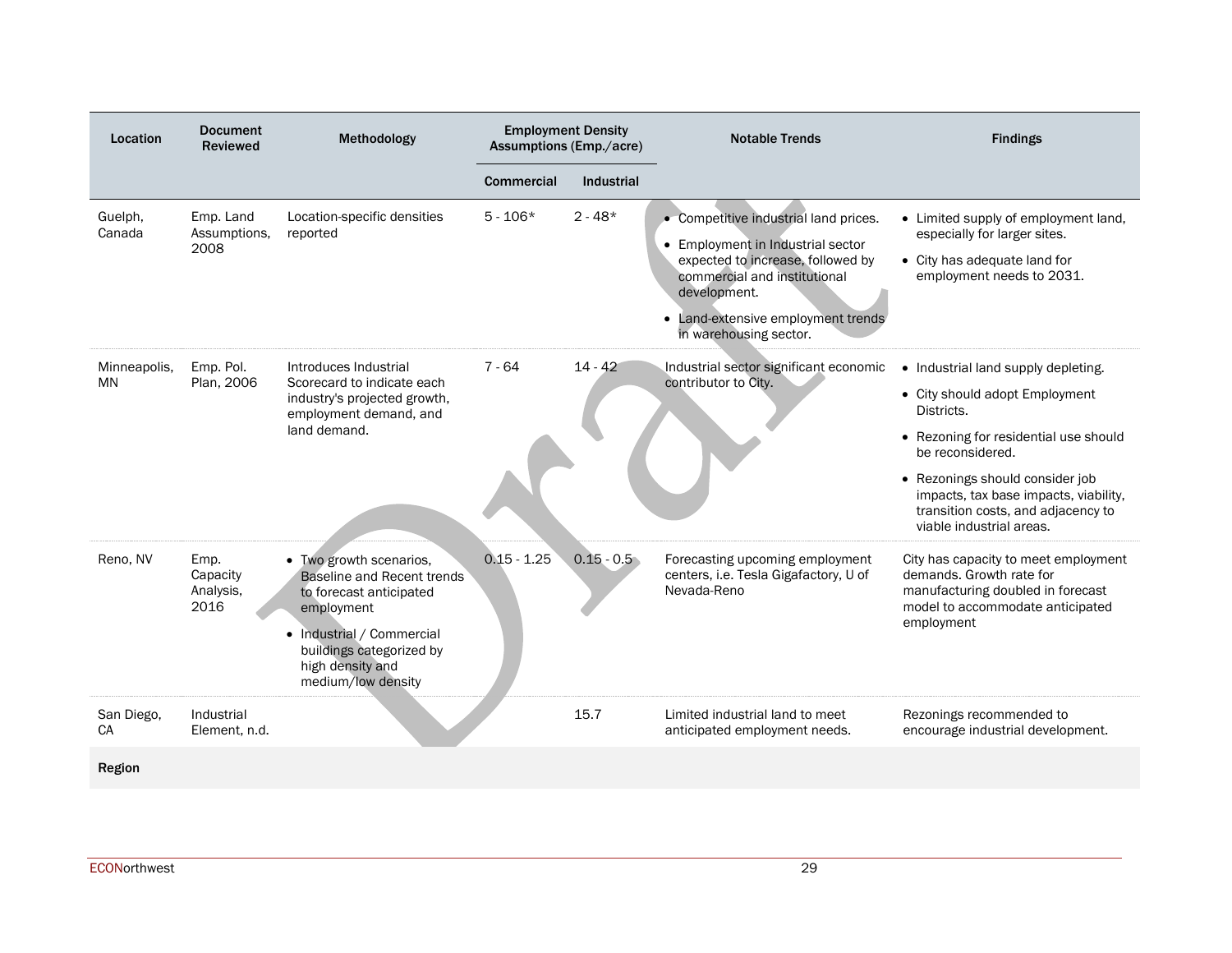| Location     | <b>Document</b><br><b>Reviewed</b> | Methodology                                                                                                                                                                                                                                                         | <b>Employment Density</b><br><b>Assumptions (Emp./acre)</b> |                        | <b>Notable Trends</b>                                                                                                | <b>Findings</b>                                                                                                                                     |
|--------------|------------------------------------|---------------------------------------------------------------------------------------------------------------------------------------------------------------------------------------------------------------------------------------------------------------------|-------------------------------------------------------------|------------------------|----------------------------------------------------------------------------------------------------------------------|-----------------------------------------------------------------------------------------------------------------------------------------------------|
|              |                                    |                                                                                                                                                                                                                                                                     | <b>Commercial</b>                                           | Industrial             |                                                                                                                      |                                                                                                                                                     |
| <b>SCAG</b>  | Emp. Density<br>Survey,<br>2001    | Over 100 categories<br>consolidated into 10<br>categories. Employment<br>densities calculated using two<br>methods, median, and<br>weighted averages for<br>employment per acre and<br>FARs.                                                                        | $11.04 -$<br>$22.9**$                                       | $10.63 -$<br>$17.05**$ | Density in Government Offices land<br>use category unusually high-possibly<br>due to small sample size.              | Employment density factors derived to<br>be used at region- and county-level.                                                                       |
| <b>State</b> |                                    |                                                                                                                                                                                                                                                                     |                                                             |                        |                                                                                                                      |                                                                                                                                                     |
| Oregon       | Emp. Density<br>Survey, n.d.       | • Employment outside of<br><b>Central Business District</b><br>but within city limits<br>referred as Peripheral<br>Employment.<br>• Effects of Great Recession<br>and rise in e-commerce.<br>could be reflected in data<br>but difficult to prove at this<br>stage. |                                                             |                        | Decreasing jobs in Wholesale,<br>Retail, Transportation, and IT jobs.<br>• Retail trade survived Great<br>Recession. | • Employment densities of downtown<br>central commercial areas have<br>decreased.<br>• Employment densities in city<br>peripheries are more varied. |

<span id="page-29-0"></span>Notes: \*Location specific numbers reported; ranges provided here. \*\*Report also provides weighted averages and/or averages by industry for employee per square foot. SFE = Square foot per employee.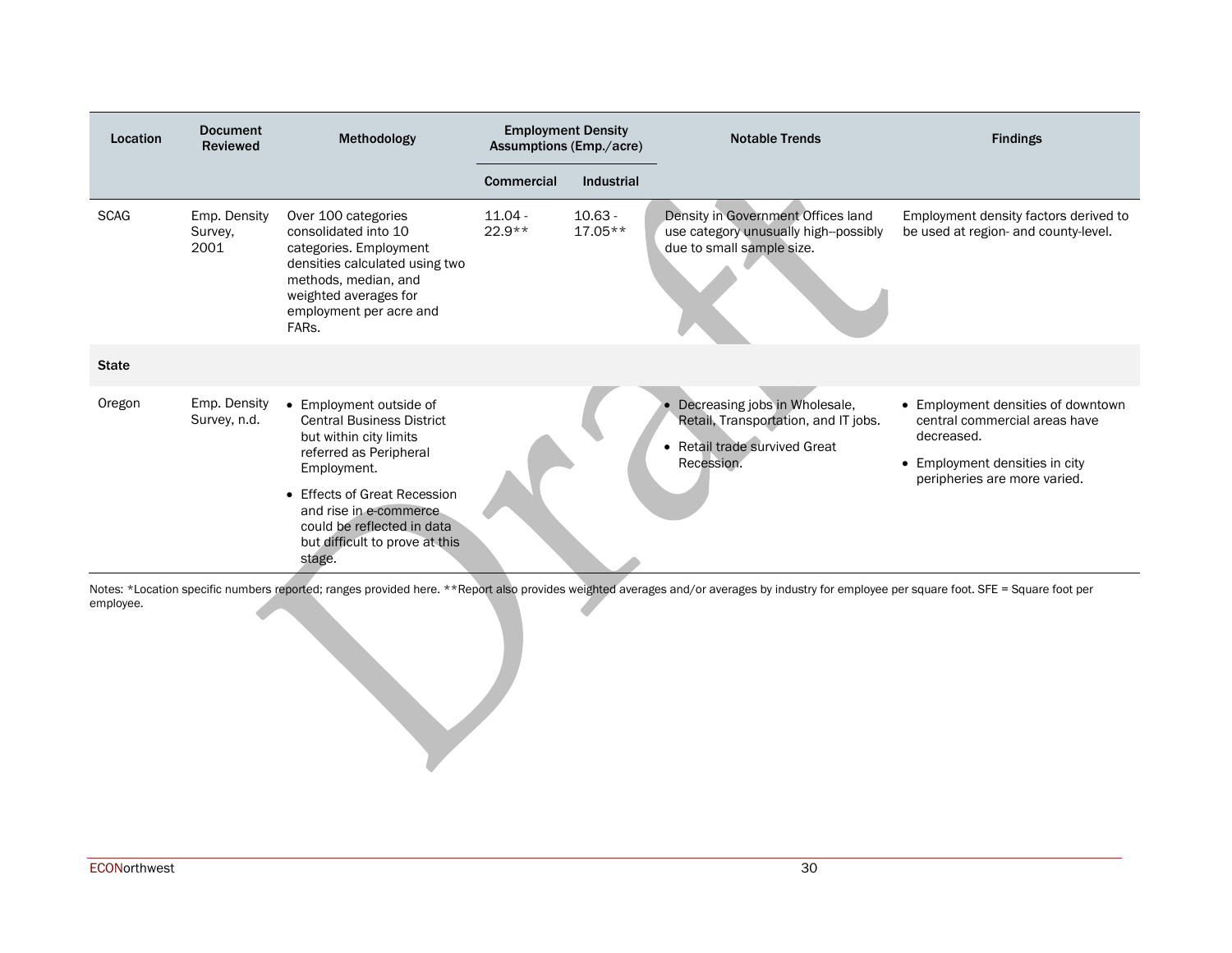

# Appendix 2: Annotated Literature Review

#### Studies from Washington state

Carter, Stephen, and Susan Davis. 2010. South Park Bridge Tiger Grant II Employment Capacity Analysis. ECONorthwest.

This memo includes the technical analysis to be used as background to contribute to the economic competitiveness analysis portion of the Tiger II grant application.

Location: King County, Washington

Relevant Information (2):

- ECONorthwest identified 2007 employment densities from the King County Buildable Lands Report:
	- o Commercial: 550 square feet/employee
	- o Industrial/warehouse: 800 square feet/employee

Chamberlain, Elizabeth. 2015. Industrial Lands Analysis for the Central Puget Sound Region. Puget Sound Regional Council.

This report assesses economic activity on industrial land in the central Puget Sound region. It is intended to "serve a broad range of land use and economic development planning needs and interests" (E-1).

Location: Puget Sound Region, Washington

Relevant Information (3-8):

- Employment densities for individual Manufacturing/Industrial Centers:
	- o Ballard-Interbay (core industrial and industrial commercial): 14.66 EPA
	- o Duwamish (core industrial and industrial commercial): 11.61 EPA
	- o Frederickson (core industrial and industrial commercial): 1.17 EPA
	- o Kent MIC (core industrial): 7.64 EPA
	- o North Tukwila (core industrial): 14.05 EPA
	- o Paine field/Boeing Everett (core industrial): 10.00 EPA
	- o Port of Tacoma (core industrial): 1.79 EPA
	- o Puget Sound Industrial Center-Bremerton: 0.25 EPA

#### Clark County. 2015. Clark County Buildable Lands Plan Monitoring Report.

This report provides updates to the County's enactment of the Growth Management Act, specifically sprawl reduction and urban growth concentration.

Location: Clark County, WA

Relevant information (4, 20)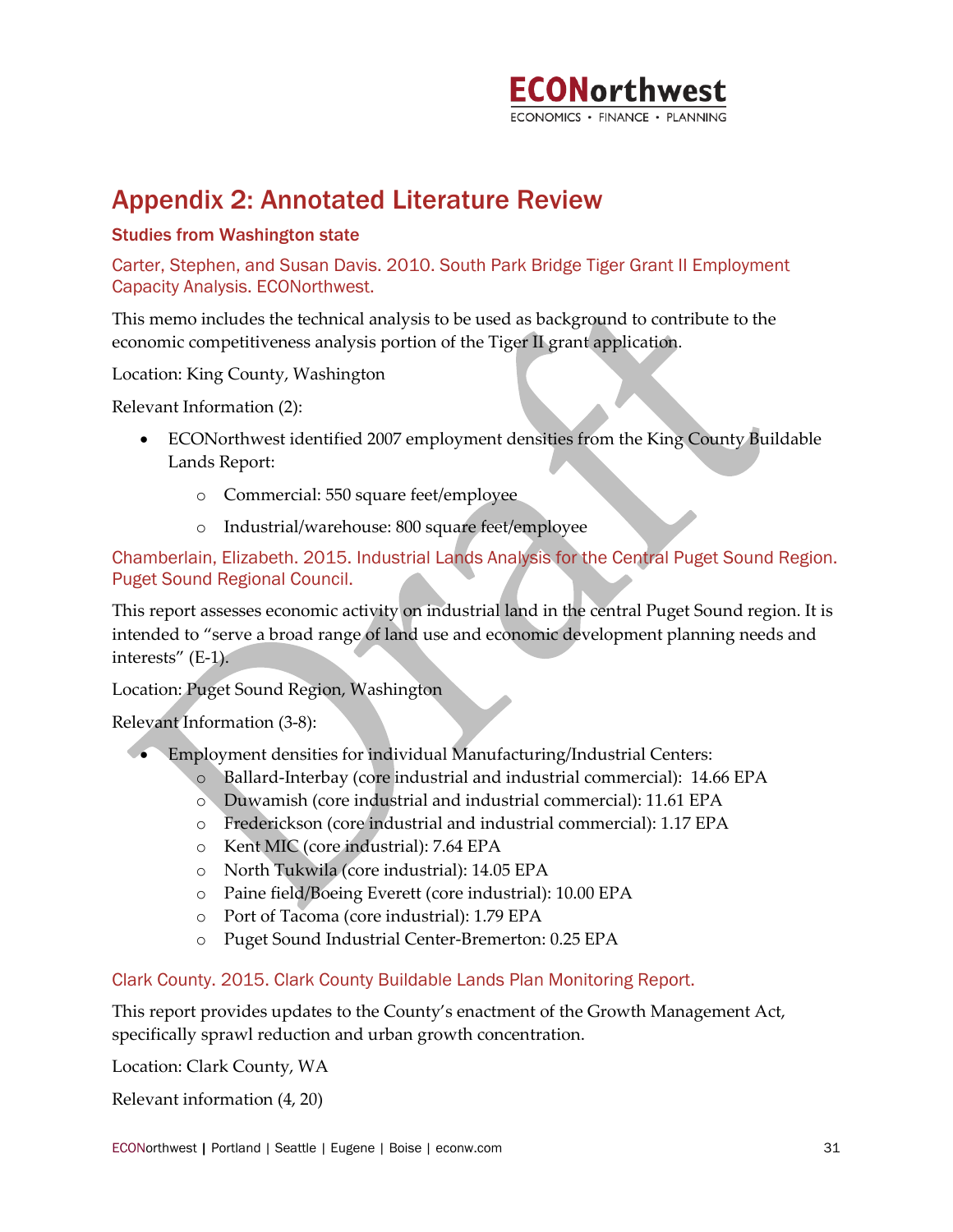- 2007 planning assumptions:
	- o Commercial: 20 employees/acre
	- o Industrial: 9 employees/acre
- Observed densities are lower than the 2007 planning assumptions:
	- o Commercial: 9.3 employees/acre
	- o Industrial: 10.9 employees/acre
- "Clark County has seen employment gains from 2006 to 2014. It is likely that some businesses have added employees, which would not require new building permits and may account for the low employment density reported." (20)

Gifford, Kevin. 2017. City of Lakewood Employment Capacity Analysis. BERK Consulting.

This report found that employment densities in Lakewood diverge from Pierce County's 2014 Buildable Lands Report. BERK's analysis concludes that the City of Lakewood has substantially greater employment capacity available than is represented in the 2014 Pierce County Buildable Lands Report.

Location: City of Lakewood, Washington

Relevant information:

- BERK developed a consolidated employment capacity model
	- o "This blended approach combines the FAR-based method described for the Central Business District with acreage-based calculations using updated employment density factors, as identified by City staff."
	- o "Model assumes a reduction in the market factor for underutilized properties from 50% (assumed by the Pierce County BLR) to 35%, comparable to other commercial hubs in northern Pierce County."
	- o Model provides sufficient employment capacity to meet Lakewood's 2030 and 2035 employment targets.
- "Per 2014 Pierce County BLR report, total employment allocation is reduced by 12.1% to account for mobile workers and employees working from home."
- Found error in Pierce Co. BLR
	- o ARC zone in residential moved to commercial. This study accounted for ARC zone in employment density
- Lakewood adjusted densities
	- o Commercial density: 12-25 employees/acre
	- o Industrial density: 15-25 employees/acre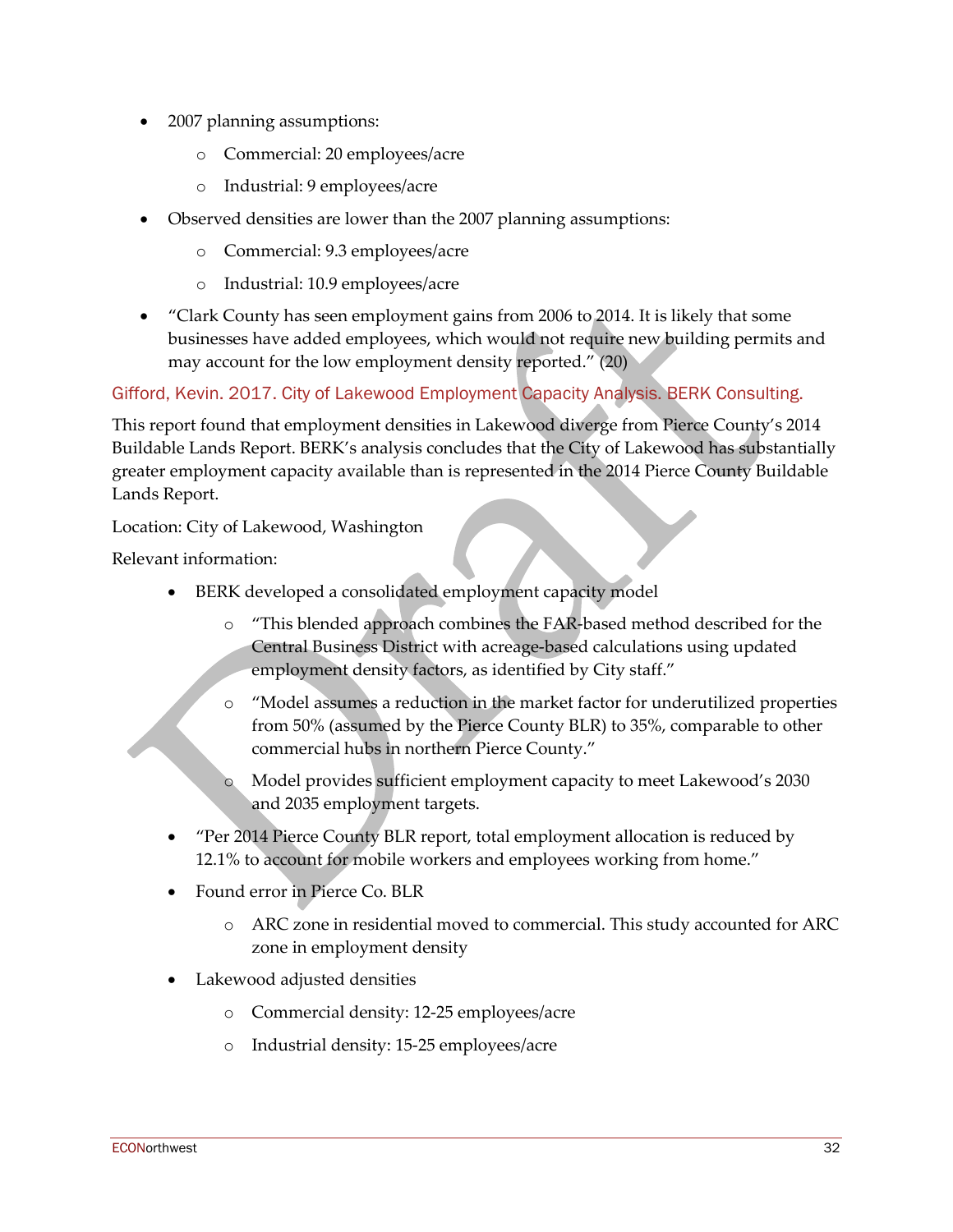### Island County. 2016. "Appendix B: Population Growth Analysis & Accommodations." Island County 2036: 2016 GMA Periodic Review.

This document provides detailed account of Island County's population projections, including buildable lands analysis and employment projections. This document is an appendix to Island County's periodic review of the Growth Management Act.

Location: Island County, WA

Relevant information

- "Suppressed data was substituted for three sectors (Mining, Utilities and Management of Companies and enterprises) using older available data." (16)
- "To compensate for these missing jobs in the QCEW data, a methodology developed by PSRC was used to estimate total employment from covered employment."
- Commercial: 17 employees/acre
- Industrial: 8 employees/acre
- County comparisons
	- o Skagit County
		- Commercial: 20 employees/site acre
		- **Industrial: 6.5 employees/site acre**
	- o Clark County (see Clark Co. review—same as 2007 assumptions)
	- o Pierce Co. (Unincorporated Pierce County 2014 buildable lands report)
		- Manufacturing/Warehousing: 8.2 employees per acre
		- **Commercial/Services: 19.37 employees per site acre**

# King County. 2014. King County Buildable Lands Report.

This report is an update to the 2007 BLR, in fulfillment of the GMA. The report spans the time period from January 2006 to January 2012, encompassing all 39 cities in King County. The BLR concludes that King County has sufficient capacity to accommodate residential and employment growth.

# Location: King County, Washington

Relevant information:

- Employment growth still in transition out of Great Recession (2)
- Minor shortfall in job capacity in unincorporated areas, but majority of King County's capacity to accommodate growth is located in Metro and Core cities. (3)
- Used similar assumptions to 2007 BLR, updated housing and jobs data to 2012
	- o "Achieved densities and for some cities land capacity data are brought forward from the 2007 BLR into this 2014 BLR. Half of King County's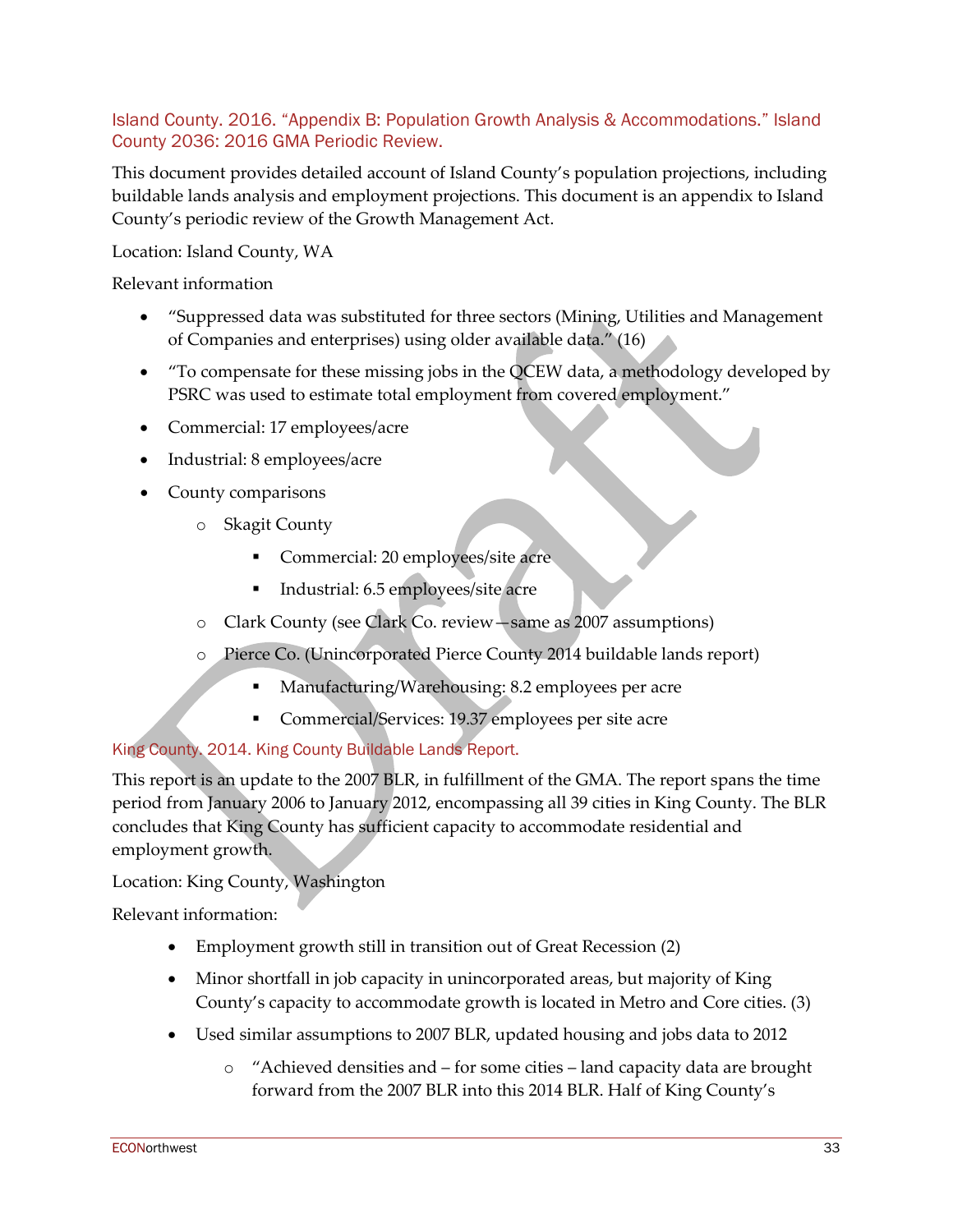jurisdictions reported sufficient housing and job capacity in 2007 to absorb even the higher numbers in the new 2006-31 targets. Those cities, including most of the Small Cities, carried forward their 2007 BLR density and capacity calculations into this 2014 BLR… The remaining cities required new analysis of land capacity to overcome a shortfall of capacity with respect to the new targets as part of their process of developing new comprehensive plans." (2)

o Employment capacity in Table 5.5, 2007 BLR pg V-9

# Kitsap County Department of Community Development. 2014. Kitsap County 2014 Buildable Lands Report.

This document provides information on Kitsap County's update to its growth projections and land capacity for housing and employment. The report found that the County had sufficient land supply to meet the demand for commercial and industrial development to 2025, and the 2016-2036 planning period.

### Location: Kitsap County

Relevant information:

- "Kitsap County adopts employment targets to be consistent with the Puget Sound Regional Council's (PSRC) Regional Growth Strategy." (53)
- Over 45,000 additional jobs anticipated, majority commercial
	- o Industrial jobs expected to increase by 6.4%
- From Appendix:
	- o Commercial: 969 sq ft/employee
	- o Industrial: 500 sq ft/employee

# Snohomish County Council. 2012. Snohomish County Buildable Lands Report.

This report is in accordance with the Growth Management Act. The report evaluates land needs and capacity for residential, commercial, and industrial use anticipated in 20-year planning period, spanning to 2025.

Location: Snohomish County, Washington

Relevant information (3,23):

- Adequate land capacity reported in the County for the 2025 adopted UGA population and employment growth targets.
- No capacity shortfall anticipated in UGAs or cities within the UGAs
- Food Services = 200 sq ft/employee
- Other Services = 400 sq ft/employee
- Finance, Insurance and Real Estate (FIRE) mini-storage warehouses only  $= 20,000$  sq ft/employee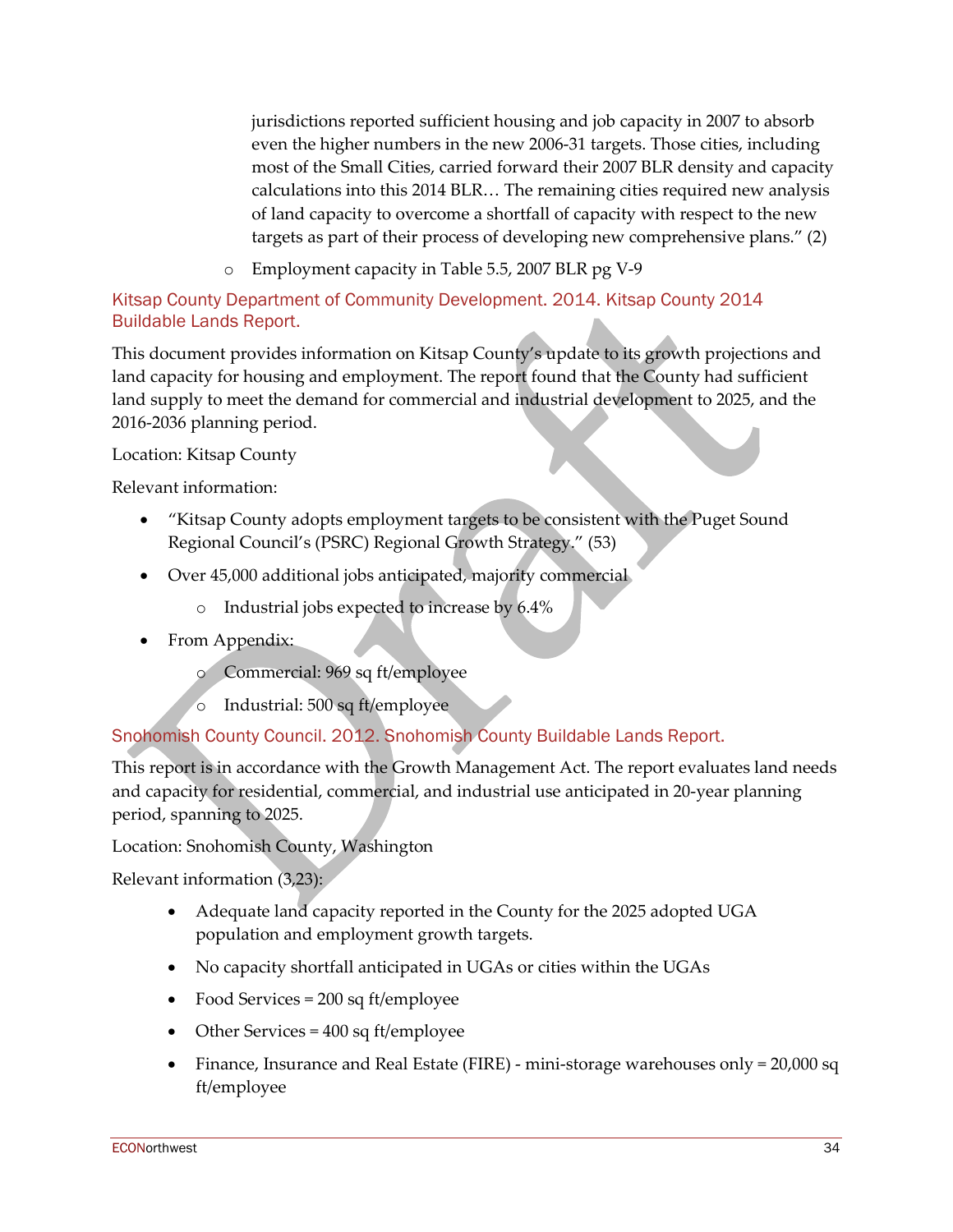- Finance, Insurance and Real Estate (FIRE) other = 350 sq ft/employee
- Retail = 700 sq ft/employee
- Manufacturing = 500 sq ft/employee
- Wholesale, Transportation and Utilities (WTU) =  $1,000$  sq ft/employee
- Government/Education = 300 sq ft/employee

Thurston Regional Planning Council. 2014. Buildable Lands Inventory for Thurston County.

Thurston County's BLR reports sufficient land supply to support projected growth to 2035. Varying by jurisdiction, Thurston County can sufficiently meet the demand for employment land needs.

Location: Thurston County, Washington

Relevant information:

- Majority of new employment expected to be in commercial zones (72%)
- 8% new jobs expected in industrial zones
- 20% jobs expected in residential zones, i.e. remote workers, home-based businesses
- Employment densities:
	- o Commercial: 3.3 employees/1,000 sq ft.
	- o Industrial: 1.5 employees/1,000 sq ft.
- "Questions remain as to how much of the commercial and industrial land supply will be available for development due to the pending federal endangered species listings." (65)

Whatcom County Planning and Development Services. 2016. Land Capacity Analysis Report.

This report provides a summary of the land capacity analysis for Whatcom County and its Urban Growth Areas as part of the County's Comprehensive Plan.

Location: Whatcom County, Washington

Relevant information:

- Employment density (found in Appendix C)
	- o Commercial: 626-900 sq ft./employee
	- o Industrial: 775-3500 sq ft./employee
- "Each UGA has a population growth capacity surplus or deficit within 6% of the allocation, with the exception of the Blaine UGA, which has considerable surplus capacity within its city limits. Figure 2 shows a countywide employment capacity surplus of 12.6%." (1)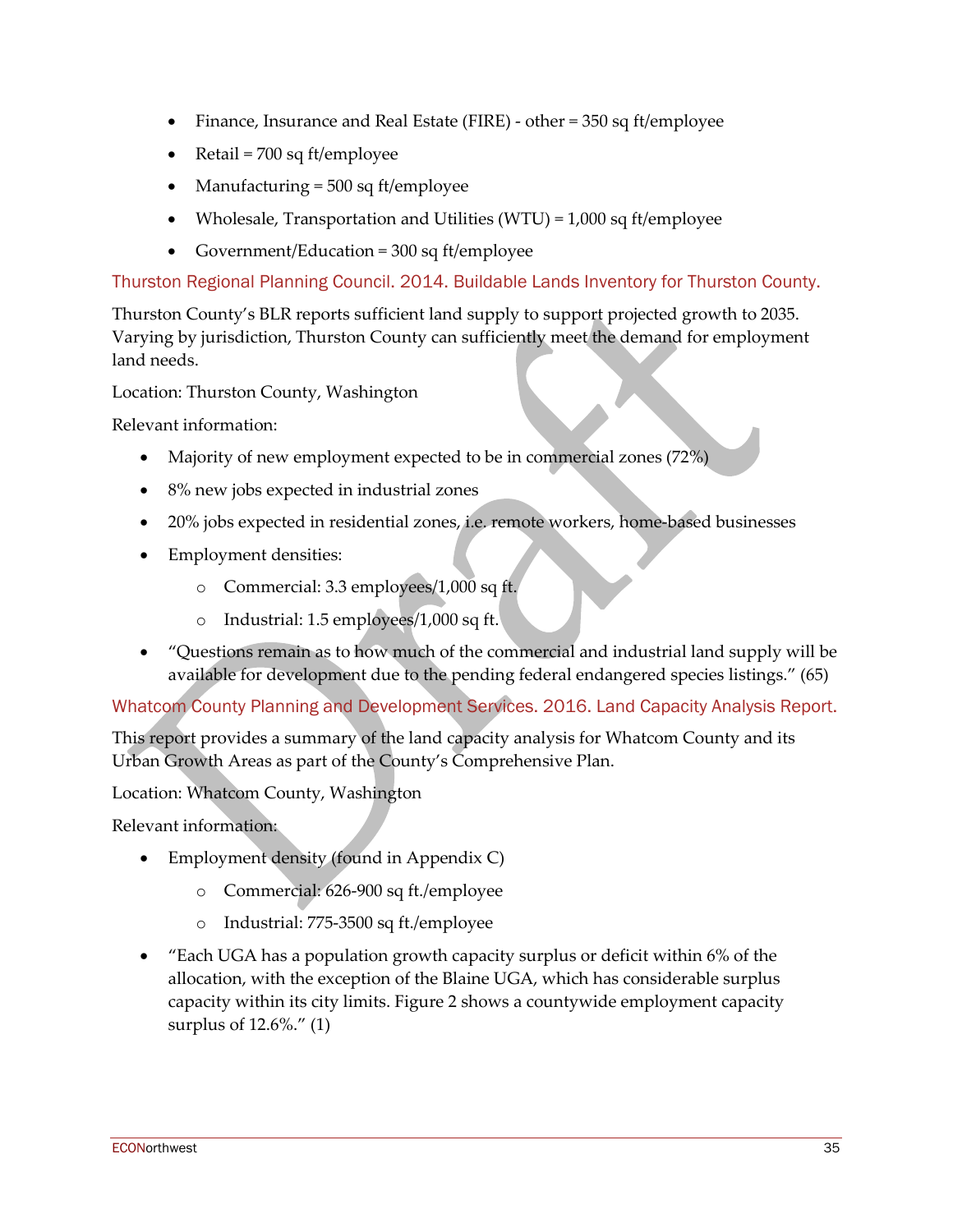### Studies outside of Washington state

### City of Minneapolis. 2006. Industrial Land Use Study and Employment Policy Plan.

The purpose of this study was to provide information and policy direction for industrial land use and employment in Minneapolis.

Location: Minneapolis, Minnesota

Relevant Information (52-53):

- Minneapolis Assessor/InfoUSA employment per acre:
	- o Utilities: 42 EPA
	- o Construction: 30 EPA
	- o Manufacturing: 27 EPA
	- o Wholesale Trade: 20 EPA
	- o Transportation & Warehousing: 14 EPA
	- o Information: 64 EPA
	- o Real Estate, Rental, Leasing: 7 EPA
	- o Professional and Technology Services: 64 EPA
	- o Other Services: 50 EPA
	- o All Industries: 34 EPA

Economic and Planning Systems, Inc. 2009. Anchorage Industrial Land Assessment Final Report. Prepared for the Anchorage Economic Development Corporation.

Chapter 4 of this report, "Industrial Land Demand," estimates the demand for future industrial land in Anchorage by analyzing the relationship between employment and industrial space.

Location: Municipality of Anchorage, Alaska

Relevant Information (29-38):

- Assumptions for employment density in Anchorage by land use category, based on "EPS experience and professional judgment and have been supplemented by significant research of employment density trends specific to the MOA" (31).
	- o Industrial Services, Assembly, and Manufacturing: 1000 sq. ft./employee
	- o Miscellaneous Industrial (Open storage, processing, heavy manufacturing, utilities, trades, and transportation): 1,800 sq. ft./employee
	- o Warehouse/Distribution: 2,800 sq. ft./employee
	- o Industrial Flex Space: 500 sq. ft./employee
- EPS conducted a national review of employment density studies with the following results:
	- o Pierce County, WA (2006): 13.8 EPA for manufacturing/warehousing
	- o Hillsboro, OR (n.d.): 9.0 EPA for industrial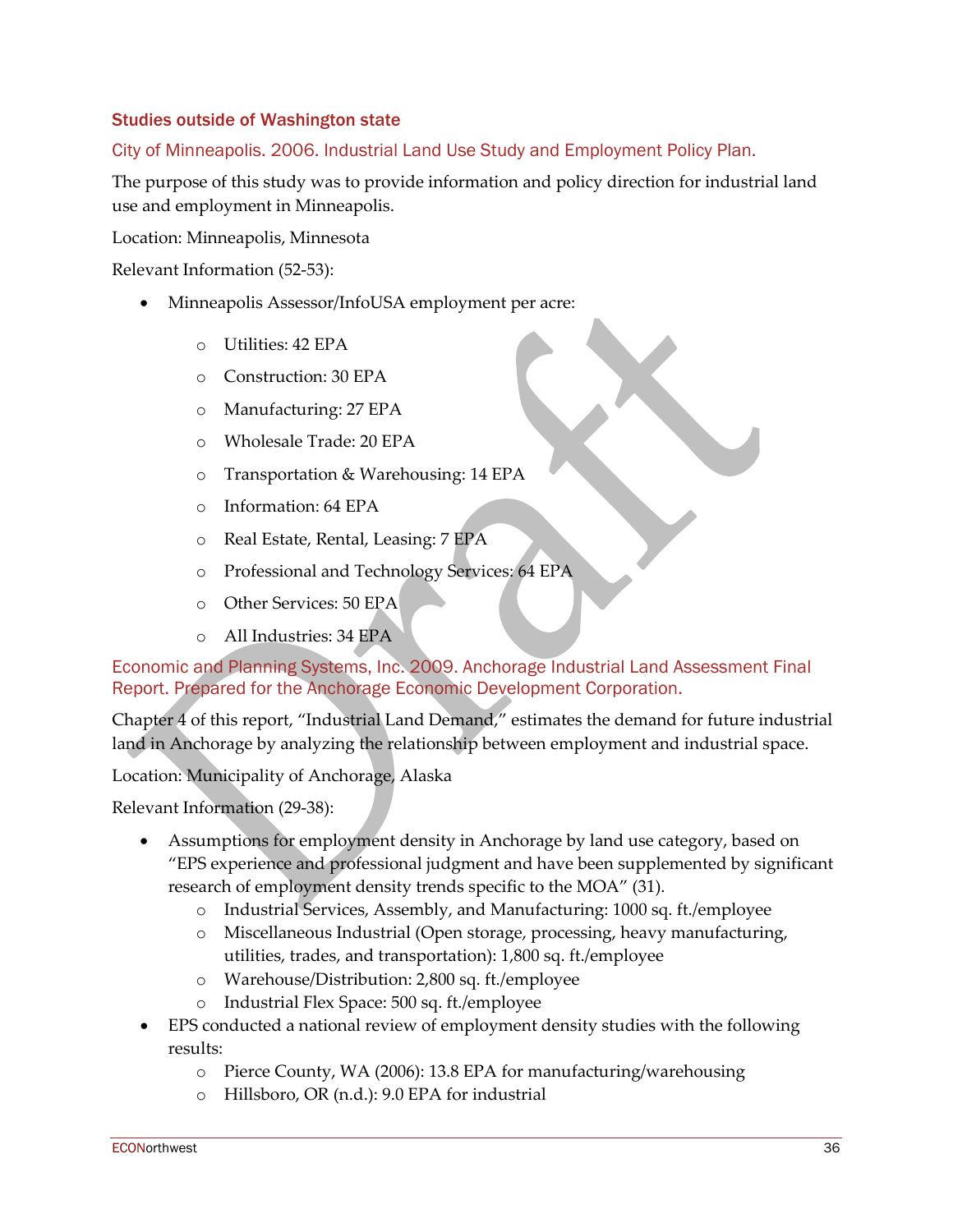- o Silverton, OR (2006): 8.9 EPA for industrial
- o Caledon, Ontario, Canada (2007): 17.0 EPA for manufacturing, 9.0 EPA for warehouse/distribution
- o Peel Region, Ontario, Canada (2007): 15.8 EPA for industrial
- o Grand Traverse County, MI (n.d.): 30.0 EPA for intensive industry, 14.0 EPA for intermediate intensive, 8.0 EPA for extensive
- o Portland-Vancouver MSA (2001): 10.0 EPA for warehouse/distribution, 24.5 EPA for general industrial, 24.3 EPA for tech/flex
- o Wilsonville, OR (2008): 16.3 EPA for efficient land need, 14.2 EPA for medium land need, 12.3 EPA for high land need
- o Minneapolis, MN (2006): 27.0 EPA for manufacturing, 14.0 EPA for transportation and warehousing

# Economic & Planning Systems, Inc. 2016. City of Reno: Employment Demand Forecast and Needs Analysis.

This report is a technical analysis to inform the policies and strategies of the City of Reno's Master Plan. It contains a summary of technical analysis, stakeholder feedback, and policy recommendations for the economic components of the Master Plan.

Location: Reno, NV

Relevant information (6-10)

- Used different building types to estimate employment density and land demand. Subcategories within building types to reflect development density levels and square feet of building space.
- Assumptions based on existing conditions within the Region and national industry standards.
- Building types:
	- o Office
		- Type A (Suburban or Campus Office): 300 sq ft./employee, 0.25 FAR
		- Type B (Mid-Rise / High-Rise Office): 250 sq ft./employee, 1.0 FAR

### o Industrial

- Type A (Large Scale or Heavy Industrial): 1,500 sq ft./employee, 0.15 FAR
- Type B (Small Scale or Light Industrial): 500 sq ft./employee, 0.50 FAR
- o Retail
	- Type A (Large Format Retail): 400 sq ft./employee, 0.15 FAR
	- Type B (Small Format Retail): 400 sq ft./employee, 0.60 FAR
- o Accommodation and Food Service
	- Type A (Accommodation): 750 sq ft./employee, 1.25 FAR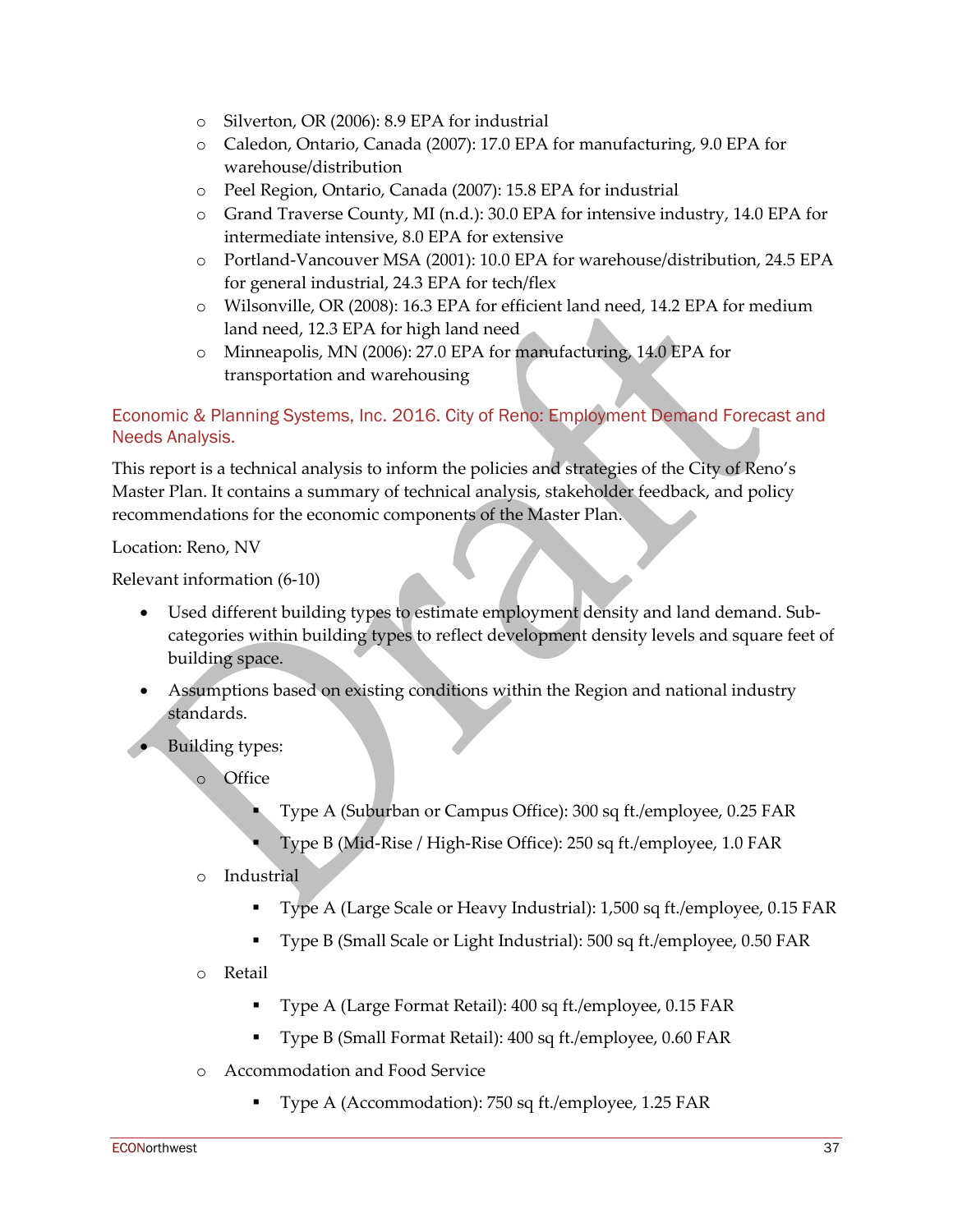- Type B (Food Service): 500 sq ft./employee, 0.30 FAR
- o Education
	- Type A (General Education): 1,000 sq ft./employee, 0.50 FAR
- Upcoming presence of Tesla's Gigafactory is noted to potentially have impact on employment trends.
- University of Nevada-Reno and its expansion is noted as another economic driver with impact on increased employment.
- Two growth scenarios used to project future economic opportunities, Baseline and Recent Trends. In Recent Trends scenario, growth rate is doubled for manufacturing, wholesale trade, and transportation and warehousing to match trends and include upcoming employment from Tesla.

#### ECONorthwest. 2006. "Eugene Employment Density Analysis."

This document provides a table of employment density by plan designation and study area in Eugene, Oregon.

Location: Eugene, Oregon.

Relevant information:

- Employment densities were broken down to be more location specific to study area
- Industrial:
	- o Campus Industrial: 20.7 EPA
	- o Heavy Industrial: 8.3
	- o Light Medium Industrial: 15.8
	- o Special Heavy Industrial: Not disclosable
- Commercial: 36.3 EPA
	- o Commercial Mixed-use: 39.7
	- o Major Retail Center: 53.9

### Envision Eugene Technical Resource Group. 2011. City of Eugene Employment Land Assumptions Summary.

This document summarizes several assumptions that relate to Eugene's employment land needs. Employment density estimates were based on a 2006 employment density study of 22 areas of Eugene. The Community Advisory Committee agreed that densities would be similar to what they were in the past.

Location: Eugene, Oregon

Relevant Information (4-5)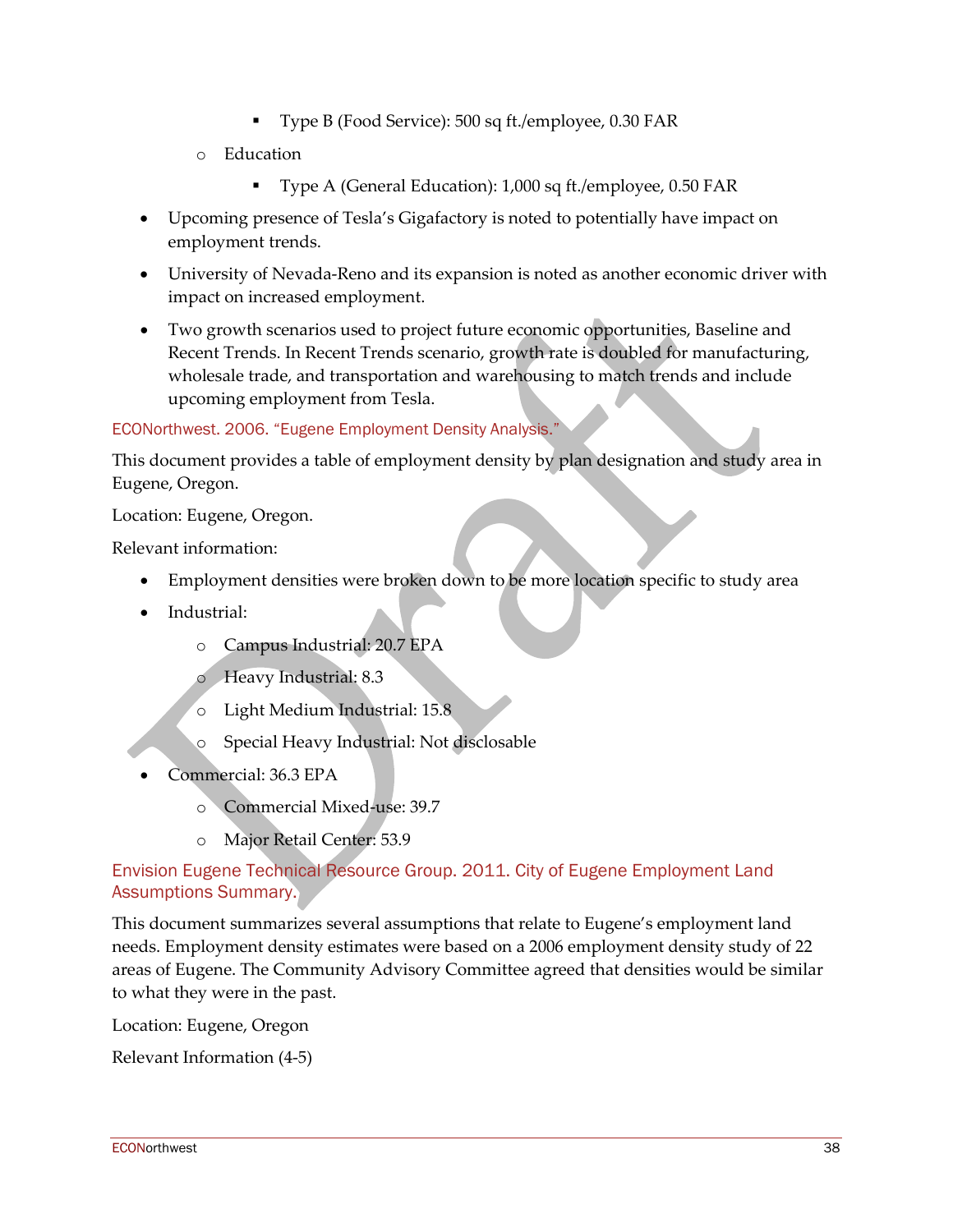- Industrial employment density: Ranged from 5 EPA (heavy industrial) to 20 EPA (light or campus industrial); Average industrial EPA: 13
- Commercial employment density: Ranged from 30 EPA (mixed retail and office) to 93 EPA (downtown); Average commercial EPA: 68
- Retail employment density: Ranged from 20 EPA to 37 EPA; Average retail EPA: 23

"Evaluating Employment Density and Land Needs: Floor Area Ratios, Employees Per Square Foot, and Employees Per Acre." N.d.

This document provides context to the units used when calculating employment densities.

Relevant information:

- Floor-to-Area ratio (FAR), Employees per acre (EPA), square feet per employee (SFA) are three different ways to express employment density
- The document provides the mathematical relationship between FAR, EPA, and SFA
	- o "FAR can be derived from EPA and SF/Emp as follows: (EPA\*43560)/SF per Emp
	- o SF/Emp can be derived from EPA and FAR: (FAR\*43560)/EPA
	- o EPA can be derived from SF and FAR: (FAR\*43560)/SF per Emp"
- The document also shows the relationship when other variables are held constant:
	- o "FAR increasing: When sq. ft. per employee is held constant and FAR increases, EPA also increases (e.g., there is a linear relationship between EPA and FAR)
	- o FAR constant/ sf per emp decreasing: When sq. ft. per employee decreases and FAR is held constant, EPA increases at an increasing rate (e.g., a compounding relationship)
	- o FAR + SF/Emp Increasing. Under this scenario EPA remains constant.
	- o FAR Increasing and SF/Emp decreasing. When both FAR and sf/emp are increased, EPA increases at an increasing rate (e.g., a compounding relationship)"
	- o This information is provided in graph form as well

Gehrke, Amanda and Sujata Srivastava. 2012. Final Employment Analysis Memorandum for Maricopa Association of Governments Sustainable Land Use and Transportation Strategy. Strategic Economics.

This updated memo provides information and insight into the relationship between transit (both planned and existing) and employment patterns in Maricopa County. Strategic Economics identified 32 significant regional employment clusters. The Maricopa Association of Governments serves the Phoenix metro area.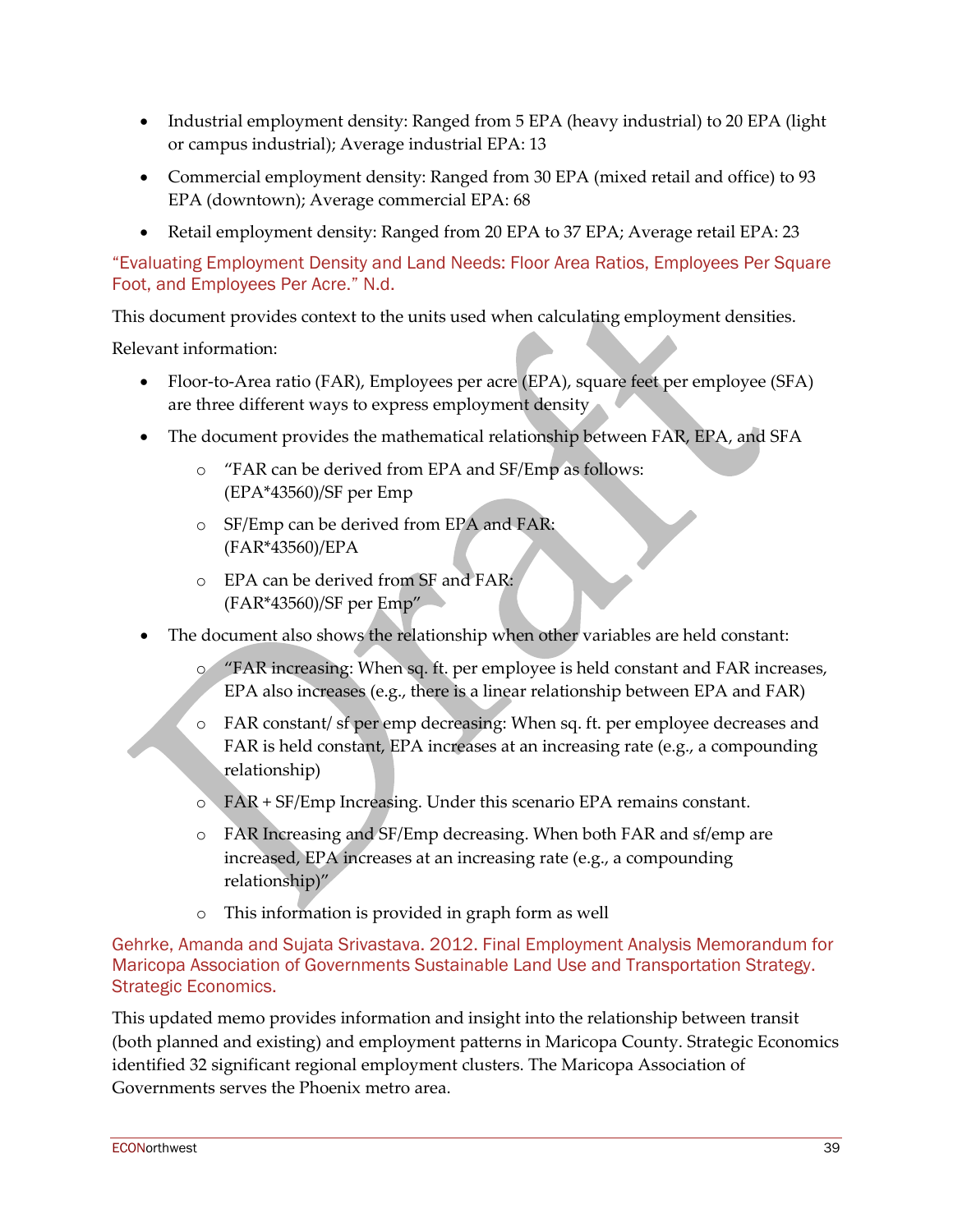### Location: Maricopa County, Arizona

Relevant Information (7-15):

- Employment clusters within one-quarter mile of transit in the central and south MAG region have the highest densities and employment concentrations, mainly not industrial
- Regions characterized by PDR (Production, Distribution, and Repair) have lowest employment densities in the region
- Employment clusters are assigned sector mix values. Listed below are employment clusters with over 40% PDR classification, and each cluster's corresponding employment density (jobs per acre)
	- o Falcon Field, 58% PDR, 5.6 EPA
	- o I-10 West Corridor, 63% PDR, 2.8 EPA
	- o West Chandler, 45% PDR, 10.3 EPA
	- o West Temple Industrial, 40% PDR, 14.2 EPA

### Karr, Peter. N.d. Employment and Density in Oregon 2004–2012. University of Oregon.

This study reports employment trends and density changes in Oregon's current downtown and city peripheries from 2004 to 2012. The author focuses on Wholesale and Retail Trade, Transportation, and Information Service Sectors (NAICS Codes 42, 44-45, 48-49, and 51-56), and how much employment from these sectors are in Residential and Mixed-use zones outside of downtown. The study reports findings from Albany, Bend, Corvallis, Eugene, Grants Pass, McMinnville, Medford, Salem, and Springfield.

Location: Oregon (Albany, Bend, Corvallis, Eugene, Grants Pass, McMinnville, Medford, Salem, and Springfield)

Relevant information (10, 23):

- Metrics for evaluation of density included:
	- o Count of Businesses per 2-digit NAICS Designation
	- o Average Minimum Number of Employees
	- o Average Maximum Number of Employees
	- o Average Total Number of Employees
	- o Standard Deviation
	- o Sum of Total Employees working in that Industry
	- o Sum of Acreage Totals for Tax Lots Containing Businesses
- Employment in Wholesale and Retail Trade, Transportation, and Information Services has decreased.
- Retail Trade (NAICS Codes 44 and 45) showed increases.
- Employment densities of downtown central commercial areas have decreased, except Salem and Bend showing greater than 5% increase
- Employment densities in city peripheries are more varied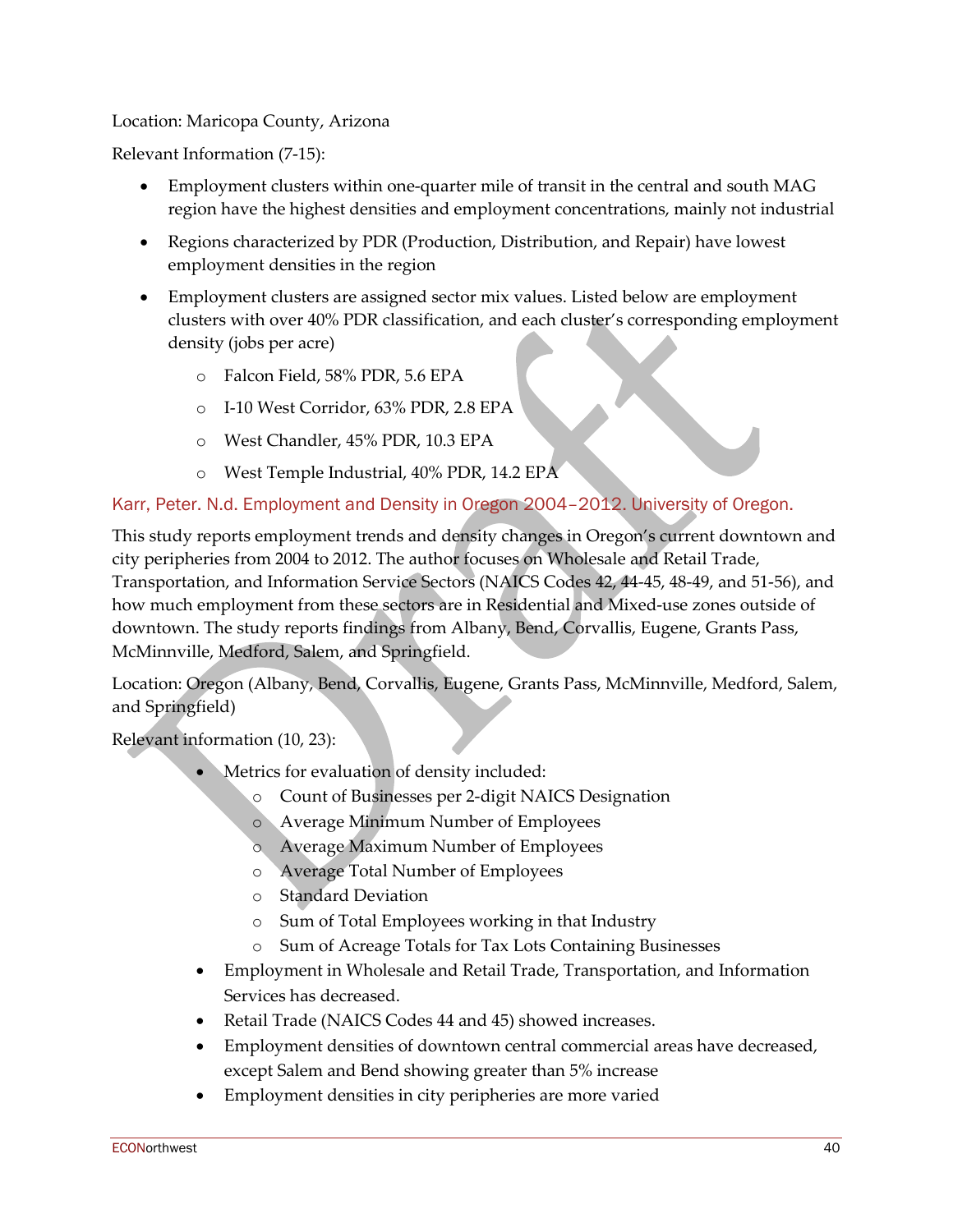Mullins, Matt, and Amanda Janzen. 2012. "Commercial/Industrial Market Analysis for Scott County, Minnesota." Maxfield Research Inc. Prepared for the Scott County Community Development Agency.

This study analyzed commercial and industrial land supply for Scott County. It is estimated that commercial and industrial land would expand in the county from 2012-2020. To estimate employment density, Maxfield Research, Inc. used previous employment density research in Minneapolis, Washington (state), Portland, Southern California, and Rhode Island.

Location: Scott County, Minnesota

Relevant Information (97-99):

- Estimated EPA using previous studies: Utilities (40), Construction (30), Manufacturing (30), Wholesale Trade (20), Transportation and Warehousing (15), Information (60), Real Estate, Rental, Leasing (20), Professional and Technical Services (60), Other Services (50).
- Square feet per employee has increased in industrial sectors from 2001 to 2010:
	- Light Industrial: 365 sq ft/employee in 2001 to 387 sq ft/employee in 2010
	- General Industrial: 344 sq ft/employee in 2001 to 505 sq ft/employee in 2010
	- General Warehouse: 538 sq feet/employee in 2001 to 753 sq ft/employee in 2010
	- Large Scale/High Bay: 861 sq ft/employee in 2001 and 2010
- Industrial, warehouse, and distribution have experienced increases in EPA since 2001
- Buildings that have more on-site amenities have higher EPAs

### Placer County. 1994. Assumptions and Development Estimates. Placer County Countywide General Plan Final EIR.

This chapter is a discussion of assumptions and development estimates in Placer County's Countywide General Plan Final EIR. The document reports estimates for the development scenarios for years 2010 and 2040, which provide the basis for the rest of the impact assessment.

Location: Placer County, CA

Relevant information (2-8)

- Employment density assumptions:
	- o Commercial: 550 sq ft/worker
	- o Office: 333 sq ft/worker
	- o Industrial: 700 sq ft/worker
	- o Assumptions based on 1991 County Assessor's database and projections of use over time

#### San Diego Industrial Element. N.d.

This portion of the general plan examines industrial parcels in Southeastern San Diego.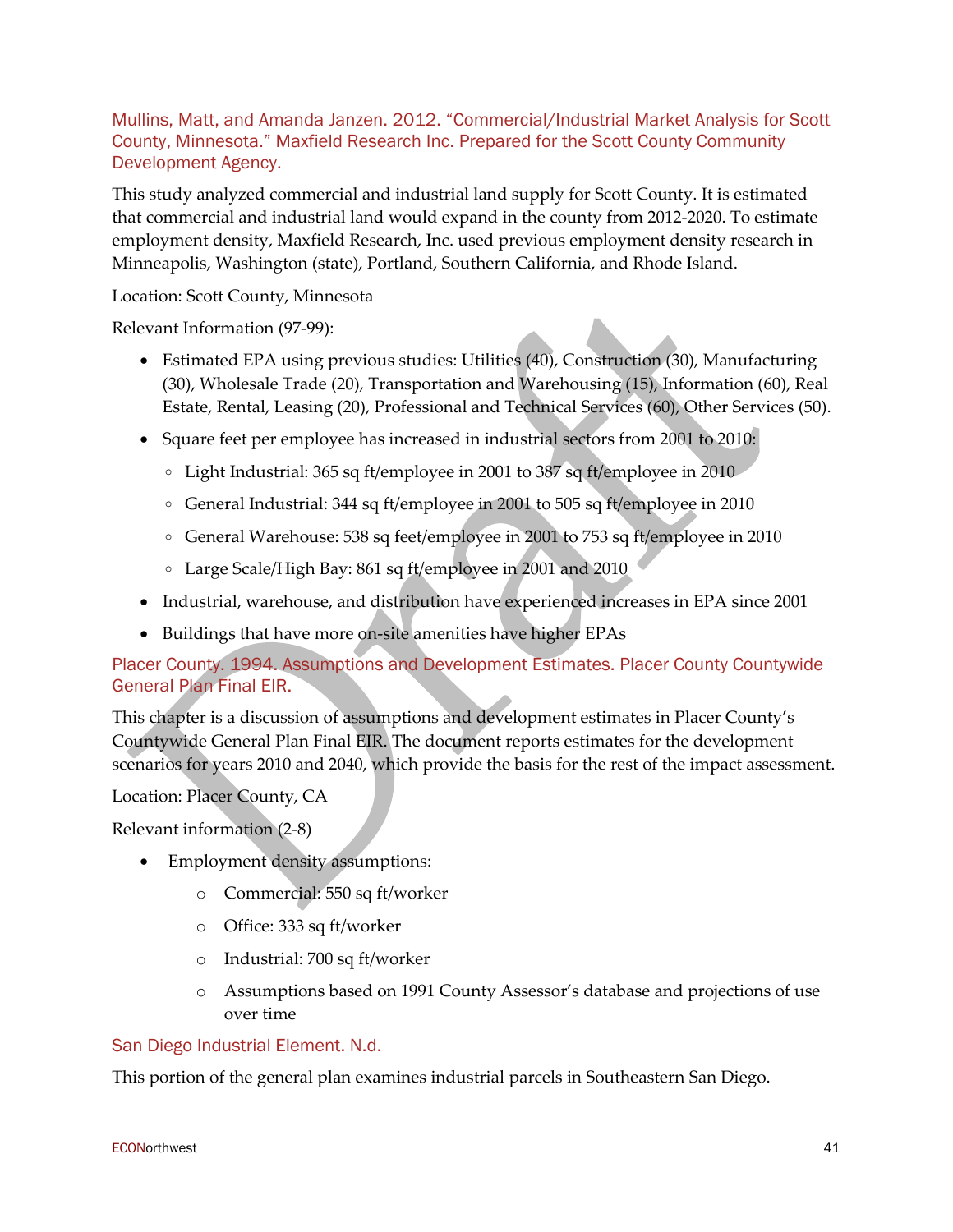Location: San Diego County, California

Relevant Information (97):

• SANDAG identified 180 acres of industrial zoned land in Southeastern San Diego, with an employment density of 15.7 jobs per acre.

### The Natelson Company. 2001. Employment Density Study Summary Report. Southern California Association of Governments.

This document produces employment density figures based on land use categories from six counties. The consultants consolidated over 100 categories into 10 categories and calculated employment densities using two methods, median and weighted averages for employment per acre and floor-to-area ratios.

Location: Six-county SCAG region (Imperial County, Los Angeles County, Orange County, Riverside County, San Bernardino County, and Ventura County)

Relevant information:

- Land use categories from six counties were aggregated to 10 primary land use categories:
	- o Regional Retail
	- o Other Retail/Svc.
	- o Low-Rise Office
	- o High-Rise Office
	- o Hotel/Motel
	- o R & D/Flex Space
	- o Light Manufacturing
	- o Heavy Manufacturing
	- o Warehouse
	- o Government Offices
- Employment density reported in two formats
	- o Median employees per acre density and median FAR. Employees per acre:
		- Regional Retail: 14.99
		- Other Retail/Svc.: 13.49
		- Low-Rise Office: 22.91
		- High-Rise Office: 116.32
		- Hotel/Motel: 11.04
		- R & D/Flex Space: 18.13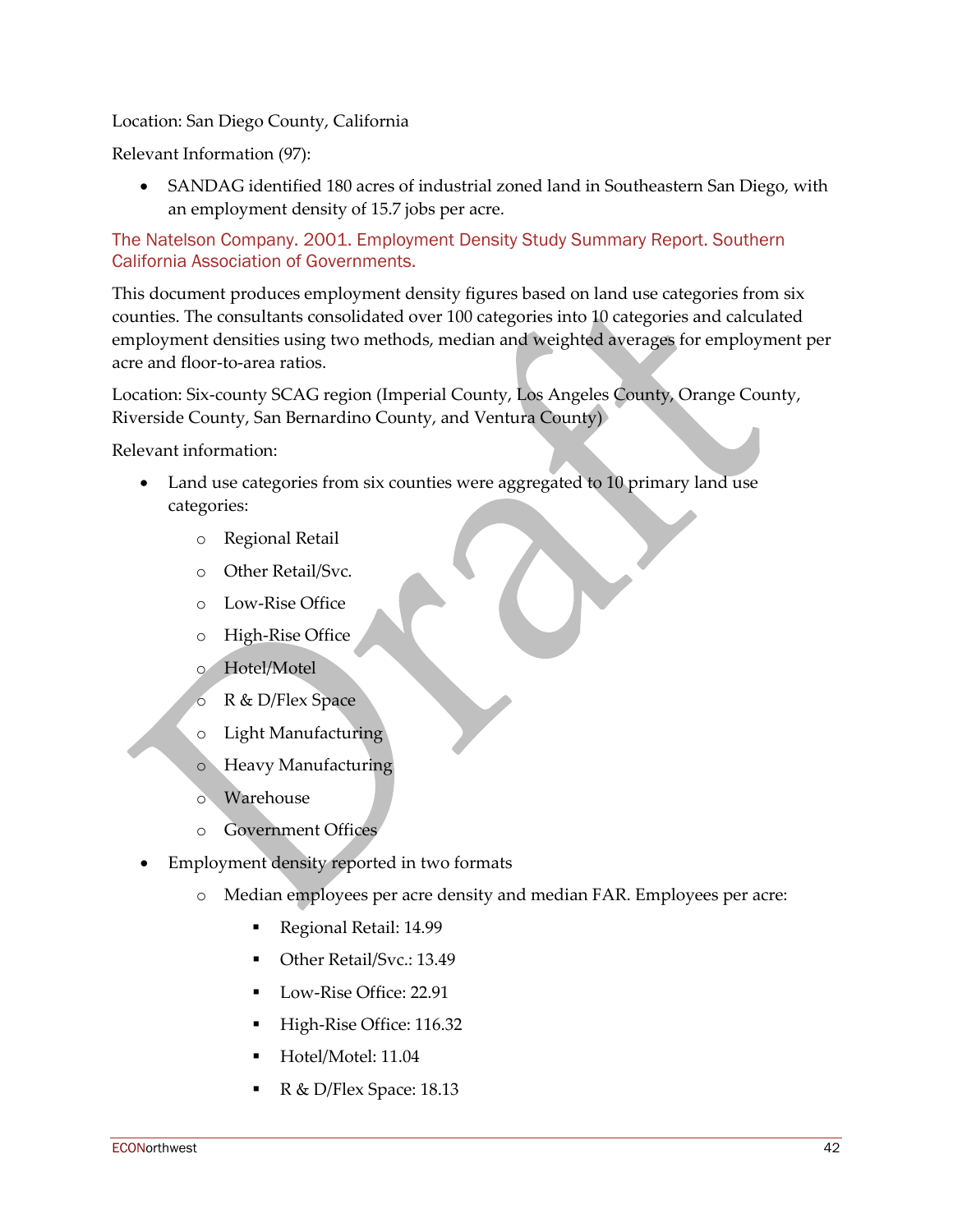- Light Manufacturing: 11.63
- Heavy Manufacturing: 17.05
- Warehouse: 10.63
- Government Offices: 16.23
- o Weighted average of employees per acre density and weighted average FAR. Employees per acre:
	- Regional Retail: 19.71
	- Other Retail/Svc.: 21.98
	- **Low-Rise Office: 43.95**
	- High-Rise Office: 175.49
	- Hotel/Motel: 33.07
	- R & D/Flex Space: 20.53
	- Light Manufacturing: 17.83
	- Heavy Manufacturing: 31.14
	- Warehouse: 11.40
	- Government Offices: 51.67

### Watson & Associates Economists Ltd. 2008. City of Guelph Employment Lands Strategy Phase 1.

This Employment Lands Strategy created a vision and plan for future employment lands in the City of Guelph, while maintaining competitiveness in business retention and attraction. The first of two phases, Phase 1: Needs and Opportunities Analysis, identified future employment lands by forecasting demand and evaluating existing vacant and developable land supply.

### Location: Guelph, Ontario, Canada

Relevant Information  $(4-14-4-18)$ :

- 2006 Employees per net acre in Hanlon Business Park (287 net acres)
	- o Manufacturing: 16 EPA
	- o Warehousing & Distribution (including transportation, storage, and wholesale trade): 11 EPA
	- o Utilities & Construction: 2 EPA
	- o Office: 6 EPA
	- o Retail: 5 EPA
	- o Other: 24 EPA
- 2006 Employees per net acre in the York-Watson Industrial Area (110 net acres)
	- o Manufacturing: 29 EPA
	- $\circ$  Warehousing & Distribution (including transportation, storage, and wholesale trade): 11 EPA